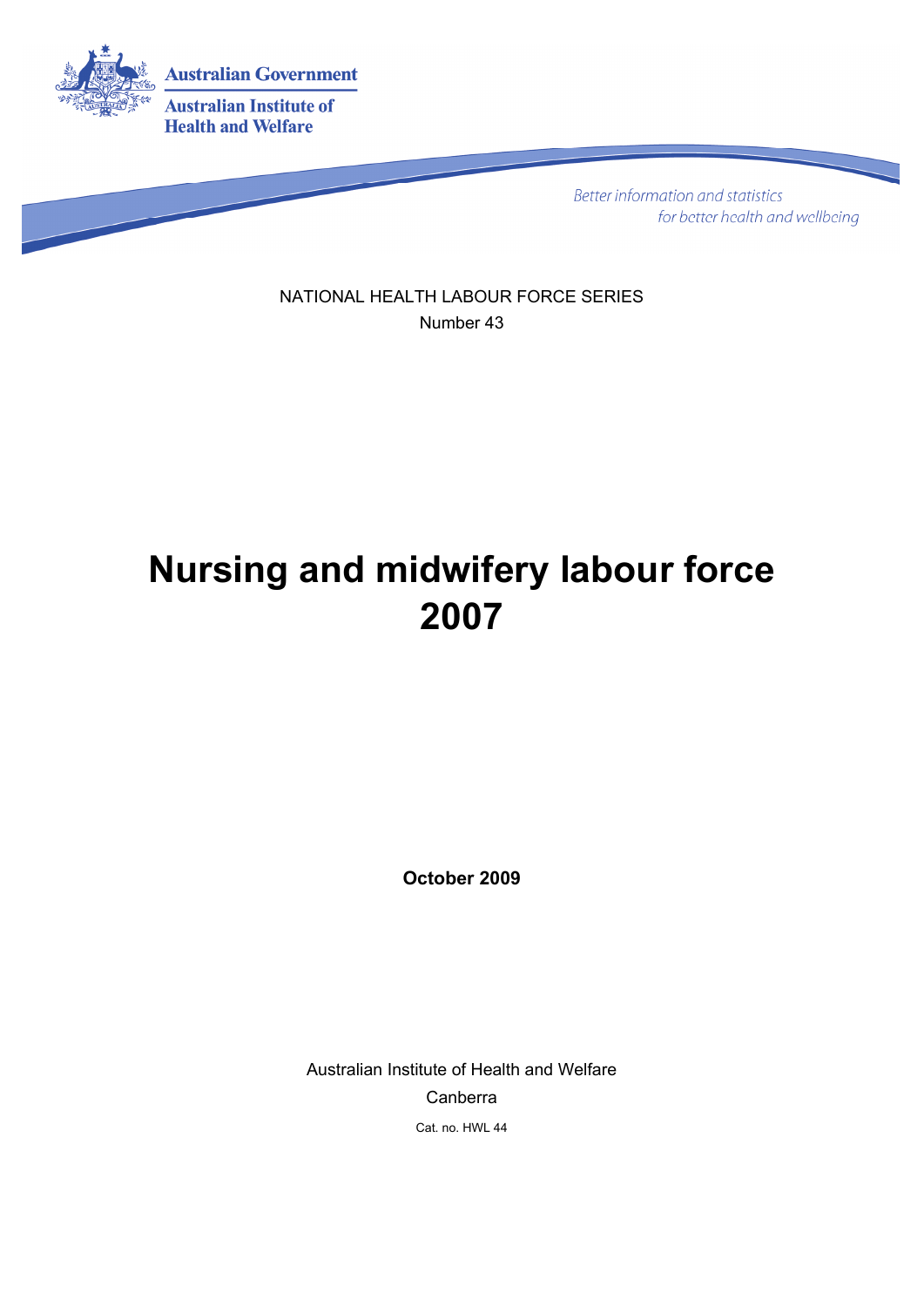#### **The Australian Institute of Health and Welfare is Australia's national health and welfare statistics and information agency. The Institute's mission is**  *better information and statistics for better health and wellbeing***.**

© Australian Institute of Health and Welfare 2009

This work is copyright. Apart from any use as permitted under the *Copyright Act 1968*, no part may be reproduced without prior written permission from the Australian Institute of Health and Welfare. Requests and enquiries concerning reproduction and rights should be directed to the Head, Media and Communications Unit, Australian Institute of Health and Welfare, GPO Box 570, Canberra ACT 2601.

This publication is part of the Australian Institute of Health and Welfare's National health labour force series. A complete list of the Institute's publications is available from the Institute's website <www.aihw.gov.au>.

ISSN 1327-4309 ISBN 978 1 74024 958 4

#### **Suggested citation**

Australian Institute of Health and Welfare 2009. Nursing and midwifery labour force 2007. National health labour force series no. 43. Cat. no. HWL 44. Canberra: AIHW.

#### **Australian Institute of Health and Welfare**

Board Chair Hon. Peter Collins, AM, QC

Director Penny Allbon

Any enquiries about or comments on this publication should be directed to: Felicity Summers Labour Force Unit Australian Institute of Health and Welfare GPO Box 570 Canberra ACT 2601 Phone: (02) 6244 1054 Email: labourforce@aihw.gov.au

Published by the Australian Institute of Health and Welfare Printed by Union Offset Printers

> **Please note that there is the potential for minor revisions of data in this report. Please check the online version at <www.aihw.gov.au> for any amendments.**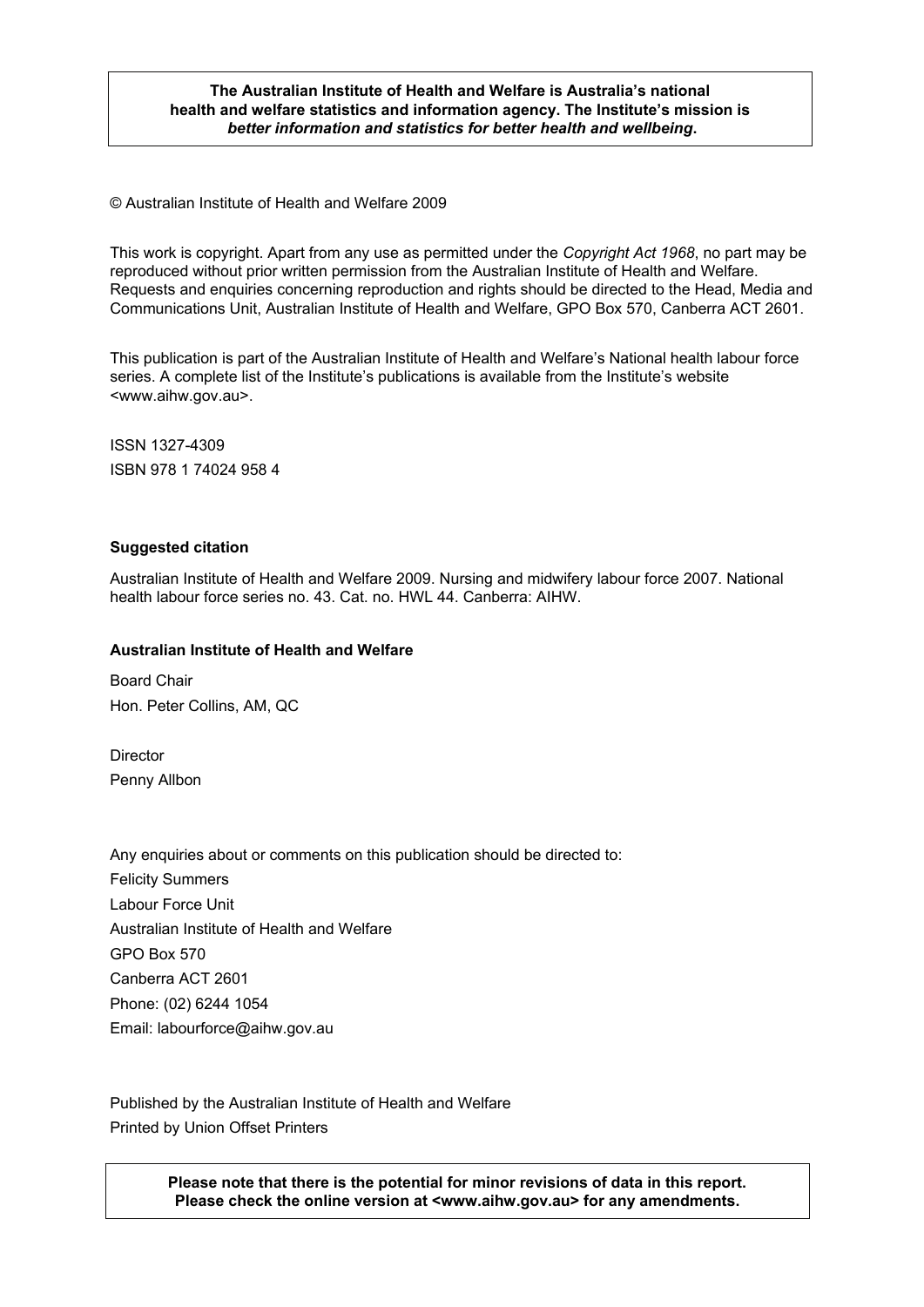# **Contents**

| 1 |                                                                                    |  |
|---|------------------------------------------------------------------------------------|--|
|   |                                                                                    |  |
|   |                                                                                    |  |
|   |                                                                                    |  |
| 2 |                                                                                    |  |
| 3 |                                                                                    |  |
|   |                                                                                    |  |
|   |                                                                                    |  |
|   |                                                                                    |  |
|   |                                                                                    |  |
|   |                                                                                    |  |
|   |                                                                                    |  |
| 4 |                                                                                    |  |
| 5 |                                                                                    |  |
|   |                                                                                    |  |
|   |                                                                                    |  |
| 6 | Sources of new entrants and re-entrants to the nurse labour force44                |  |
|   |                                                                                    |  |
|   |                                                                                    |  |
|   |                                                                                    |  |
|   | Appendix A: Explanatory notes on the Nursing and Midwifery Labour Force Survey  48 |  |
|   |                                                                                    |  |
|   |                                                                                    |  |
|   |                                                                                    |  |
|   |                                                                                    |  |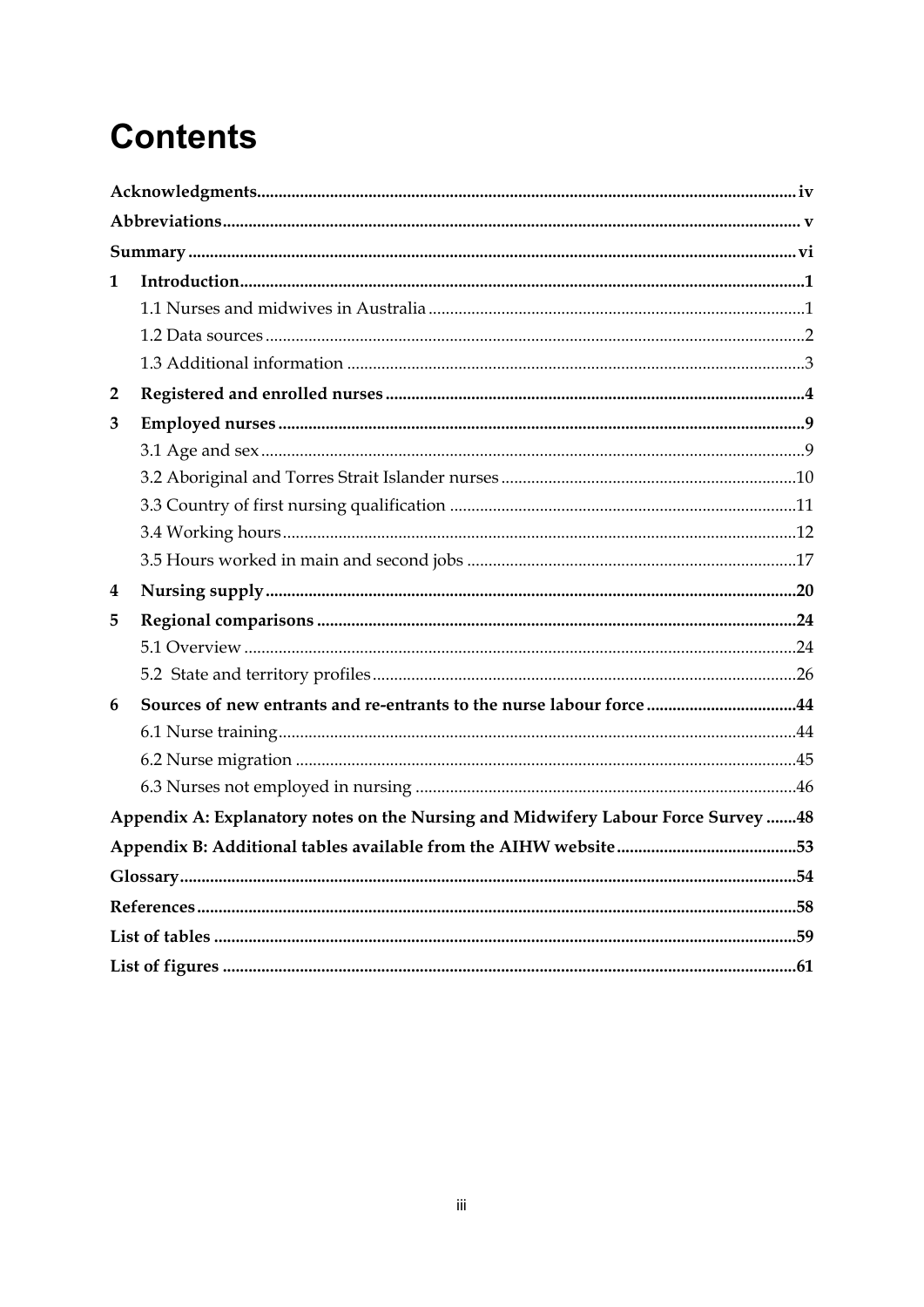# <span id="page-3-0"></span>**Acknowledgments**

This report was prepared by Felicity Summers with input from David Braddock. The data was produced by Janice Miller, Ruth Penm, and Scott Sims with assistance from Brendan Brady.

We thank each state and territory nursing and midwifery board and health authority staff who provided the data used in this publication, as well as the nurses who took the time to complete the survey. Without their cooperation, it would not be possible to maintain this collection, which is used to inform the community about the nursing profession, and helps form the basis of planning and policy decisions.

Comments and suggestions from the Health Workforce Principal Committee Jurisdictional Workforce Planners Working Group were also gratefully received.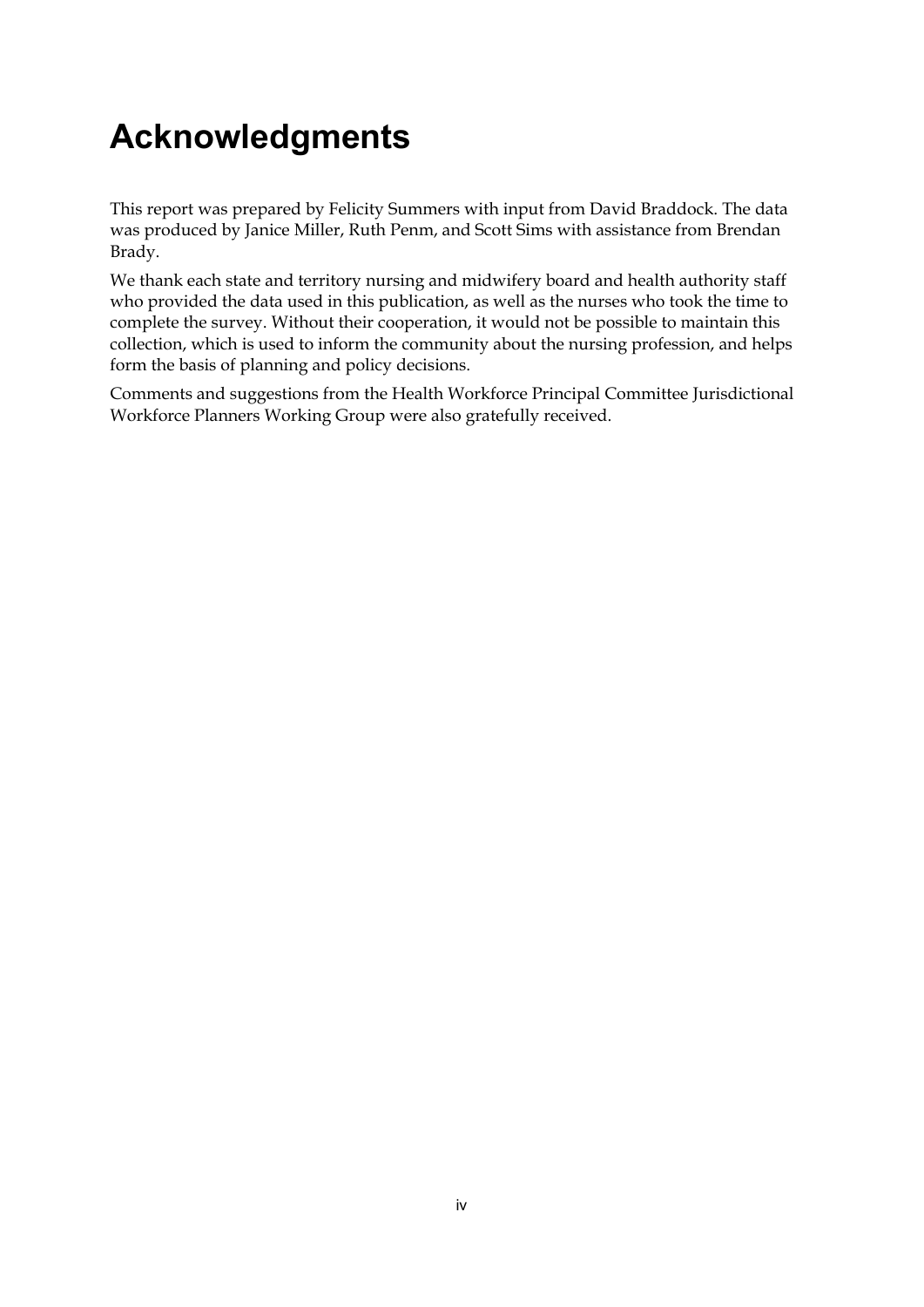# <span id="page-4-0"></span>**Abbreviations**

| ABS          | <b>Australian Bureau of Statistics</b>            |
|--------------|---------------------------------------------------|
| AIHW         | Australian Institute of Health and Welfare        |
| <b>FTE</b>   | full-time equivalent                              |
| <b>NCVER</b> | National Centre for Vocational Education Research |
| <b>VET</b>   | vocational educational and training               |

# **Notes and symbols**

Throughout this publication, data from the AIHW Nursing and Midwifery Labour Force Survey may not add to the totals shown due to the estimation process for non-response (see *Appendix A*). As a result of this process the estimated numbers of nurses may be in fractions, but are rounded to whole numbers for publication. Percentages are calculated on the unrounded figures. Where tables contain a 'not stated' category, percentage calculations exclude this category. Percent distributions may not sum to 100 because of rounding.

- < less than
- rounded to zero
- .. not applicable
- n.a. not available
- n.p. not publishable because of small numbers, confidentiality concerns or other concerns about the quality of the data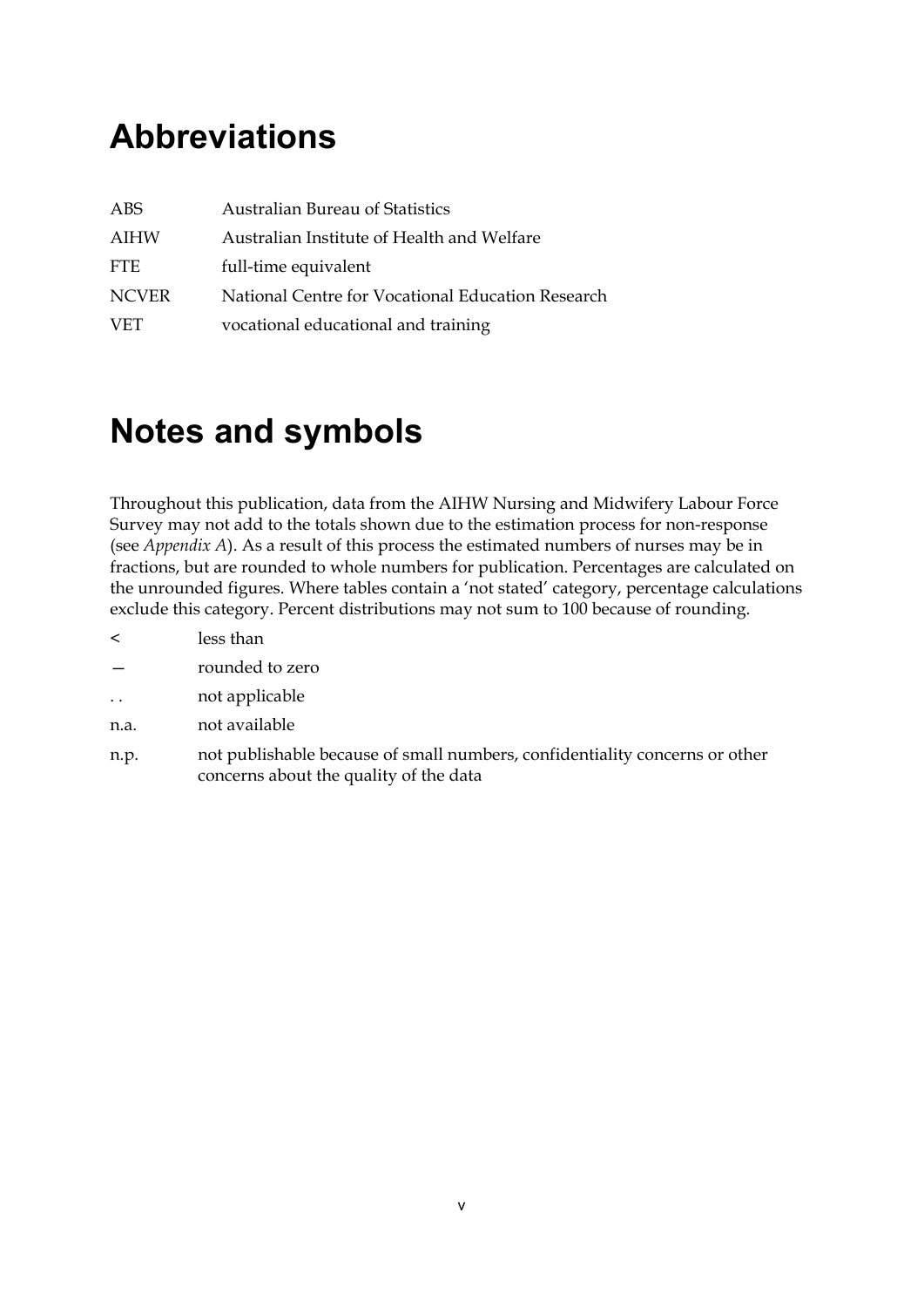# <span id="page-5-0"></span>**Summary**

This report provides information on the nursing and midwifery labour force, based primarily on estimates derived from the 2007 Australian Institute of Health and Welfare (AIHW) Nursing and Midwifery Labour Force Survey. This survey collects information on the demographic and employment characteristics of nurses and midwives who were registered or enrolled in Australia at the time of the survey. It is conducted annually by state and territory health departments, with the questionnaire administered in most jurisdictions by the nursing and midwifery registration boards, in conjunction with the registration renewal process. It should be noted that the figures in this report are estimates, and should be interpreted carefully due to declining response rates and changes to the survey form over time.

The main findings of the report are as follows:

- Overall, nursing supply increased by 7.6% between 2003 and 2007, from 1,017 full-time equivalent nurses per 100,000 population to 1,095 full-time equivalent nurses per 100,000 population based on a 38-hour week. This was mainly a result of both an 11.3% increase in the number of employed nurses and a 2.5% increase in the average hours they worked over this period.
- In 2007, the total number of nurses identified by the Nursing and Midwifery Labour Force Survey (after adjusting for multiple registrations) was estimated to be 305,834, comprising 245,491 registered nurses and 60,343 enrolled nurses.
- The number of registered and enrolled nurses increased by 11.9% between 2003 and 2007.
- Between 2003 and 2007, the number of nurses actually employed in nursing increased by 11.3%, from 236,645 to 263,331.
- The average weekly hours worked by employed nurses and midwives increased from 32.5 hours in 2003 to 33.3 hours in 2007. Over the same period, the proportion of nurses working part-time (less than 35 hours per week) declined from 50.1% to 48.1%.
- Nursing supply across regions ranged from 1,028 full-time equivalent nurses per 100,000 population in *Major cities* to 1,115 in *Remote* areas based on a 38-hour week.
- The nursing workforce continued to age. Between 2003 and 2007, the proportion of nurses aged 50 years or over increased from 28.2% to 33.0%.
- Nursing continued to be a female-dominated profession, with females comprising 90.4% of employed nurses in 2007 (down from 91.4% in 2003).
- The overall response rate to the 2007 survey was estimated to be 49.6%; however, there was considerable variation in response rates across the states and territories.

Estimates in this report may vary from workforce estimates produced by individual jurisdictions, as the AIHW removes nurses and midwives who work mainly or only in another jurisdiction from state and territory estimates, and due to differences in imputation and estimation processes.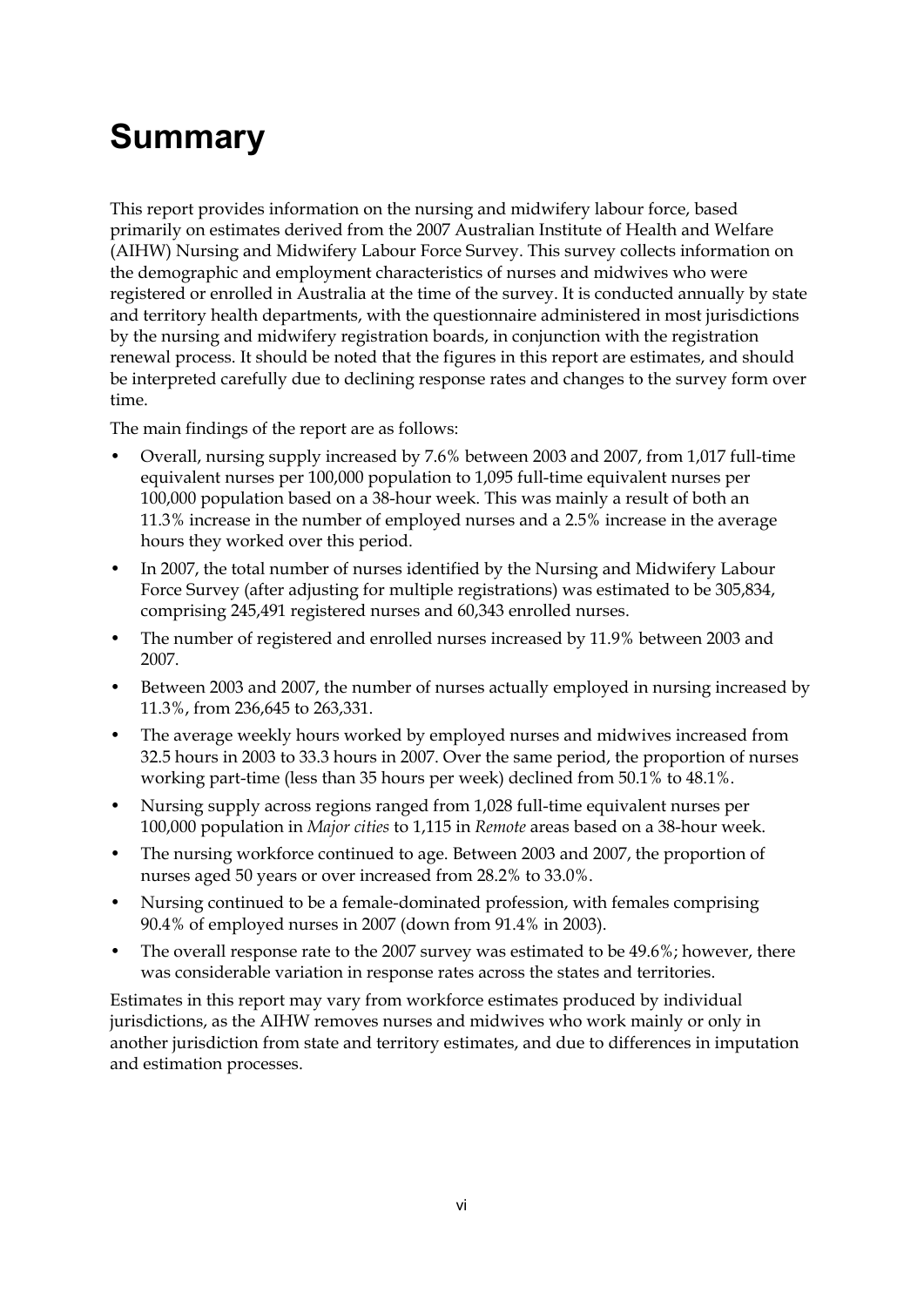# <span id="page-6-0"></span>**1 Introduction**

This report is an overview of the demographic and labour force characteristics of nurses and midwives in Australia in 2007, based on information collected in the 2007 Nursing and Midwifery Labour Force Survey. Some data from the 2003, 2004 and 2005 collections are also provided for comparison purposes and to provide an indication of trends in the nursing labour force over the previous 4 years. While this report focuses on the data from the Nursing and Midwifery Labour Force Survey collections, additional data are included on higher education from the Department of Education, Employment and Workplace Relations, on vocational education and training (VET) from the National Centre for Vocational Education Research (NCVER) and on migration and long-term arrivals and departures from the Australian Bureau of Statistics (ABS).

# <span id="page-6-1"></span>**1.1 Nurses and midwives in Australia**

In this report, the term 'nurse' includes all persons who were either registered or enrolled with a state or territory nursing and midwifery registration board at the time the Nursing and Midwifery Labour Force Survey was conducted. 'Registered nurses' include registered midwives, direct entry midwives, nurse practitioners, midwife practitioners, and Division 1, 3, 4 and 5 nurses in Victoria. 'Enrolled nurses' include enrolled nurses (mothercraft), and Division 2 nurses in Victoria.

To practise, all nurses in Australia must be either registered or enrolled with the appropriate state or territory nursing and midwifery board. To approve registration or enrolment, registration boards must be satisfied that the applicant has completed an appropriate nursing or midwifery course, is fit and competent to practise, has a state of health such that he or she can practise safely, and has sufficient command of the English language to ensure safe practise.

Most nurses are clinicians and, in the Nursing and Midwifery Labour Force Survey, are defined as providing direct patient care, treatment, diagnosis or advice. Other nurses work as administrators, teachers and educators, and researchers.

The qualifications and skill level required for registration or enrolment vary, reflecting the type of work and level of responsibility for the various nursing classifications in the workplace. For registered nurses, a 3-year bachelor or postgraduate degree in nursing, or the equivalent, is usually required. This degree includes both theoretical and clinical aspects.

Midwives are now recognised as a separate profession in most jurisdictions. To register and practise as a midwife, a person must have appropriate qualifications in midwifery. There are two paths to these qualifications. Originally, midwives had to first qualify as a registered nurse and then do additional education and training in midwifery. However, universities now offer direct entry midwifery undergraduate programs. Direct entry midwives, as with other midwives, must be registered with a nursing and midwifery board to practise, but are restricted to practising midwifery only, whereas other midwives are also able to practise general nursing.

Nurse practitioners also train as registered nurses but undergo additional education and training in nursing at an advanced level, in line with their additional responsibilities. Working autonomously in an advanced and extended clinical role, authorised nurse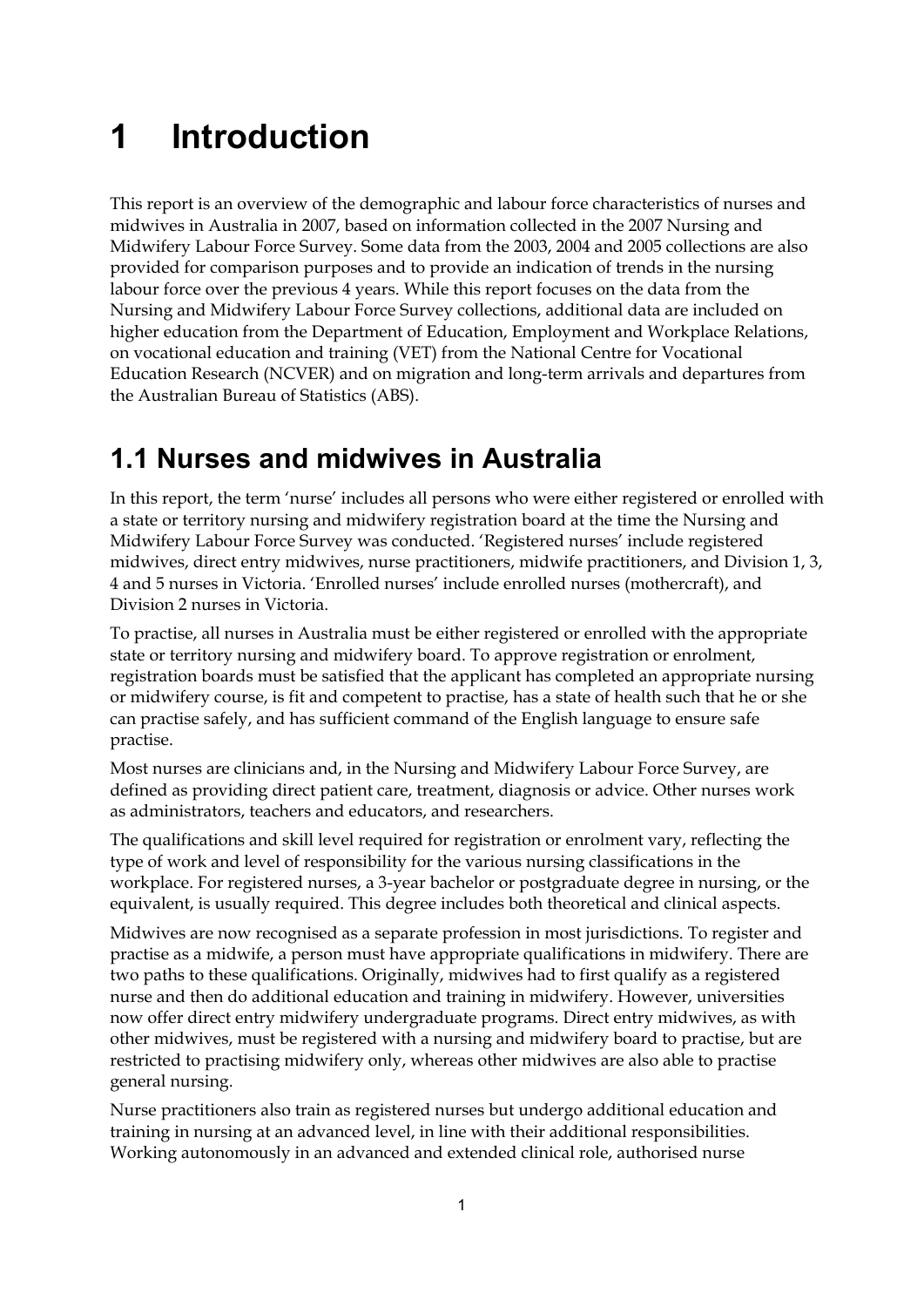practitioners may perform some specified functions traditionally done by a medical practitioner, such as prescribing some medications, ordering diagnostic tests and making referrals when operating within approved guidelines (ANPA 2008). Nurse practitioners are currently a small group, numbering 238 in 2007 (AUSPRAC 2008). All states and territories have now introduced nurse practitioner registration status. States and territories have introduced legislation to ensure that the title of nurse practitioner can only be used by those with the appropriate authorisation.

Enrolled nurses usually work with registered nurses to provide patients with basic nursing care, doing less complex procedures than registered nurses. Enrolled nurses must have completed an appropriate vocational education and training course or equivalent, lasting between 1 and 2 years, and providing a theoretical base, as well as supervised clinical experience.

In addition to requiring the appropriate qualifications, registered and enrolled nurses are expected to achieve and maintain competence in whatever setting they practise, and to meet guidelines on recency of practice. National Competency Standards, which are agreed by all states and territories, set out the core competency standards by which a nurse's training and performance is assessed in order for her or him to obtain and retain registration or enrolment as a nurse in Australia (ANMC 2002, 2006). Nurses wishing to re-register who have not had sufficient nursing practice in the preceding 5 years are required to do a re-entry to practice program. First year registered nurses are offered graduate nurse programs in the workplace to enable them to obtain the required clinical competencies to practise without supervision.

# <span id="page-7-0"></span>**1.2 Data sources**

This report focuses on data from the Nursing and Midwifery Labour Force Survey conducted by the states and territories, supplemented with higher education data from the Department of Education, Employment and Workplace Relations, vocational education and training data from the NCVER, and migration and long-term arrivals and departures data from the ABS. A brief description of these data sources is provided below, and a detailed explanation of the Nursing and Midwifery Labour Force Survey method and treatment of the data is provided in *Appendix A*.

## **The Nursing and Midwifery Labour Force Survey**

The Nursing and Midwifery Labour Force Survey collects information from nurses and midwives about labour force aspects, such as employment characteristics, work locations and work activity. The population covered is registered nurses and midwives, and is drawn from the registration files maintained by each state and territory nursing and midwifery registration board or council.

The survey is run by each state and territory government health authority, with the cooperation of the relevant nursing and midwifery registration board. Nurses on the register or roll at the time of the renewal process in each jurisdiction are sent a questionnaire, usually along with their registration renewal form. Responses to the survey are processed by, or on behalf of, the state or territory health authorities and then sent to the AIHW for compilation into a national data set for analysis and publication. The final data collection is referred to as the 'AIHW Nursing and Midwifery Labour Force Survey', and is cited in this manner as the source of data for most of the tables in this report.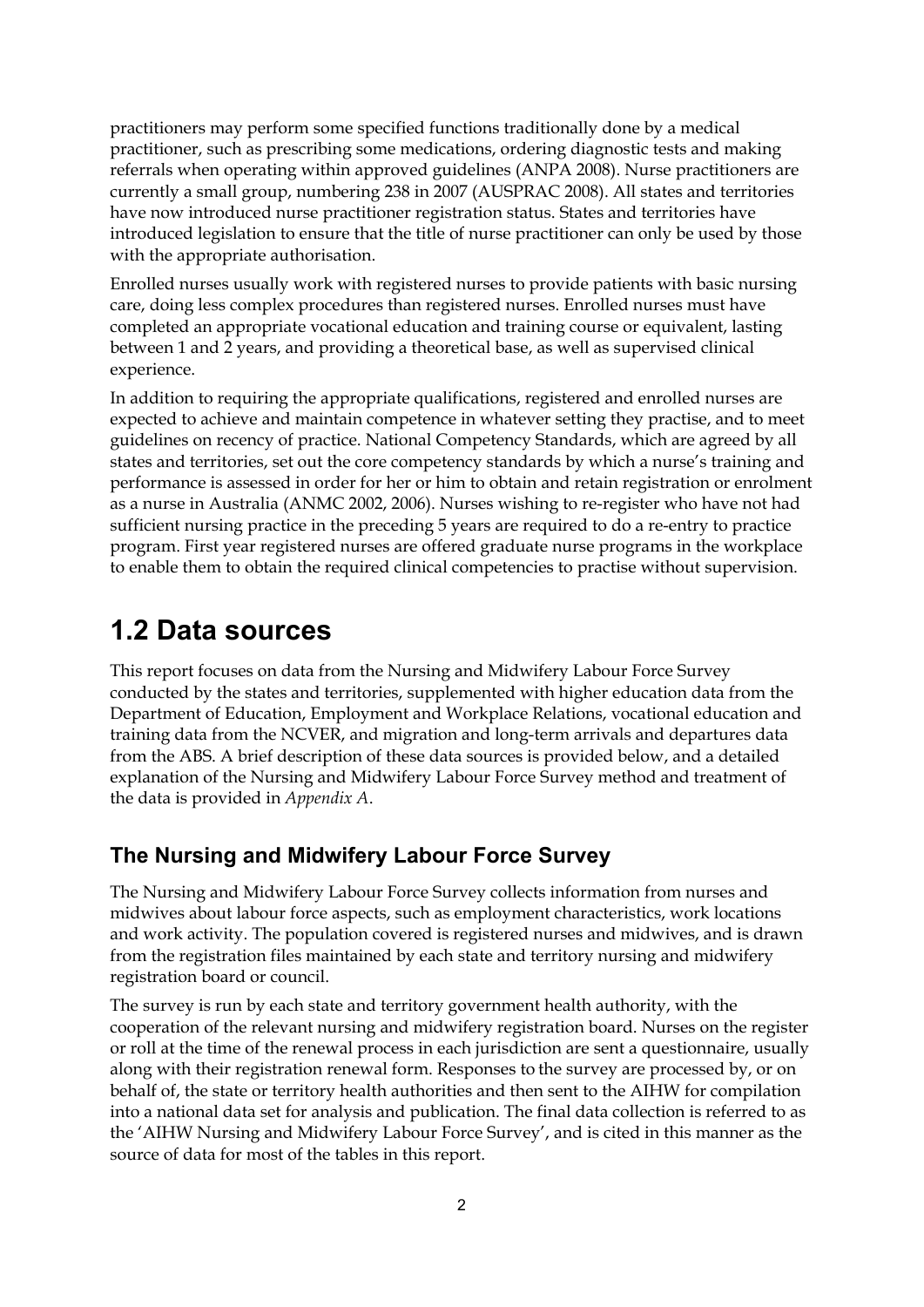Participation in the survey is voluntary, and not all nurses who receive a questionnaire respond. To account for survey non-response, the data are weighted up to the relevant registration and enrolment figures supplied by the nursing and midwifery boards. Also, some nurses and midwives return partially completed questionnaires. Where the proportion of missing values is small (usually less than 5%), values are imputed from other variables, based on the known distribution of survey responses to the variable. These imputing and weighting procedures are explained in *Appendix A*.

The overall response rate to the 2007 Nursing and Midwifery Labour Force Survey was 49.6%, with rates below 40% in Victoria (39.9%), Queensland (33.9%), Western Australia (36.7%) and the Northern Territory (28.7%). While the response rate in the Northern Territory was low, it was over twice the response rate received for the Northern Territory in 2005. The response rates for the other jurisdictions continue to remain higher at about 60 to 65%. Further discussion on the survey response rate is provided in *Appendix A*.

# **Education data**

Data for students commencing and completing registered nurse basic training courses are from the Department of Education, Employment and Workplace Relations Higher Education Statistics series, which contains data relating to students enrolled in higher education courses in each Australian Government-funded higher education provider. Administrative records are maintained by each provider and sent to the Department of Education, Employment and Workplace Relations, where data are extracted and statistical reports produced.

Data for enrolled nurses are from the NCVER's statistical series on vocational education and training. Administrative records are maintained by VET providers and sent to the NCVER, where statistical reports on enrolments and completions are produced. In this publication, enrolment and graduate data are for Certificate IV and Diploma level enrolled nurse training courses (that is, those courses which lead to an enrolled nurse qualification) taken from the administrative collection.

# **Migration data**

People arriving in, or departing from, Australia provide information on incoming and outgoing passenger cards. Incoming passengers also provide information in visa applications. These and other information available to the Department of Immigration and Citizenship serve as a source of statistics for overseas arrivals and departures that are produced and published by the ABS.

However, these movements are not all for employment reasons, and therefore cannot be equated precisely with additions to, and losses from, the nursing and midwifery labour force. Data on 'reason for journey', which includes 'employment' are available only for long-term visitor arrivals and long-term resident departures.

# <span id="page-8-0"></span>**1.3 Additional information**

An electronic version of this report is available from the AIHW website at www.aihw.gov.au/labourforce/publications.cfm (select link to *Nursing and Midwifery labour force 2007*). Additional tables, containing more detailed data from the AIHW Nursing and Midwifery Labour Force Survey, are also available on the website.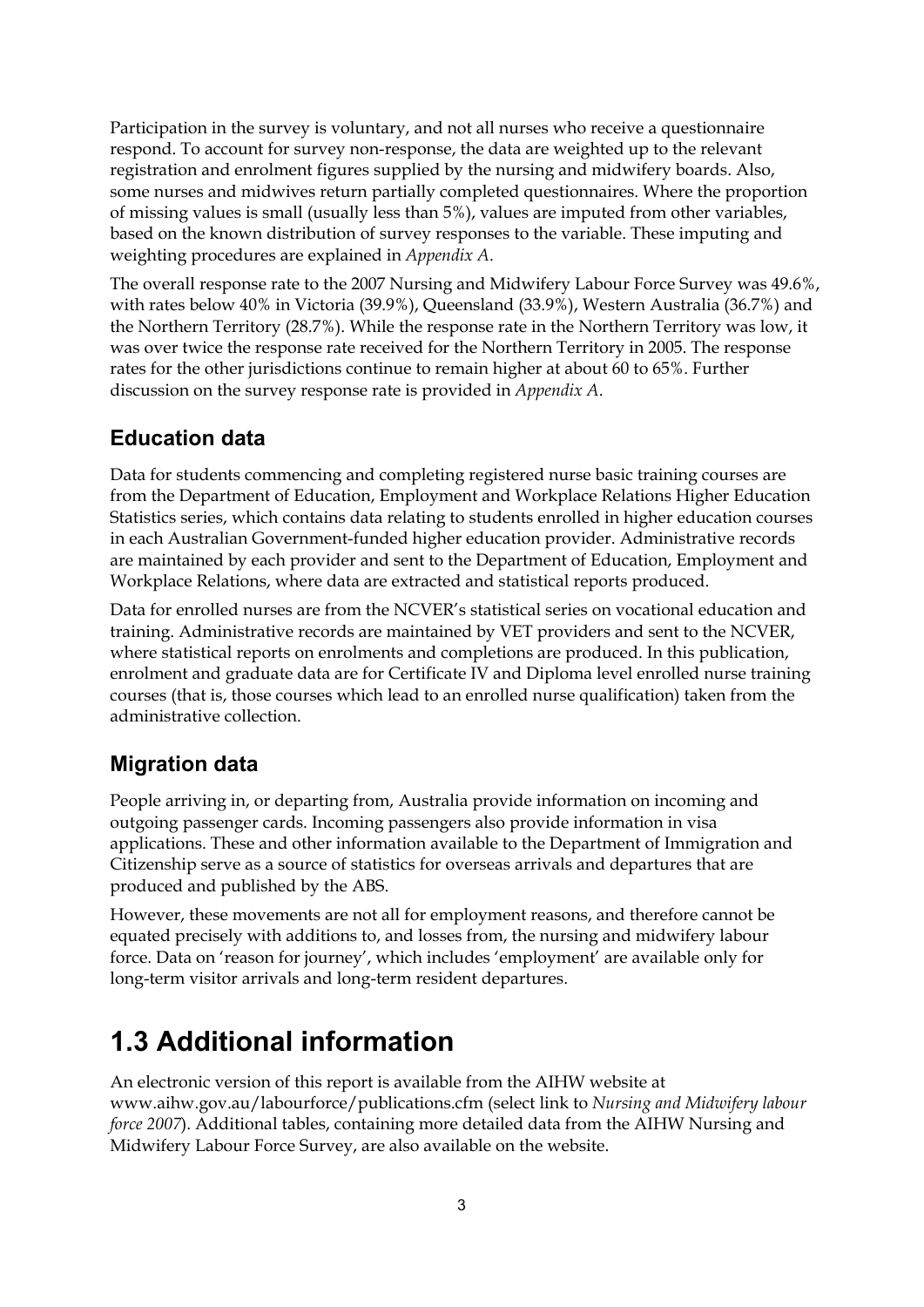# <span id="page-9-0"></span>**2 Registered and enrolled nurses**

In 2007 there were 317,618 nursing registrations and enrolments in Australia (Table 1 and Figure 1). After taking account of the 11,783 apparent multiple registrations and enrolments (that is, nurses who were registered in more than one jurisdiction), the number of registered and enrolled nurses in Australia in 2007 was estimated as 305,834. This is a rise of 11.9% from 2003 (Table 1). Over the same period, the size of the nursing labour force (those employed in nursing, on leave or looking for work) increased by 12.9%, while the number employed in nursing increased by 11.3%. The number working as a clinical nurse or clinical manager increased by 8.7% over the period. The proportion of the nursing labour force looking for work in nursing remained roughly stable at 1.7% in 2003 and 1.5% in 2007. The substantial increase in nurses categorised under 'Other' nursing role between 2004 and 2005 is due in part to changes in the nursing role survey question during this period.

<span id="page-9-1"></span>

|                                                                             |         |              |         |         | Change between              |
|-----------------------------------------------------------------------------|---------|--------------|---------|---------|-----------------------------|
| Labour force status/<br>nursing role in main job                            | 2003    | $2004^{(a)}$ | 2005    | 2007    | 2003 and 2007<br>(per cent) |
| In the nursing labour force                                                 | 245,531 | 253,592      | 254,956 | 277,297 | 12.9                        |
| <b>Employed in nursing</b>                                                  | 236,645 | 243,916      | 244,360 | 263,331 | 11.3                        |
| Clinical nurse                                                              | 195,975 | 203,517      | 196,998 | 212,480 | 8.4                         |
| Clinical management and/or<br>nursing/midwifery administration              | 25,536  | 24,314       | 25,976  | 28,258  | 10.7                        |
| Lecturer/teacher/educator and/or<br>supervisor of new nurses <sup>(b)</sup> | 7,138   | 7,579        | 7,226   | 7,341   | 2.8                         |
| Researcher                                                                  | 2,056   | 2,069        | 1,976   | 2,153   | 4.7                         |
| Other                                                                       | 5,939   | 6,437        | 12,183  | 13,100  | 120.6                       |
| On extended leave                                                           | 4,781   | 5,183        | 7.488   | 9,863   | 106.3                       |
| Looking for work in nursing                                                 | 4,106   | 4,493        | 3,108   | 4,103   | $-0.1$                      |
| Employed elsewhere                                                          | 1,588   | 1,814        | 1,094   | 1,515   | $-4.6$                      |
| Not employed                                                                | 2,518   | 2,678        | 2,014   | 2,588   | 2.8                         |
| Not in the nursing labour force                                             | 27,846  | 29,110       | 30,663  | 28,537  | 2.5                         |
| Overseas                                                                    | 4,476   | 4,546        | 2,081   | 2,047   | $-54.3$                     |
| Not looking for work in nursing                                             | 23.371  | 24.564       | 28.582  | 26.490  | 13.3                        |
| Employed elsewhere                                                          | 12,010  | 12,370       | 14,579  | 12,628  | 5.1                         |
| Not employed                                                                | 11,361  | 12,194       | 14,003  | 13,862  | 22.0                        |
| Total registered and enrolled nurses                                        | 273,378 | 282,702      | 285,619 | 305,834 | 11.9                        |
| Multiple registrations and enrolments <sup>(c)</sup>                        | 9,168   | 8,928        | 9,145   | 11,783  | 28.5                        |
| <b>Total registrations and enrolments</b>                                   | 282,546 | 291,630      | 294,764 | 317,618 | 12.4                        |

#### **Table 1: Nurses: labour force status and nursing role in main job, 2003 to 2007**

(a) Western Australia data for 2004 have been revised, and therefore the national figures shown here may differ from those previously published.

(b) In 2003 (in all states/territories except New South Wales) and in 2004 and 2005 (in all states/territories), 'supervisor of new nurses' was collected as a separate category in the survey. It is not known how nurses in this category reported their role in other years. In 2005, 'supervising/supporting students/new nurses/midwives' was collected together with education, lecturing and clinical education.

(c) For more information, see 'Multiple registrations and enrolments' in the *Glossary*.

*Sources:* AIHW Nursing and Midwifery Labour Force Survey, 2003, 2004, 2005 and 2007.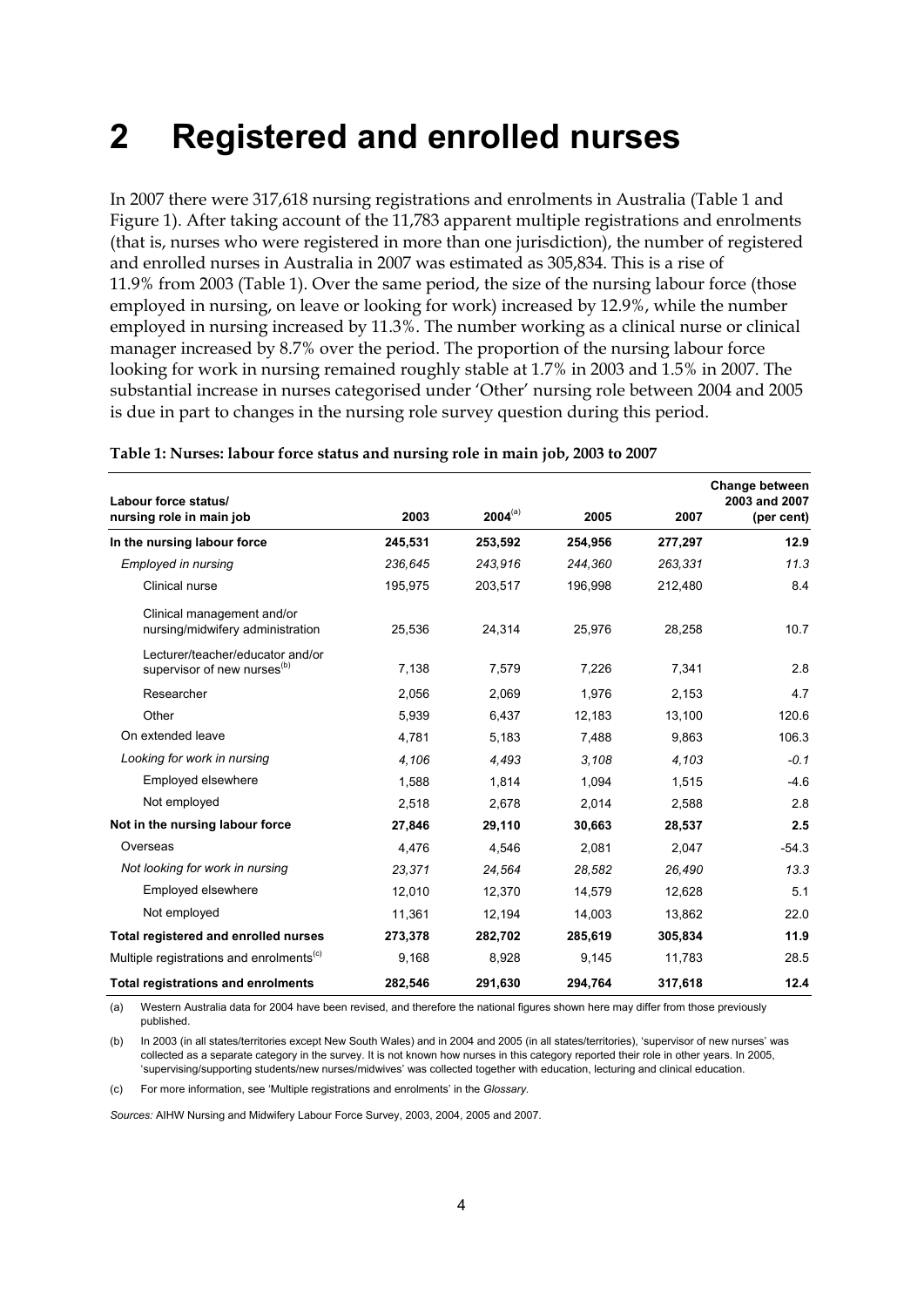

#### <span id="page-10-0"></span>**Figure 1: Registered and enrolled nurses: labour force status, nursing role in main job, 2007**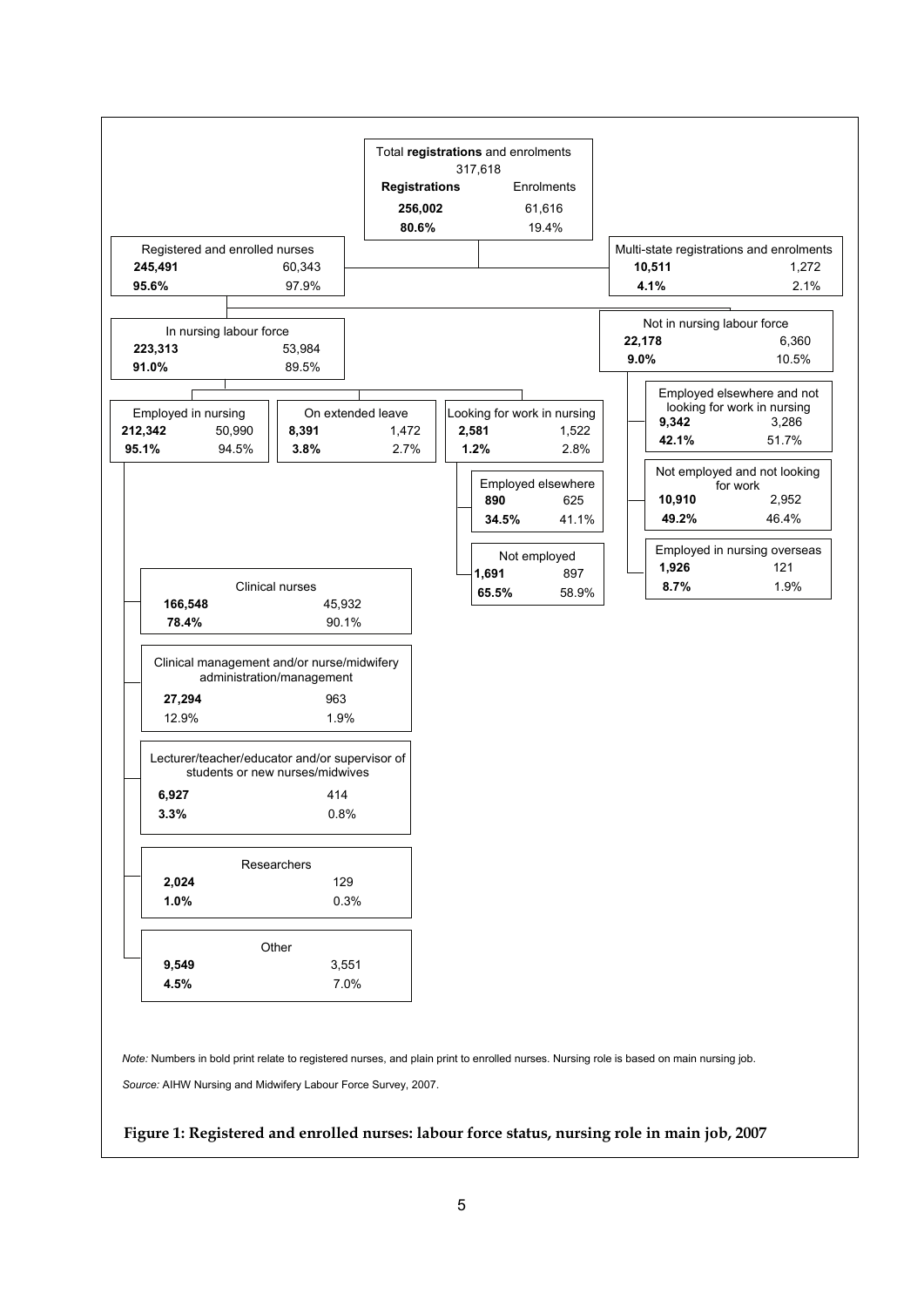In 2007, most registered and enrolled nurses were in the nursing labour force (90.7%), either employed in nursing (86.1%), on extended leave (3.2%) or looking for work in nursing (1.3%). The remaining registered and enrolled nurses were either working as a nurse overseas (0.7% in 2007) or not looking for work in nursing (8.7%). The number of nurses on extended leave showed a large proportional increase between 2003 and 2007, representing 1.7% and 3.2%, respectively, of all registered and enrolled nurses. The proportion of registered and enrolled nurses overseas dropped from 1.6% to 0.7% over the period (Table 1).

Registered nurses comprised 80.3% of all nurses in 2007, and their numbers showed a slightly greater proportional increase between 2003 and 2007 (up by 12.3%) than those of enrolled nurses (up by 10.2%) (Table 2). The proportion of all nurses who were registered nurses ranged from 75.5% in Victoria to 86.3% in the Northern Territory (Table 3).

|                   | 2003    | $2004^{(a)}$ | 2005    | 2007    | Change between 2003<br>and 2007 (per cent) |
|-------------------|---------|--------------|---------|---------|--------------------------------------------|
| Registered nurses | 218.615 | 226,702      | 230.577 | 245.491 | 12.3                                       |
| Enrolled nurses   | 54.762  | 56,000       | 55.042  | 60.343  | 10.2                                       |
| All nurses        | 273.378 | 282.702      | 285.619 | 305.834 | 11.9                                       |

#### <span id="page-11-0"></span>**Table 2: Registered and enrolled nurses, 2003 to 2007**

(a) The Western Australia data for 2004 have been revised, and therefore the national figures shown here may differ from those previously published.

*Sources:* AIHW Nursing and Midwifery Labour Force Survey, 2003, 2004, 2005 and 2007.

The average growth in numbers of registered and enrolled nurses (after accounting for multiple registrations) between 2005 and 2007 was above the national average of 7.1% in Queensland (18.3%), Victoria (9.1%), and Tasmania (7.3%), whereas the Australian Capital Territory had relatively low growth of 1.7% (Table 3). Rates of growth compared with changes in state population figures are discussed in Chapter 4.

The survey form asked nurses 'Are you registered/endorsed/authorised by your board to practise as a midwife?'. Under one-fifth (17.1%) of all nurses indicated they had such authorisation (Table 4). A small proportion of registered midwives were direct entry midwives (5.4%). See the section on 'Midwives' in the *Glossary* for an explanation of the differing training pathways.

In 2007, the estimated number of nurses employed in nursing was 263,331 or 86.1% of all registered and enrolled nurses (Table 3). Much of the remainder of this report focuses on this group.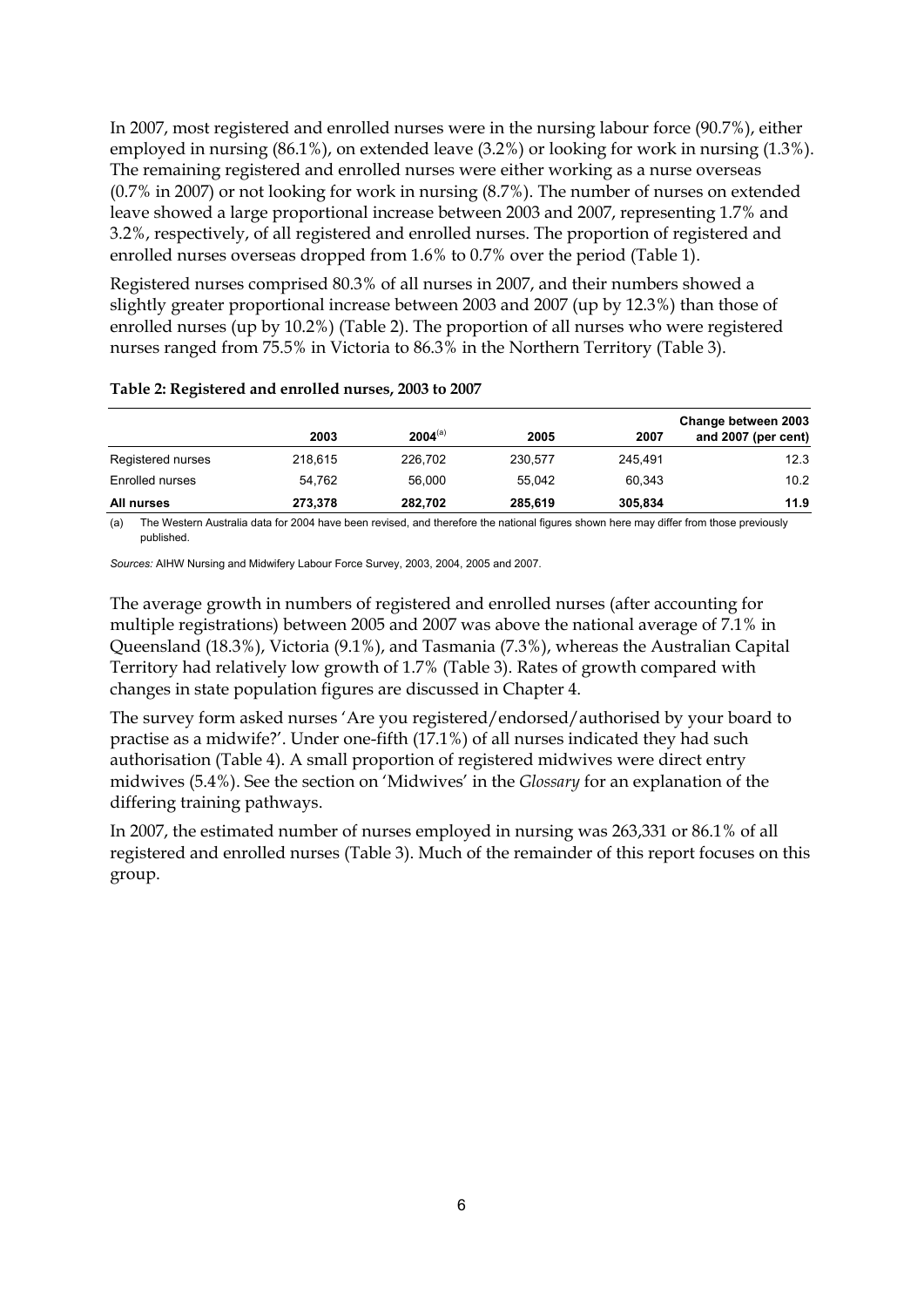|                                            | <b>NSW</b> | $\mathsf{Vic}^\mathsf{(b)}$ | Qld    | WA <sup>(c)</sup> | <b>SA</b>                | Tas                      | <b>ACT</b>        | NT <sup>(a)(c)</sup> | Australia <sup>(d)</sup> |
|--------------------------------------------|------------|-----------------------------|--------|-------------------|--------------------------|--------------------------|-------------------|----------------------|--------------------------|
|                                            |            |                             |        |                   | <b>Registered nurses</b> |                          |                   |                      |                          |
| Employed                                   | 64,384     | 57,253                      | 41,412 | 18,975            | 18,120                   | 6,051                    | 3,505             | 2,642                | 212,342                  |
| On extended leave                          | 2,478      | 2,721                       | 1,487  | 651               | 601                      | 187                      | 131               | 134                  | 8,391                    |
| Looking for work in nursing                | 1,127      | 420                         | 508    | 198               | 172                      | 43                       | 66                | 47                   | 2,581                    |
| Overseas                                   | 1,249      | 199                         | 258    | 37                | 84                       | 24                       | 53                | 22                   | 1,926                    |
| Not looking for work in nursing            | 11,219     | 2,904                       | 2,580  | 1,831             | 973                      | 221                      | 263               | 261                  | 20,252                   |
| Total                                      | 80,456     | 63,497                      | 46,245 | 21,693            | 19.951                   | 6.525                    | 4.018             | 3.106                | 245,491                  |
|                                            |            |                             |        |                   | <b>Enrolled nurses</b>   |                          |                   |                      |                          |
| Employed                                   | 12,651     | 17,818                      | 7,723  | 4,994             | 5,793                    | 990                      | 686               | 334                  | 50,990                   |
| On extended leave                          | 487        | 534                         | 164    | 115               | 122                      | 18                       | 17                | 15                   | 1,472                    |
| Looking for work in nursing                | 480        | 533                         | 141    | 113               | 143                      | 41                       | 8                 | 62                   | 1,522                    |
| Overseas                                   | 76         | 33                          | 5      | n.p.              | 6                        | $\overline{\phantom{m}}$ | $\qquad \qquad -$ |                      | 121                      |
| Not looking for work in nursing            | 2,634      | 1,633                       | 681    | 705               | 358                      | 84                       | 63                | 80                   | 6,238                    |
| Total                                      | 16,327     | 20,550                      | 8,714  | 5,928             | 6.423                    | 1,134                    | 777               | 491                  | 60,343                   |
|                                            |            |                             |        |                   | All nurses               |                          |                   |                      |                          |
| Employed                                   | 77,034     | 75,071                      | 49,135 | 23,969            | 23,913                   | 7,041                    | 4,192             | 2,976                | 263,331                  |
| On extended leave                          | 2,965      | 3,256                       | 1,651  | 767               | 723                      | 205                      | 148               | 149                  | 9,863                    |
| Looking for work in nursing                | 1,607      | 953                         | 650    | 311               | 315                      | 84                       | 74                | 109                  | 4,103                    |
| Overseas                                   | 1,325      | 231                         | 263    | 37                | 91                       | 24                       | 55                | 22                   | 2,047                    |
| Not looking for work in nursing            | 13,852     | 4,537                       | 3,260  | 2,537             | 1,331                    | 305                      | 327               | 341                  | 26,490                   |
| <b>Total 2007</b>                          | 96,783     | 84,047                      | 54,959 | 27,620            | 26,374                   | 7,658                    | 4,796             | 3,597                | 305,834                  |
| <b>Total 2005</b>                          | 94,624     | 77,062                      | 46,464 | 26,547            | 25,521                   | 7,135                    | 4,714             | n.p.                 | 285,619                  |
| Change between 2005 and 2007<br>(per cent) | 2.3        | 9.1                         | 18.3   | 4.0               | 3.3                      | 7.3                      | 1.7               | n.p.                 | 7.1                      |

#### <span id="page-12-0"></span>**Table 3: Registered and enrolled nurses: labour force status and state and territory(a), 2007**

(a) State and territory estimates for 2007 should be treated with caution due to low response rates in some jurisdictions, particularly the Northern Territory (28.7%). See *Appendix A* for further information.

(b) Estimates for Victoria for 2005 are derived from responses to the 2006 AIHW Nursing and Midwifery Labour Force Survey, weighted to 2005 registration and enrolment benchmark figures.

(c) Estimates for Western Australia for 2005 should be treated with caution due to the low response rate (26.9%) in the 2005 survey. Estimates for the Northern Territory for 2005 are not separately published due to the very low response rate to the survey in that jurisdiction (13.7%).

(d) In 2005, the total for Australia includes estimates for the Northern Territory and Western Australia. In 2007, the total for Australia includes estimates for the Northern Territory. Due to the relative size of the nursing and midwifery workforces in these jurisdictions, any biases in estimates are unlikely to have a significant effect on the accuracy of the national figures.

*Sources:* AIHW Nursing and Midwifery Labour Force Survey, 2005 and 2007.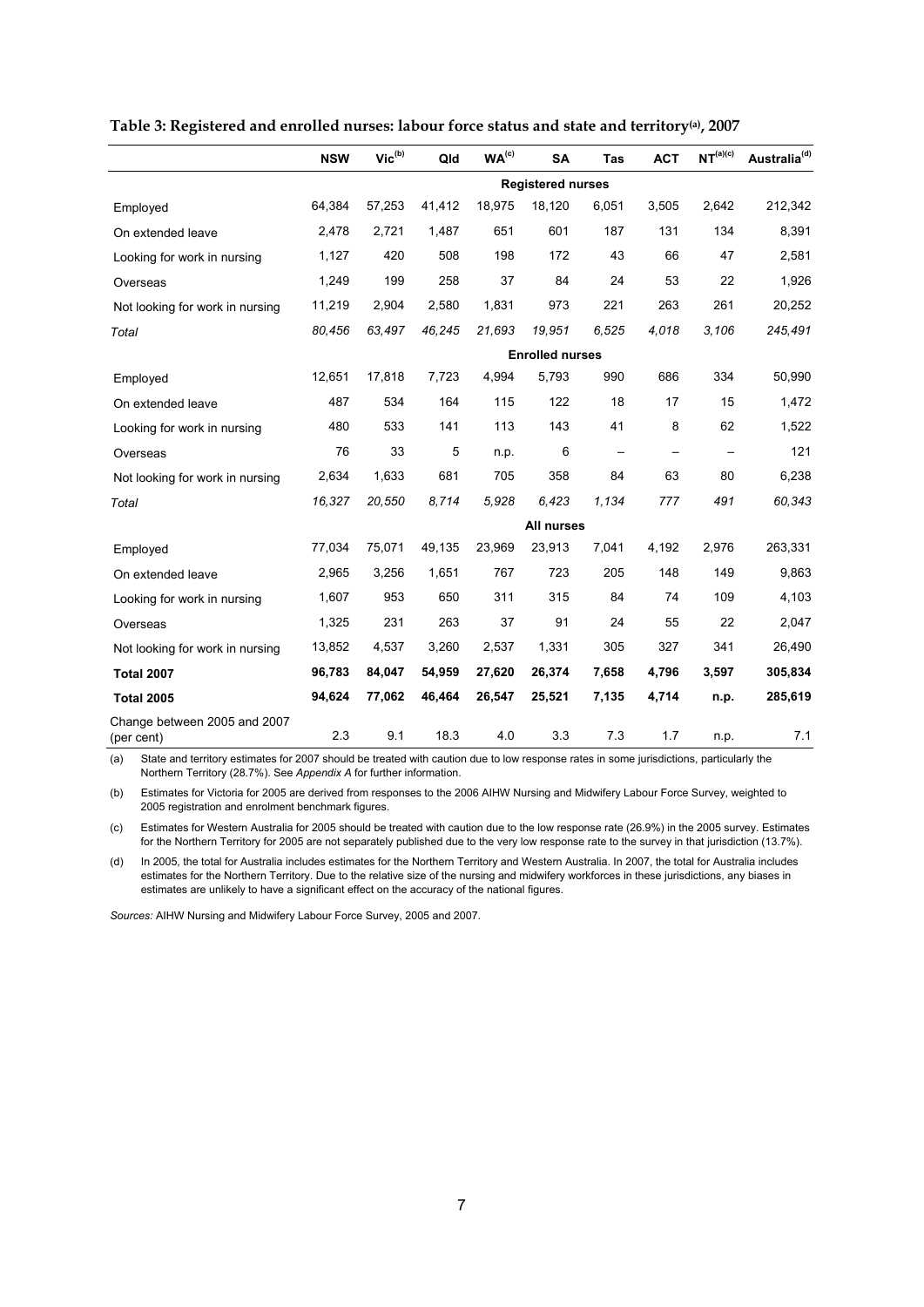**Table 4: Registered and enrolled nurses authorised to practise as midwives(a), 2007** 

<span id="page-13-0"></span>

|                                       | <b>NSW</b> | Vic    | Qld    | WA     | <b>SA</b> | Tas   | <b>ACT</b> | NT <sup>(b)</sup> | Australia |
|---------------------------------------|------------|--------|--------|--------|-----------|-------|------------|-------------------|-----------|
| Registered midwives                   | 17.116     | 13.311 | 11.374 | 3.594  | 3.986     | 779   | 993        | 881               | 52,032    |
| Direct entry midwives                 | 1,639      | 493    | 391    | 5      | 185       | 48    | 32         | 15                | 2,808     |
| <b>Enrolled nurses</b>                | 56         | 119    | 43     | 33     | 79        | 4     | 5          | 3                 | 342       |
| Mothercraft nurses <sup>(c)</sup>     | 191        | n.a.   | 97     | 19     | 15        | 5     | 13         | 13                | 353       |
| Total number authorised as<br>midwife | 17.172     | 13.430 | 11,416 | 3.627  | 4.065     | 782   | 999        | 883               | 52,374    |
| Total registrations/enrolments        | 96.783     | 84.047 | 54.959 | 27.620 | 26.374    | 7.658 | 4.796      | 3.597             | 305,834   |
| Per cent authorised as<br>midwife     | 17.7       | 16.0   | 20.8   | 13.1   | 15.4      | 10.2  | 20.8       | 24.5              | 17.1      |

(a) Based on respondents' indication that they are 'registered/endorsed/authorised' to practise as midwives, and may therefore include non-current registration/authorisation.

(b) State and territory estimates for 2007 should be treated with caution due to low response rates in some jurisdictions, particularly the Northern Territory (28.7%). See *Appendix A* for further information.

(c) Based on respondents' indication as to whether they are mothercraft nurses. May contain either registered and/or enrolled nurses, depending upon the jurisdiction. Victoria did not include a question to identify mothercraft nurses in 2007.

*Source:* AIHW Nursing and Midwifery Labour Force Survey, 2007.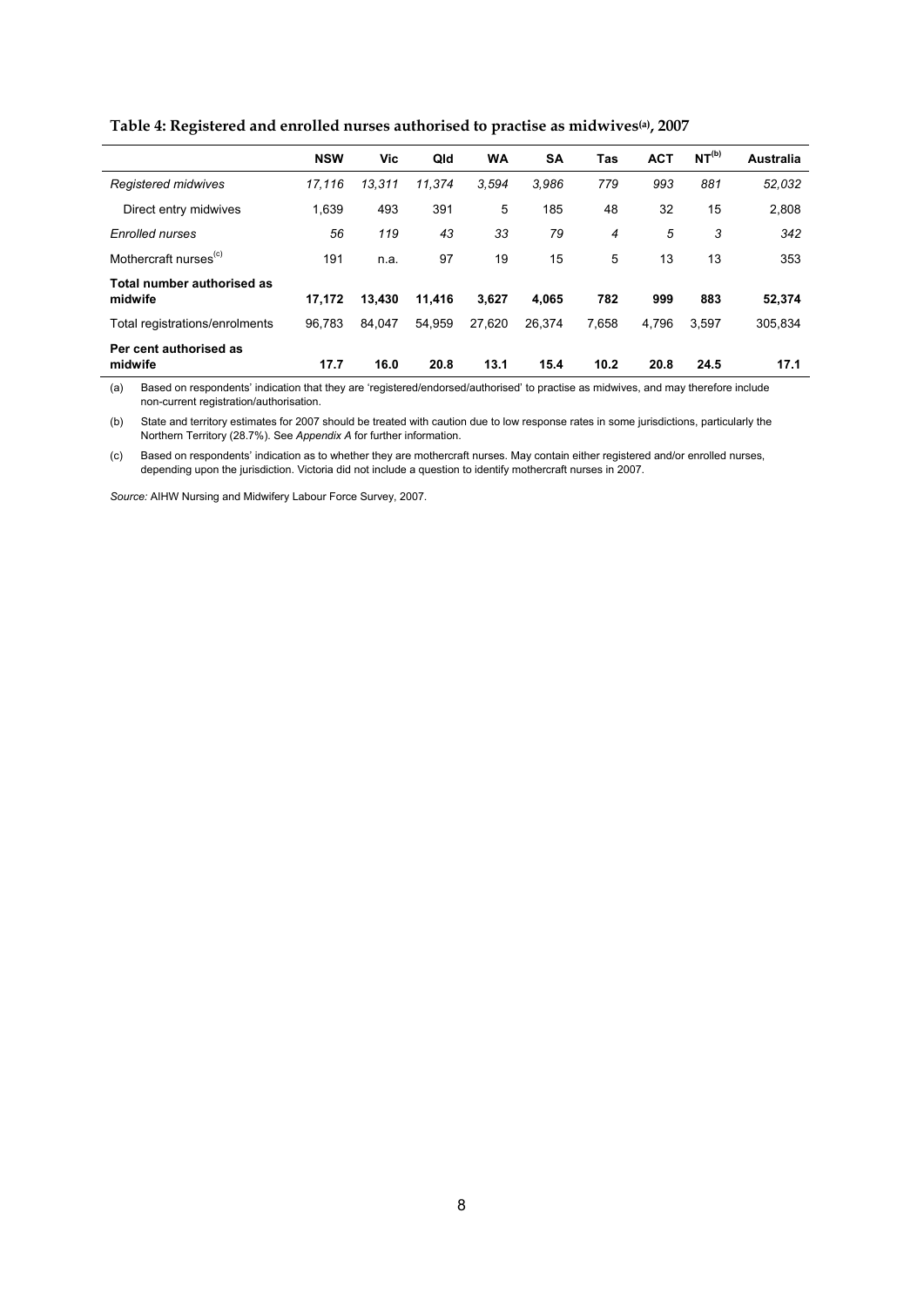# <span id="page-14-0"></span>**3 Employed nurses**

Between 2003 and 2007, the number of registered and enrolled nurses employed as nurses in Australia was estimated to have increased by 11.3%, from 236,645 to 263,331. This was mainly a result of a 12.3% increase in the number of employed registered nurses over the 5-year period (Table 5). The number of employed enrolled nurses also increased, but to a lesser extent (7.2%).

# <span id="page-14-1"></span>**3.1 Age and sex**

Nursing continued to be a female-dominated profession, with females comprising 90.4% of employed nurses in 2007 (down from 91.4% in 2003). The proportion of registered nurses who were male (9.6%) increased between 2003 and 2007 (up from 8.6% in 2003), as did the proportion of male enrolled nurses (8.8% in 2003 and 9.5% in 2007) (Table 5).

The nursing population aged slightly, on average, between 2003 and 2007. In 2003, the average age of employed nurses was 43.1 years (43.0 years for registered and 43.5 years for enrolled nurses). In 2007, the average age was 43.7 years (43.8 years for registered and 43.4 years for enrolled nurses). However, this increase in average age overall was less than the change between 2001 and 2005, when there was an increase of 2.9 years. The proportion of nurses who were aged 50 years or older increased from 28.2% to 33.0% between 2003 and 2007. Although average age did not increase for enrolled nurses, the proportion aged over 50 years did increase (Table 5).

|                              | <b>Registered nurses</b> | <b>Enrolled nurses</b> | All nurses |
|------------------------------|--------------------------|------------------------|------------|
|                              |                          | 2003                   |            |
| Number                       | 189,071                  | 47,574                 | 236,645    |
| Male (per cent)              | 8.6                      | 8.8                    | 8.6        |
| Average age (years)          | 43.0                     | 43.5                   | 43.1       |
| 50 years or older (per cent) | 28.7                     | 26.2                   | 28.2       |
|                              |                          | 2007                   |            |
| Number                       | 212,342                  | 50,990                 | 263,331    |
| Male (per cent)              | 9.6                      | 9.5                    | 9.6        |
| Average age (years)          | 43.8                     | 43.4                   | 43.7       |
| 50 years or older (per cent) | 33.3                     | 31.7                   | 33.0       |

<span id="page-14-2"></span>**Table 5: Employed registered and enrolled nurses: age and sex, 2003 and 2007** 

*Sources:* AIHW Nursing and Midwifery Labour Force Survey, 2003 and 2007.

The ageing of the nursing workforce is illustrated in Figure 2. The peak age group for registered nurses remained the same for 2003 and 2007 (45–49 years), and changed from 40–44 years to 45–49 years for enrolled nurses. The trend generally showed a reduction in the proportion of nurses in younger age categories and an increase in the proportion in older age categories. However, there was an increase in the proportion of enrolled nurses aged under 30 years.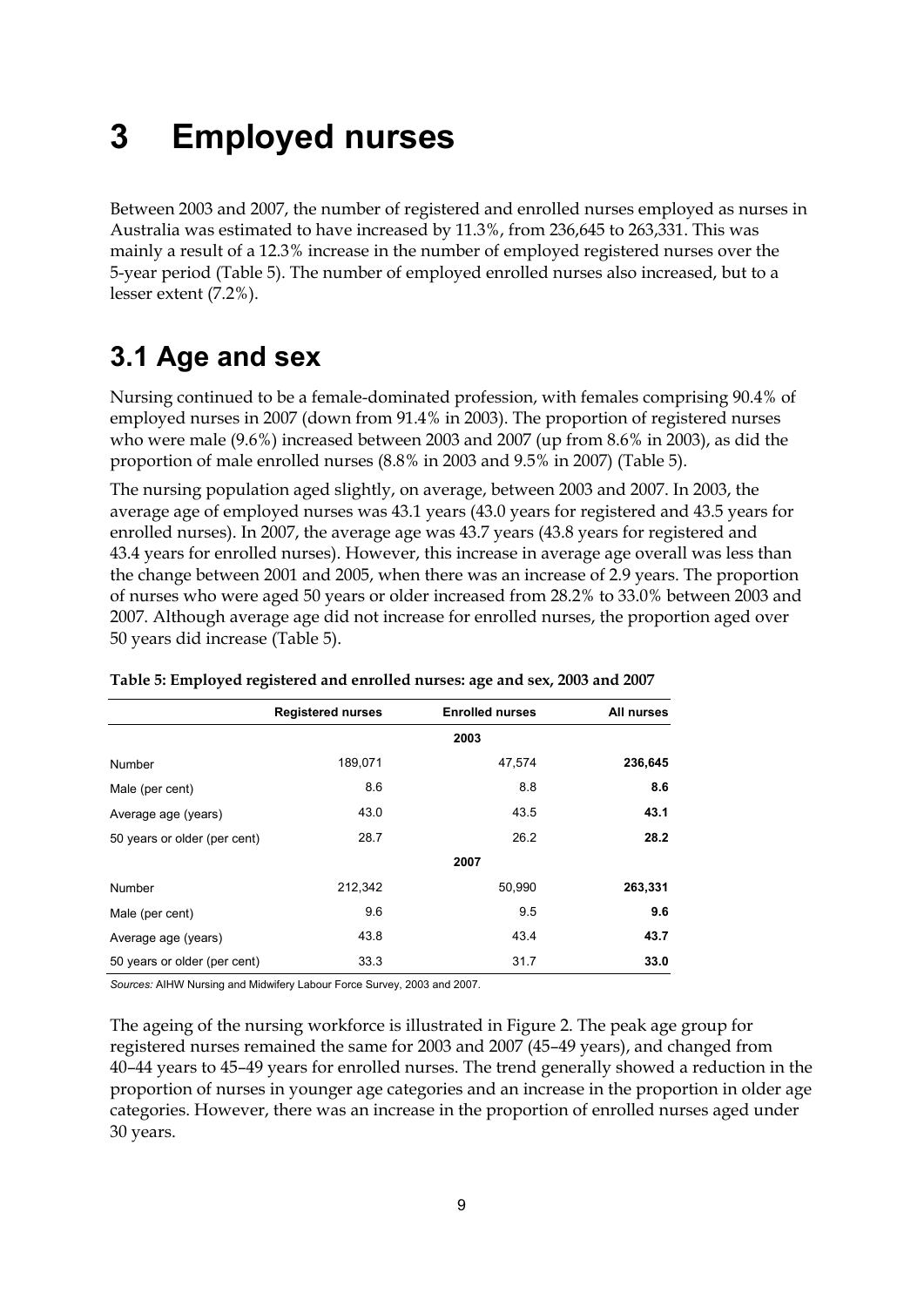

# <span id="page-15-2"></span><span id="page-15-0"></span>**3.2 Aboriginal and Torres Strait Islander nurses**

In 2007, there were 2,164 employed nurses who identified as Aboriginal or Torres Strait Islander, representing 0.8% of employed nurses who provided their Indigenous status (Table 6).

Over one-third (38.9%) of Indigenous nurses were employed in New South Wales and Victoria, the two most populous states in Australia (Table 6). Western Australia had the highest proportion of nurses who identified as Aboriginal or Torres Strait Islander at 3.0%; however, these estimates should be treated with caution (see Table 6 footnotes).

<span id="page-15-1"></span>

|                                                                         | <b>NSW</b> | Vic    | Qld    | <b>WA</b> | <b>SA</b> | Tas   | <b>ACT</b> | NT <sup>(a)</sup> | <b>Australia</b> |
|-------------------------------------------------------------------------|------------|--------|--------|-----------|-----------|-------|------------|-------------------|------------------|
| Registered nurses                                                       | 64,384     | 57,253 | 41,412 | 18,975    | 18,120    | 6.051 | 3,505      | 2,642             | 212,342          |
| Indigenous                                                              | 313        | 135    | 254    | 545       | 55        | 68    | 6          | 38                | 1,413            |
| Non-Indigenous                                                          | 62,938     | 56,809 | 40,936 | 18,279    | 17,661    | 5,934 | 3,415      | 2,514             | 208,486          |
| Not stated                                                              | 1,133      | 310    | 223    | 150       | 404       | 49    | 85         | 89                | 2,443            |
| <b>Enrolled nurses</b>                                                  | 12.651     | 17.818 | 7,723  | 4,994     | 5.793     | 990   | 686        | 334               | 50,990           |
| Indigenous                                                              | 283        | 111    | 124    | 164       | 36        | 18    | 8          | 8                 | 751              |
| Non-Indigenous                                                          | 12,217     | 17,532 | 7,537  | 4,735     | 5,618     | 967   | 659        | 315               | 49,580           |
| Not stated                                                              | 150        | 175    | 62     | 96        | 139       | 5     | 20         | 11                | 658              |
| Total                                                                   | 77,034     | 75,071 | 49,135 | 23,969    | 23,913    | 7,041 | 4,192      | 2,976             | 263,331          |
| Per cent of employed<br>nurses who were<br>Indigenous <sup>(a)(b)</sup> | 0.8        | 0.3    | 0.8    | 3.0       | 0.4       | 1.2   | 0.3        | 1.6               | 0.8              |

|  |  | Table 6: Employed registered and enrolled nurses: Indigenous status, states and territories, 2007 |
|--|--|---------------------------------------------------------------------------------------------------|
|  |  |                                                                                                   |

 (a) State and territory estimates for 2007 should be treated with caution due to low response rates in some jurisdictions, particularly the Northern Territory (28.7%). See *Appendix A* for further information. Data quality issues are inherent in Indigenous data, and likely to have been compounded by low response rates in several jurisdictions.

(b) Percentage of Indigenous nurses employed in nursing excludes the Not stated category.

*Source:* AIHW Nursing and Midwifery Labour Force Survey, 2007.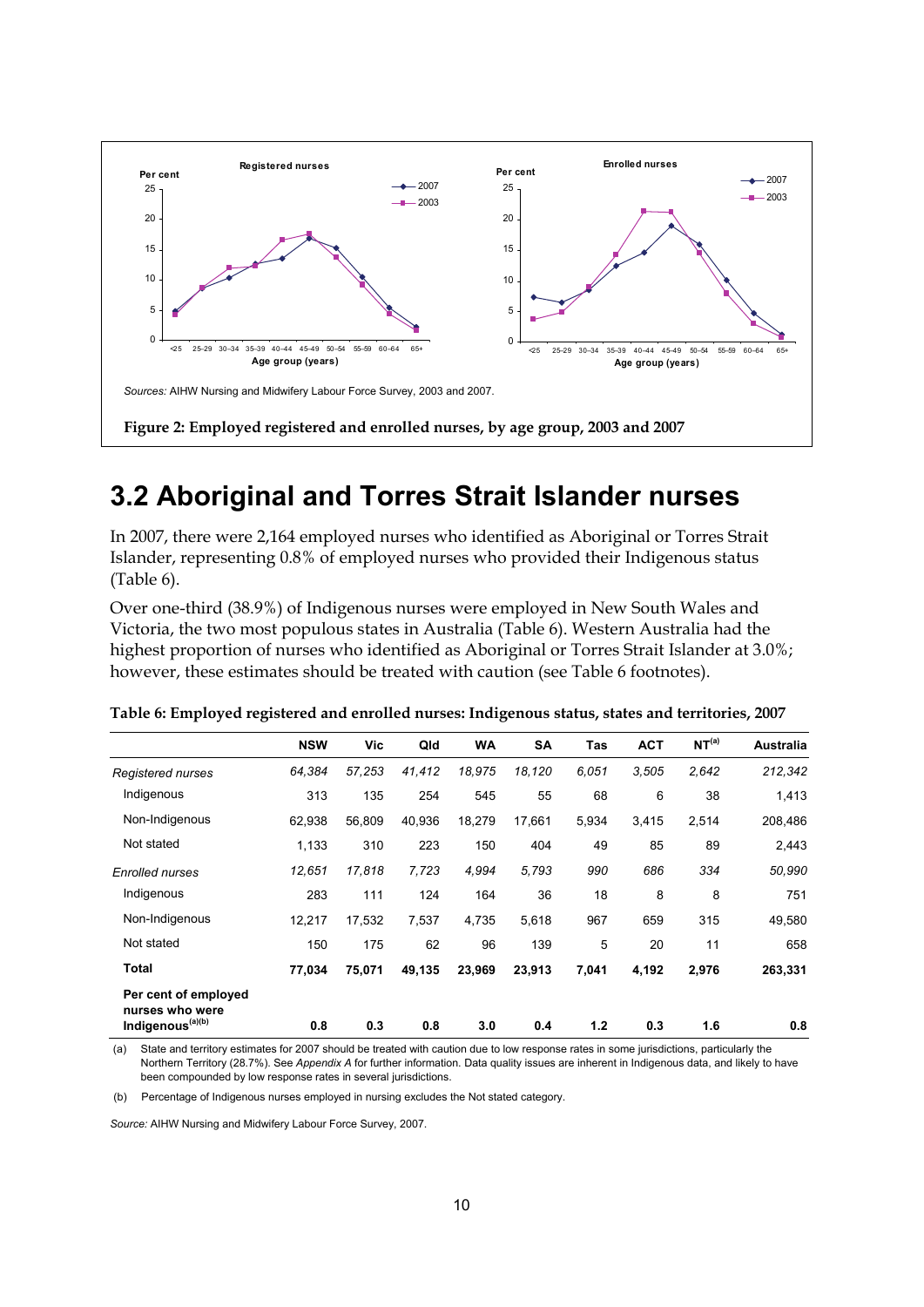Indigenous nurses were, on average, 1.6 years younger than non-Indigenous nurses (42.1 years compared with 43.7 years), which may be related to increased educational opportunities for Indigenous Australians in recent years (NATSIHC 2008). Indigenous nurses tended on average to work more hours per week than their non-Indigenous colleagues (35.3 hours compared with 33.3 hours) which may in part relate to the higher hours worked by remote area nurses generally.

In 2007, nurses employed in clinical roles accounted for 89.9% of Indigenous nurses. This proportion is slightly lower than for non-Indigenous (91.4%) nurses. The percentage of male Indigenous nurses (11.5%) was slightly higher than the non-Indigenous proportion (9.6%).

# <span id="page-16-0"></span>**3.3 Country of first nursing qualification**

About one in six nurses (15.5%) in 2007 indicated that they obtained their first qualification in a country outside of Australia. Western Australia had the highest proportion of overseas-trained nurses (26.3%), while Tasmania had the lowest (5.8%).

Just under one-fifth (17.6%) of registered nurses received their initial training overseas, while a smaller proportion of enrolled nurses were trained overseas (6.9%) (Table 7).

|                                            | <b>NSW</b> | Vic    | Qld    | <b>WA</b> | <b>SA</b> | Tas   | <b>ACT</b> | NT <sup>(a)</sup> | <b>Australia</b> |
|--------------------------------------------|------------|--------|--------|-----------|-----------|-------|------------|-------------------|------------------|
| Registered nurses                          | 64,384     | 57,253 | 41,412 | 18,975    | 18.120    | 6.051 | 3,505      | 2,642             | 212,342          |
| Australia                                  | 46,975     | 47,342 | 32,117 | 13,321    | 14,441    | 5,004 | 2,692      | 1,984             | 163,876          |
| New Zealand                                | 1,116      | 1,026  | 1,507  | 587       | 164       | 61    | 41         | 70                | 4,571            |
| UK/Ireland                                 | 3,648      | 2,808  | 2,192  | 3,307     | 986       | 202   | 129        | 115               | 13,387           |
| Other countries                            | 4,949      | 3,289  | 5,596  | 1,760     | 809       | 74    | 221        | 229               | 16,928           |
| Not stated                                 | 7,696      | 2,787  |        |           | 1,720     | 710   | 422        | 244               | 13,580           |
| <b>Enrolled nurses</b>                     | 12,651     | 17,818 | 7,723  | 4,994     | 5,793     | 990   | 686        | 334               | 50,990           |
| Australia                                  | 10,720     | 15,484 | 6,340  | 4,343     | 4,972     | 850   | 570        | 278               | 43,558           |
| New Zealand                                | 95         | 104    | 288    | 137       | 32        | 3     | 4          | 13                | 677              |
| UK/Ireland                                 | 100        | 241    | 136    | 290       | 65        | 20    | n.p.       | 7                 | 860              |
| Other countries                            | 152        | 299    | 959    | 224       | 31        | n.p.  | 13         | 4                 | 1,685            |
| Not stated                                 | 1,583      | 1,690  |        |           | 692       | 115   | 97         | 32                | 4,210            |
| All nurses                                 | 77,034     | 75,071 | 49,135 | 23,969    | 23,913    | 7,041 | 4,192      | 2,976             | 263,331          |
| Australia                                  | 57,695     | 62,825 | 38,457 | 17,663    | 19,413    | 5,854 | 3,262      | 2,262             | 207,433          |
| New Zealand                                | 1,210      | 1,130  | 1,795  | 724       | 197       | 64    | 45         | 82                | 5,248            |
| UK/Ireland                                 | 3,748      | 3,049  | 2,328  | 3,597     | 1,050     | 222   | 131        | 122               | 14,247           |
| Other countries                            | 5,101      | 3,588  | 6,555  | 1,985     | 841       | 76    | 234        | 233               | 18,613           |
| Not stated                                 | 9,279      | 4,478  |        |           | 2,412     | 825   | 519        | 277               | 17,790           |
| Per cent Australian trained <sup>(b)</sup> | 85.2       | 89.0   | 78.3   | 73.7      | 90.3      | 94.2  | 88.8       | 83.8              | 84.5             |

<span id="page-16-1"></span>

| Table 7: Employed registered and enrolled nurses: country of first qualification, states and |  |
|----------------------------------------------------------------------------------------------|--|
| territories, 2007                                                                            |  |

(a) State and territory estimates for 2007 should be treated with caution due to low response rates in some jurisdictions, particularly the Northern Territory (28.7%). See *Appendix A* for further information.

(b) Per cent Australian trained excludes the Not stated category.

*Source:* AIHW Nursing and Midwifery Labour Force Survey, 2007.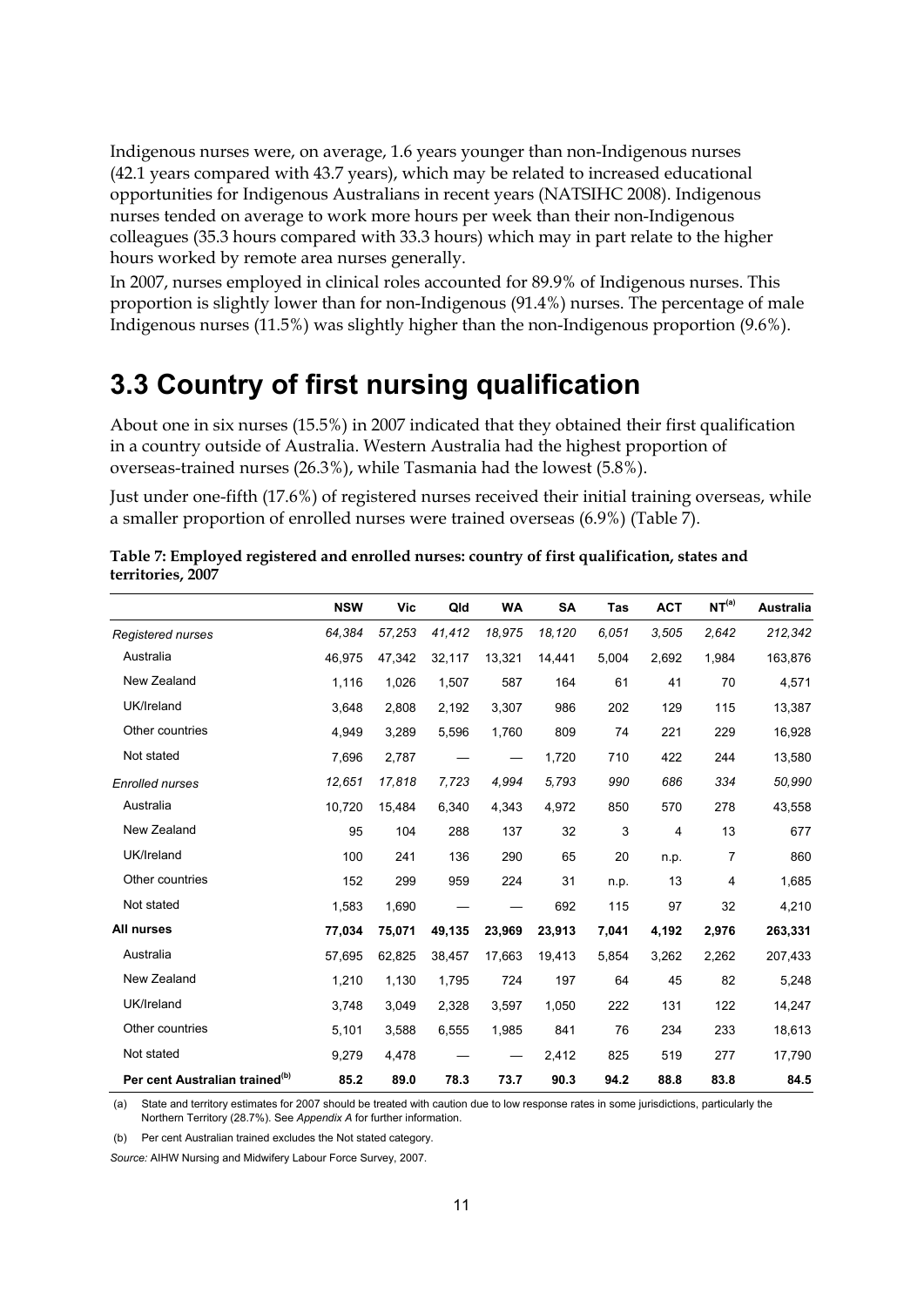# <span id="page-17-0"></span>**3.4 Working hours**

'Total hours worked' is an indicator of the total workload of nurses. It includes hours worked in both the main and second nursing job. For the purposes of this report, nurses working less than 35 hours per week are defined as working part-time and nurses working 35 hours or more are defined as working full-time.

Some care should be taken in interpreting any change in hours worked over time, due to changes in the question on working hours on the AIHW Nursing and Midwifery Labour Force Survey form. In the 2003 and 2004 surveys, most jurisdictions specified that hours be broken down into detailed categories, including paid (regular and overtime) and unpaid hours usually worked. In the 2005 survey, even further detail on hours worked was asked of respondents in most jurisdictions (hours worked in regular pay, hours worked above contract hours, hours of paid overtime worked and unpaid hours worked). South Australia asked the same question in 2005 as in 2003 and 2004. In 2007, all jurisdictions used the more detailed question that was used by most jurisdictions in 2005.

|                     | Average<br>weekly<br>hours | Per cent<br>working<br>part-time | Per cent<br>working<br>50+ hours | Average<br>weekly<br>hours | Per cent<br>working<br>part-time | Per cent<br>working<br>50+ hours | Average<br>weekly<br>hours | Per cent<br>working<br>part-time | Per cent<br>working<br>50+ hours |  |
|---------------------|----------------------------|----------------------------------|----------------------------------|----------------------------|----------------------------------|----------------------------------|----------------------------|----------------------------------|----------------------------------|--|
| Year                |                            | <b>Registered nurses</b>         |                                  |                            | <b>Enrolled nurses</b>           |                                  | All nurses                 |                                  |                                  |  |
| 2003                | 32.8                       | 48.6                             | 5.8                              | 31.2                       | 56.1                             | 4.1                              | 32.5                       | 50.1                             | 5.5                              |  |
| 2004 <sup>(b)</sup> | 33.2                       | 48.1                             | 6.2                              | 31.5                       | 55.7                             | 4.7                              | 32.8                       | 49.6                             | 5.9                              |  |
| 2005                | 33.3                       | 48.2                             | 6.7                              | 31.6                       | 56.6                             | 4.7                              | 33.0                       | 49.8                             | 6.3                              |  |
| 2007                | 33.6                       | 46.5                             | 6.6                              | 31.9                       | 55.2                             | 5.1                              | 33.3                       | 48.1                             | 6.3                              |  |

<span id="page-17-1"></span>**Table 8: Employed registered and enrolled nurses: average total weekly hours worked(a), proportion working part-time and 50 hours or more per week, 2003 to 2007** 

(a) Care should be taken in interpreting change in the estimates on hours worked, due to changes in the question on hours worked in the AIHW Nursing and Midwifery Labour Force Survey since 2005.

(b) The Western Australia data for 2004 have been revised, so the national figures shown here may differ from those previously published.

*Sources:* AIHW Nursing and Midwifery Labour Force Survey, 2003, 2004, 2005 and 2007.

There was a slight but gradual rise in average hours between 2003 and 2007, from 32.5 hours in 2003 to 33.3 hours in 2007 (Table 8 and Figure 3). Between 2003 and 2007, the overall proportion of nurses working 50 hours or more rose, from 5.5% to 6.3%, while the proportion working part-time decreased, from 50.1% to 48.1% (Table 8).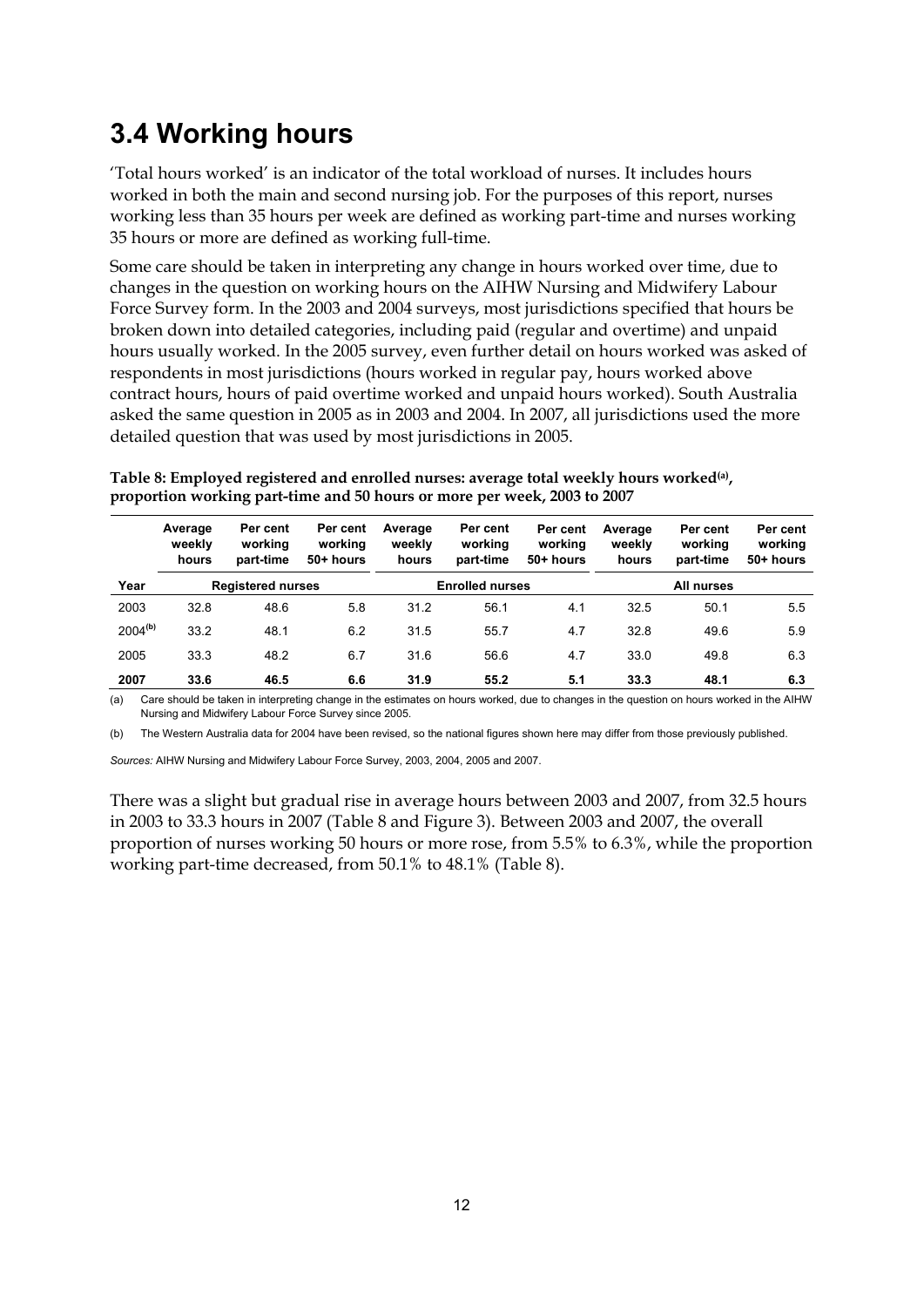

<span id="page-18-0"></span>The gradual increase in hours over time was apparent for both registered and enrolled nurses. However, enrolled nurses worked fewer weekly hours than registered nurses. In 2007, registered nurses worked, on average, 33.6 hours per week in total, compared with 31.9 hours worked by enrolled nurses. Enrolled nurses were also more likely than registered nurses to work part-time (55.2% compared with 46.5%) and less likely to work 50 hours or more  $(5.1\%$  compared with  $6.6\%$ ) (Table 8).

# **Age**

The hours worked by nurses differed by registration and enrolment status, as well as by age (Table 9). In 2007, 85.0% of registered nurses aged less than 25 years were working 35 hours or more (that is, full-time), a much higher proportion than for any other age group. This group had the highest average weekly hours of 39.1 (compared with 33.6 hours for all registered nurses). Of registered nurses in this age group, 15.0% were working less than 35 hours per week (defined as part-time). In comparison, 55.0% of registered nurses aged 35–44 years and 52.0% of those aged 55 years or over worked part-time. Registered nurses aged 35–44 years and enrolled nurses aged less than 25 years were the age groups most likely to work less than 20 hours per week.

Weekly hours worked did not differ with age for enrolled nurses as much as it did for registered nurses. Enrolled nurses across most age groups were more likely to work parttime than registered nurses.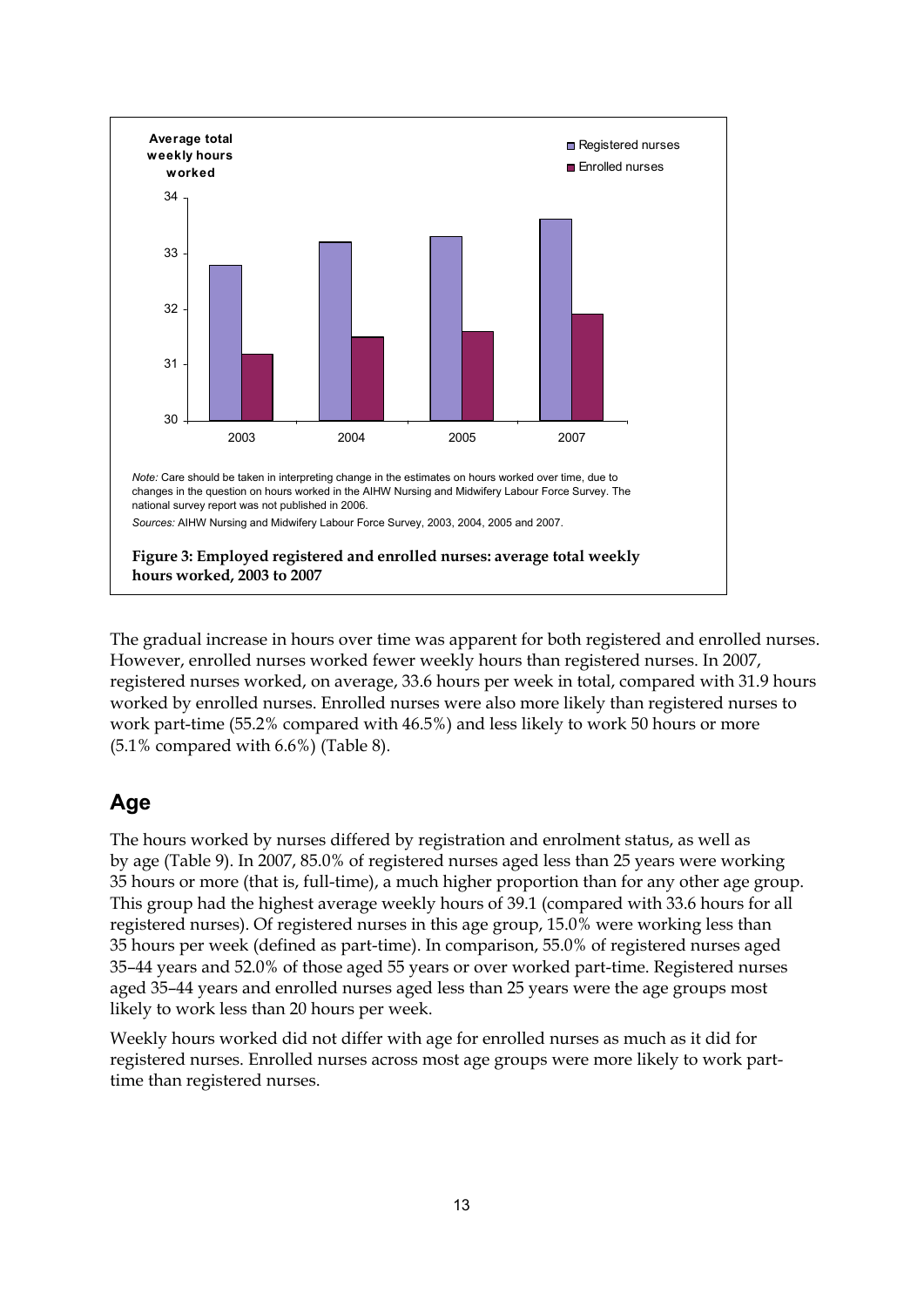|              |                        | Total weekly hours worked (per cent) |           |       |                          |                           |                                |  |  |  |
|--------------|------------------------|--------------------------------------|-----------|-------|--------------------------|---------------------------|--------------------------------|--|--|--|
| Age (years)  | $20$                   | $20 - 34$                            | $35 - 49$ | $50+$ | <b>Total</b>             | Total number of<br>nurses | Average weekly<br>hours worked |  |  |  |
|              |                        |                                      |           |       | <b>Registered nurses</b> |                           |                                |  |  |  |
| $25$         | 1.8                    | 13.2                                 | 80.1      | 4.9   | 100.0                    | 10,034                    | 39.1                           |  |  |  |
| $25 - 34$    | 11.9                   | 25.6                                 | 56.3      | 6.3   | 100.0                    | 40,056                    | 34.9                           |  |  |  |
| $35 - 44$    | 18.7                   | 36.3                                 | 39.0      | 6.0   | 100.0                    | 55,582                    | 31.4                           |  |  |  |
| $45 - 54$    | 9.4                    | 36.9                                 | 46.2      | 7.5   | 100.0                    | 68,442                    | 34.4                           |  |  |  |
| $55+$        | 12.7                   | 39.3                                 | 41.5      | 6.5   | 100.0                    | 38,227                    | 32.8                           |  |  |  |
| Total        | 12.5                   | 33.9                                 | 47.0      | 6.6   | 100.0                    | 212,342                   | 33.6                           |  |  |  |
|              | <b>Enrolled nurses</b> |                                      |           |       |                          |                           |                                |  |  |  |
| $25$         | 18.9                   | 33.1                                 | 42.2      | 5.8   | 100.0                    | 3,757                     | 31.3                           |  |  |  |
| $25 - 34$    | 15.5                   | 35.1                                 | 43.1      | 6.2   | 100.0                    | 7,591                     | 32.4                           |  |  |  |
| $35 - 44$    | 17.0                   | 43.7                                 | 34.7      | 4.6   | 100.0                    | 13,757                    | 30.6                           |  |  |  |
| $45 - 54$    | 9.4                    | 43.9                                 | 41.6      | 5.1   | 100.0                    | 17,802                    | 32.7                           |  |  |  |
| $55+$        | 11.2                   | 44.2                                 | 40.1      | 4.4   | 100.0                    | 8,083                     | 32.2                           |  |  |  |
| Total        | 13.4                   | 41.8                                 | 39.8      | 5.1   | 100.0                    | 50,990                    | 31.9                           |  |  |  |
|              |                        |                                      |           |       | All nurses               |                           |                                |  |  |  |
| $25$         | 6.3                    | 18.4                                 | 70.0      | 5.2   | 100.0                    | 13,790                    | 37.0                           |  |  |  |
| $25 - 34$    | 12.5                   | 27.1                                 | 54.2      | 6.2   | 100.0                    | 47,647                    | 34.5                           |  |  |  |
| $35 - 44$    | 18.4                   | 37.8                                 | 38.2      | 5.7   | 100.0                    | 69,340                    | 31.2                           |  |  |  |
| $45 - 54$    | 9.4                    | 38.3                                 | 45.2      | 7.0   | 100.0                    | 86,244                    | 34.0                           |  |  |  |
| $55+$        | 12.5                   | 40.1                                 | 41.2      | 6.2   | 100.0                    | 46,311                    | 32.7                           |  |  |  |
| <b>Total</b> | 12.7                   | 35.4                                 | 45.6      | 6.3   | 100.0                    | 263,331                   | 33.3                           |  |  |  |

<span id="page-19-0"></span>**Table 9: Employed registered and enrolled nurses: distribution of total weekly hours worked (percentage) by age, 2007** 

*Source:* AIHW Nursing and Midwifery Labour Force Survey, 2007.

### **States and territories**

Across the jurisdictions, there was some variation in average weekly hours worked by nurses. In 2007, nurses in the Northern Territory worked the highest weekly hours on average (39.3 hours), followed by New South Wales (34.3 hours). Between 2003 and 2007, there was an increase in the hours worked by nurses in all jurisdictions. The highest increases were for New South Wales and Western Australia, where average hours increased by 1.2 hours per week. Enrolled nurses in Western Australia showed the greatest increase in average hours of 1.6 hours over the period compared with 0.7 hours for enrolled nurses overall (Table 10).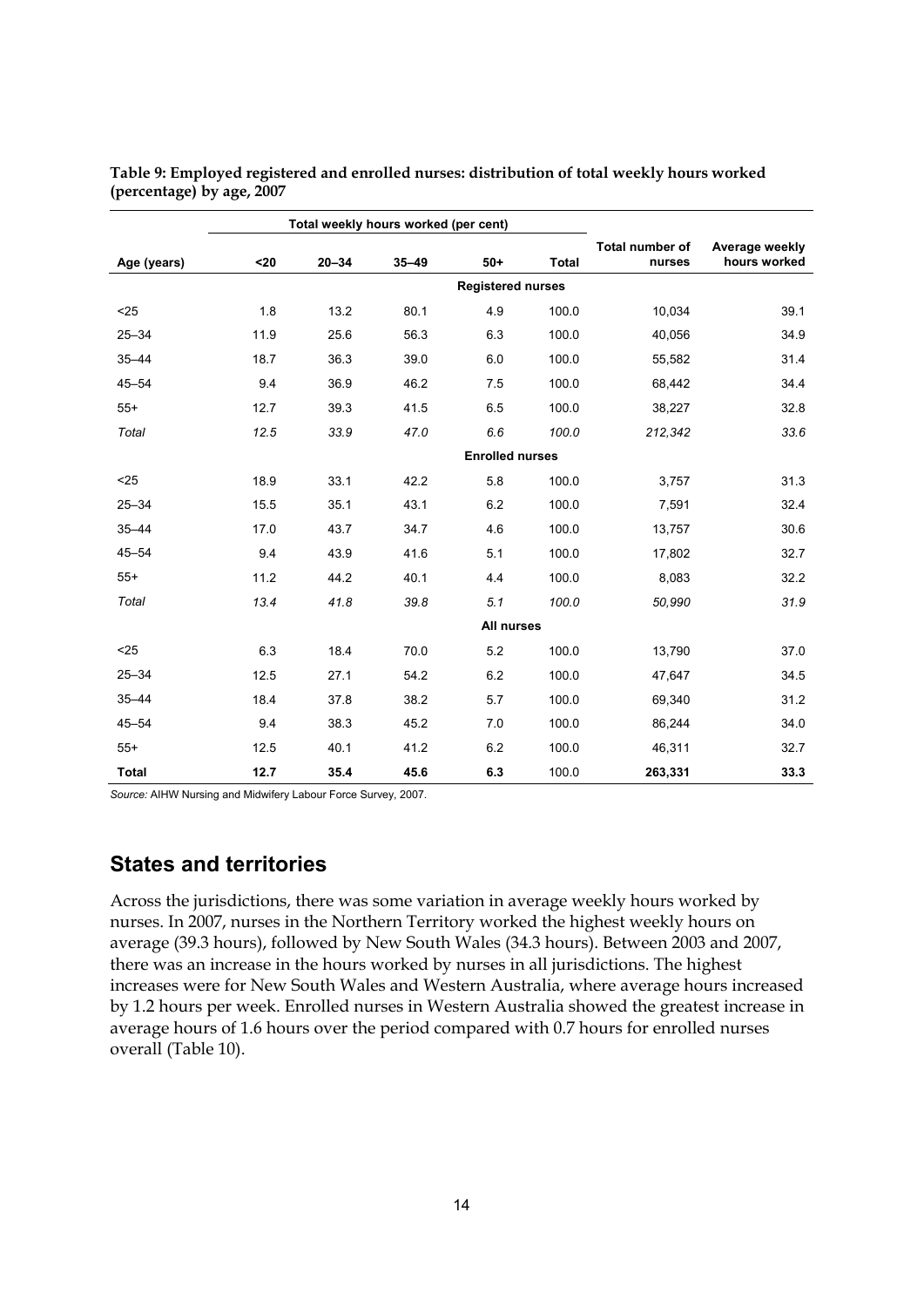|                        | <b>NSW</b> | Vic  | Qld  | WA   | <b>SA</b> | Tas  | <b>ACT</b> | NT <sup>(b)</sup> | Australia |
|------------------------|------------|------|------|------|-----------|------|------------|-------------------|-----------|
|                        |            |      |      |      | 2003      |      |            |                   |           |
| All nurses             | 33.1       | 31.8 | 32.8 | 31.4 | 31.4      | 32.6 | 33.5       | 38.2              | 32.5      |
| Registered nurses      | 33.4       | 32.2 | 33.0 | 31.6 | 31.9      | 32.7 | 33.5       | 38.3              | 32.8      |
| Enrolled nurses        | 31.9       | 30.7 | 32.1 | 30.6 | 29.7      | 31.8 | 34.0       | 36.6              | 31.2      |
|                        |            |      |      |      | 2007      |      |            |                   |           |
| All nurses             | 34.3       | 32.4 | 33.5 | 32.6 | 32.4      | 33.4 | 34.2       | 39.3              | 33.3      |
| Registered nurses      | 34.5       | 32.9 | 33.6 | 32.7 | 32.8      | 33.6 | 34.2       | 39.3              | 33.6      |
| <b>Enrolled nurses</b> | 33.0       | 30.6 | 32.9 | 32.2 | 31.1      | 32.2 | 33.9       | 39.1              | 31.9      |

<span id="page-20-0"></span>**Table 10: Employed registered and enrolled nurses: average total weekly hours worked(a), states and territories, 2003 and 2007** 

(a) Care should be taken in interpreting change in the estimates on hours worked, due to changes in the question on hours worked in the AIHW Nursing and Midwifery Labour Force Survey since 2005.

(b) State and territory estimates for 2007 should be treated with caution due to low response rates in some jurisdictions, particularly the Northern Territory (28.7%). See *Appendix A* for further information.

*Sources:* AIHW Nursing and Midwifery Labour Force Survey, 2003 and 2007.

## **Remoteness Areas**

The Remoteness Areas from the Australian Standard Geographical Classification (ABS 2008) have been used in this report to show data by geographic region (see *Glossary* for further information).

In 2007, nurses in *Remote* and *Very remote* areas worked longer hours than other nurses, an average of 34.9 hours per week in *Remote* areas and 38.7 hours in *Very remote* areas compared with the national average of 33.3 hours (Table 11).

Nurses in *Remote* areas experienced larger increases in average hours between 2003 and 2007, rising by 1.1 hours, compared with the national average increase of 0.8 hours. Enrolled nurses in *Remote* areas showed the largest increase in average hours of 3.3 hours over the period (0.7 hours for all enrolled nurses) (Table 11).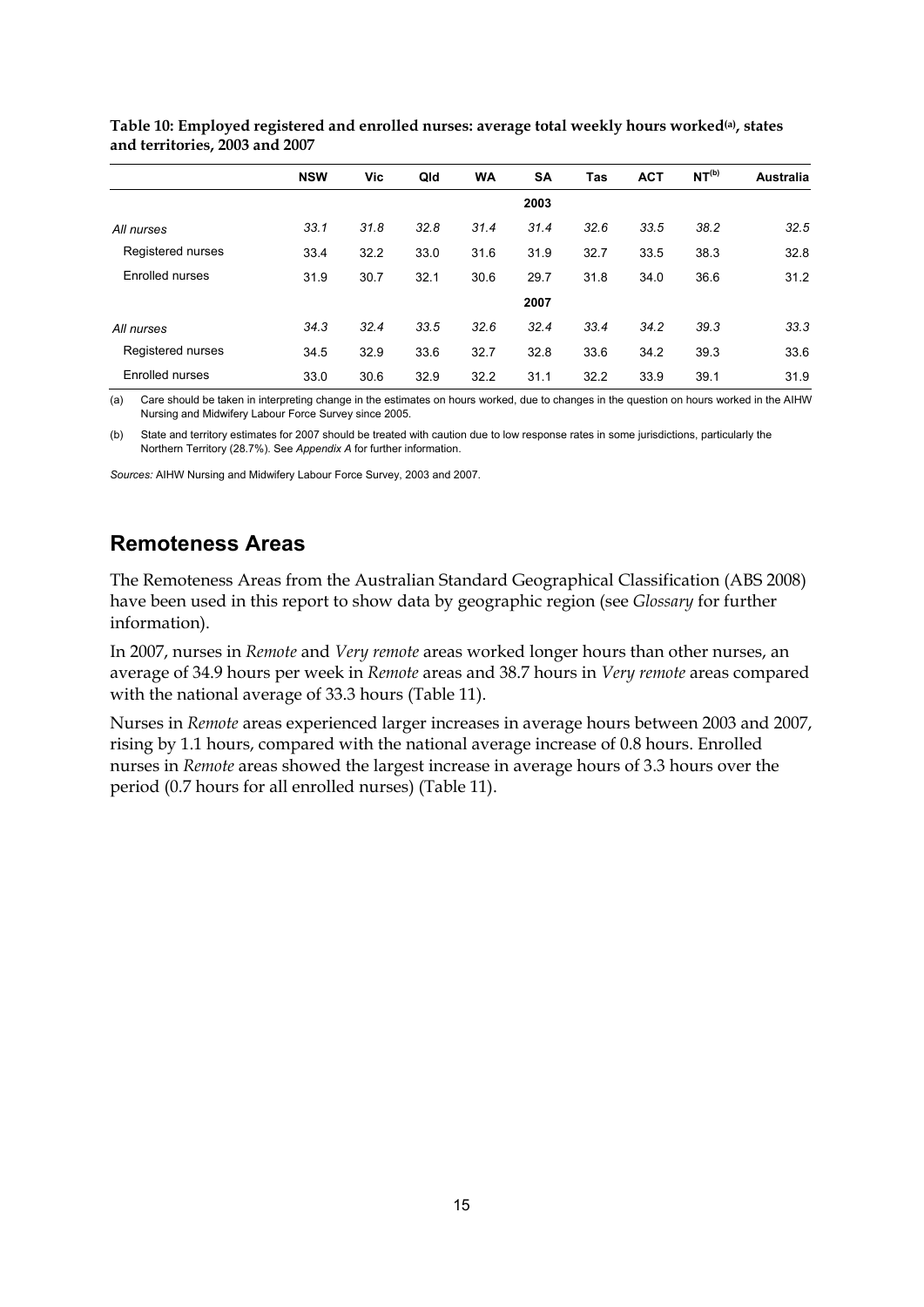|                                                        | Major<br>cities | <b>Inner</b><br>regional | Outer<br>regional | Remote | Verv<br>remote | <b>Not</b><br>stated | Australia |
|--------------------------------------------------------|-----------------|--------------------------|-------------------|--------|----------------|----------------------|-----------|
|                                                        |                 |                          |                   | 2003   |                |                      |           |
| All nurses                                             | 32.7            | 31.7                     | 32.3              | 33.9   | 37.7           | 31.1                 | 32.5      |
| Registered nurses                                      | 32.9            | 32.1                     | 32.8              | 34.9   | 38.3           | 31.6                 | 32.8      |
| Enrolled nurses                                        | 31.7            | 30.4                     | 31.0              | 30.9   | 35.7           | 29.3                 | 31.2      |
|                                                        |                 |                          |                   | 2007   |                |                      |           |
| All nurses                                             | 33.5            | 32.5                     | 33.3              | 34.9   | 38.7           | 32.4                 | 33.3      |
| Registered nurses                                      | 33.8            | 32.9                     | 33.8              | 35.2   | 39.4           | 32.9                 | 33.6      |
| Enrolled nurses                                        | 32.2            | 31.3                     | 31.8              | 34.2   | 35.8           | 30.6                 | 31.9      |
| Change in average total hours<br>between 2003 and 2007 | 0.8             | 0.8                      | 1.0               | 1.0    | 1.0            | 1.3                  | 0.8       |

<span id="page-21-0"></span>**Table 11: Employed registered and enrolled nurses: average total weekly hours worked, region of main job, 2003 and 2007** 

*Sources:* AIHW Nursing and Midwifery Labour Force Survey, 2003 and 2007.

## **Employment sector**

The profile of nurses by employment sector changed little between 2003 and 2007, with around two-thirds of nurses employed in the public sector (67.2% in 2003 and 66.0% in 2007). In 2007, nurses employed in the public sector worked, on average, 2.3 hours per week more than nurses employed in the private sector. There was a similar difference in hours between sectors in the previous three years. The proportion of registered nurses in the private sector dropped slightly between 2005 and 2007 (Table 12).

<span id="page-21-1"></span>**Table 12: Employed nurses: selected characteristics, employment sector of main job, 2003 to 2007** 

| <b>Characteristics</b>          | 2003    | 2004    | 2005    | 2007    |
|---------------------------------|---------|---------|---------|---------|
| <b>Public sector</b>            |         |         |         |         |
| Number                          | 159,022 | 159,621 | 161,085 | 173,903 |
| Per cent in sector              | 67.2    | 65.4    | 65.9    | 66.0    |
| Per cent registered             | 80.6    | 81.1    | 82.3    | 82.0    |
| Average hours worked (per week) | 33.4    | 33.7    | 33.9    | 34.1    |
| <b>Private sector</b>           |         |         |         |         |
| Number                          | 77,622  | 84,296  | 83,275  | 89,428  |
| Per cent in sector              | 32.8    | 34.6    | 34.1    | 34.0    |
| Per cent registered             | 78.4    | 78.1    | 79.0    | 77.9    |
| Average hours worked (per week) | 30.7    | 31.2    | 31.4    | 31.8    |

*Sources:* AIHW Nursing and Midwifery Labour Force Survey, 2003 to 2007.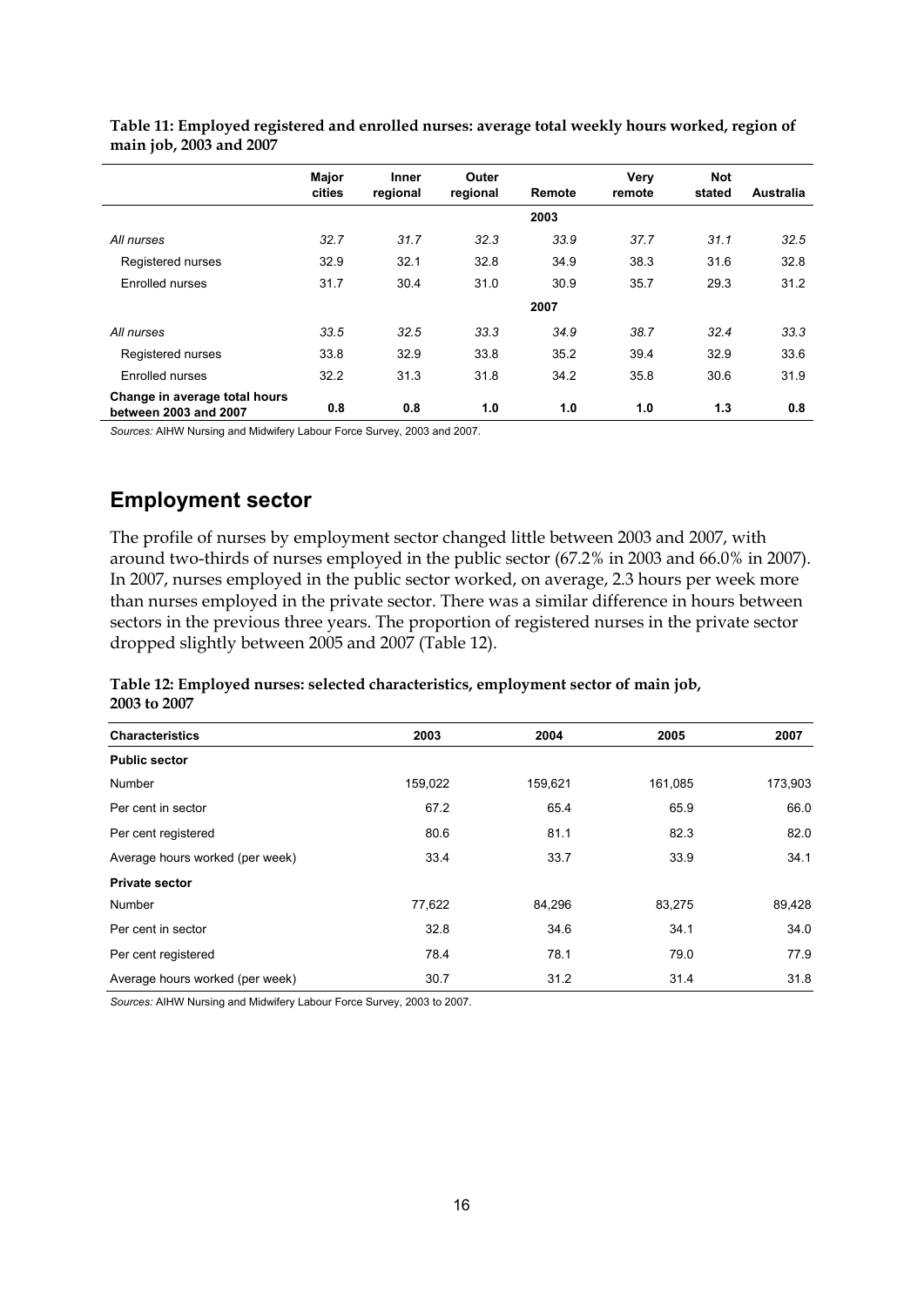# <span id="page-22-0"></span>**3.5 Hours worked in main and second jobs**

## **Nurse role**

In 2007, 28,611 employed nurses (10.9%) reported having a second nursing job (Table 13). While information on both the main and second job is sought from respondents, full details about their second job were provided less often than details of their main job. This results in higher proportions of missing or 'not stated' values for aspects of the second job.

<span id="page-22-1"></span>

| Table 13: Employed nurses: number and average weekly hours worked in main and second nursing |  |  |
|----------------------------------------------------------------------------------------------|--|--|
| job, 2007                                                                                    |  |  |

|                                   | <b>Number</b> | Average hours<br>worked in<br>main job | Average hours<br>worked in<br>second job | <b>Total average</b><br>weekly hours<br>worked |
|-----------------------------------|---------------|----------------------------------------|------------------------------------------|------------------------------------------------|
| Nurses with a main job only       | 234,721       | 32.4                                   | $\cdot$ .                                | 32.4                                           |
| Nurses with a main and second job | 28.611        | 28.1                                   | 13.5                                     | 40.1                                           |
| <b>Total</b>                      | 263,331       | 32.0                                   | 13.5                                     | 33.3                                           |

*Source:* AIHW Nursing and Midwifery Labour Force Survey, 2007.

Overall, nurses worked, on average, 33.3 hours per week. For nurses with only one job, the average was slightly lower, at 32.4 hours per week. Nurses working an additional job worked fewer hours in their main job (28.1 hours) but longer hours overall (40.1 hours) than nurses with only one job (Table 13).

# **Setting and sector**

Tables 14, 15, and 16 show the weekly hours worked in both main and second nursing jobs by nurse role, sector and work setting in 2007. In interpreting the tables it should be noted that a second nursing job may be in a different role, sector and setting from the main job.

In 2007, the most common nursing role for a main and a second job was as a clinical nurse (Table 14). A second job was more commonly in the private sector than in the public sector (Table 15). The most common settings for both a main and second job were hospitals and residential aged care centres (Table 16).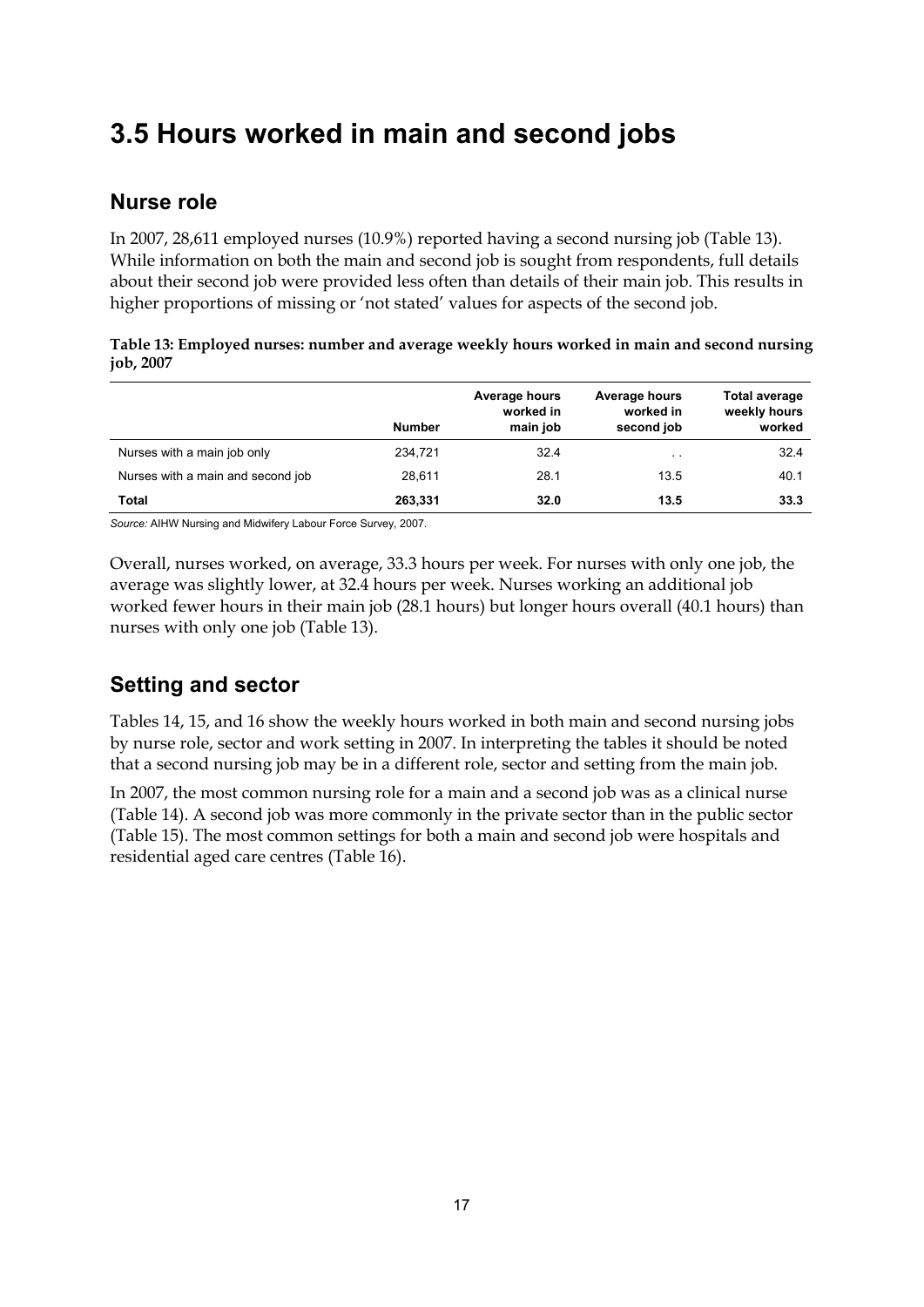|                                                              | Main nursing job |                         | Second nursing job |                                        |  |
|--------------------------------------------------------------|------------------|-------------------------|--------------------|----------------------------------------|--|
| <b>Nursing role</b>                                          | <b>Number</b>    | Average<br>weekly hours | <b>Number</b>      | Average<br>weekly hours <sup>(a)</sup> |  |
| Clinical nursing role                                        | 240,738          | 31.9                    | 20,448             | 12.9                                   |  |
| Clinical nurse                                               | 212,480          | 31.1                    | 19,355             | 12.8                                   |  |
| Clinical nurse manager/<br>administrator                     | 28,258           | 38.2                    | 1,094              | 14.4                                   |  |
| Non-clinical nursing role                                    | 22,594           | 32.3                    | 8,163              | 15.0                                   |  |
| Lecturer/teacher/educator<br>and/or supervisor of new nurses | 7,341            | 34.3                    | 1,596              | 13.0                                   |  |
| Researcher                                                   | 2,153            | 33.0                    | 407                | 12.6                                   |  |
| Other                                                        | 13,100           | 31.0                    | 1,528              | 12.9                                   |  |
| Not stated                                                   |                  |                         | 4,632              | 16.6                                   |  |
| Total                                                        | 263,331          | 32.0                    | 28,611             | 13.5                                   |  |

<span id="page-23-0"></span>**Table 14: Employed nurses: number and average weekly hours worked in main and second nursing job, nursing role, 2007** 

(a) The average hours in second job is calculated based only on those nurses who had a second job.

*Source:* AIHW Nursing and Midwifery Labour Force Survey, 2007.

In 2007, nurses who were clinical nurse managers/administrators in their main nursing job worked, on average, the highest number of hours per week (38.2 hours compared with 32.0 hours for all nurses). Nurses working in this role in their second job also worked more hours, on average, than other nurses in their second job (14.4 hours compared with 13.5 hours for all nurses) (Table 14).

The average hours worked by nurses employed in a non-clinical role (non-clinicians) in their main job showed that those who were a lecturer, teacher, educator and/or supervisor of new nurses worked slightly more hours (34.3) than the other non-clinicians (32.3 for non-clinicians overall), whereas non-clinicians in their second job worked similar hours across the roles (ranging from 12.6 to 13.0 hours) (Table 14).

Nurses with a main job in the public sector worked an average of 32.9 hours per week in that job, while those with a main job in the private sector worked fewer (30.2) hours (Table 15). Those with a second job worked similar hours in both the public and private sector in that job (13.1 and 12.7 hours, respectively).

<span id="page-23-1"></span>**Table 15: Employed nurses: number and average weekly hours worked in main and second nursing job, employment sector, 2007** 

|                                  | Main nursing job | Second nursing job      |               |                                        |
|----------------------------------|------------------|-------------------------|---------------|----------------------------------------|
| Employment sector <sup>(a)</sup> | <b>Number</b>    | Average weekly<br>hours | <b>Number</b> | Average weekly<br>hours <sup>(b)</sup> |
| Public                           | 173,903          | 32.9                    | 12.199        | 13.1                                   |
| Private                          | 89.428           | 30.2                    | 13,711        | 12.7                                   |
| Not stated                       | –                |                         | 2,700         | 19.1                                   |
| <b>Total</b>                     | 263,331          | 32.0                    | 28,611        | 13.5                                   |

(a) Based on sector of main job.

(b) The average hours in second job is calculated based only on those nurses who had a second job.

*Source:* AIHW Nursing and Midwifery Labour Force Survey, 2007.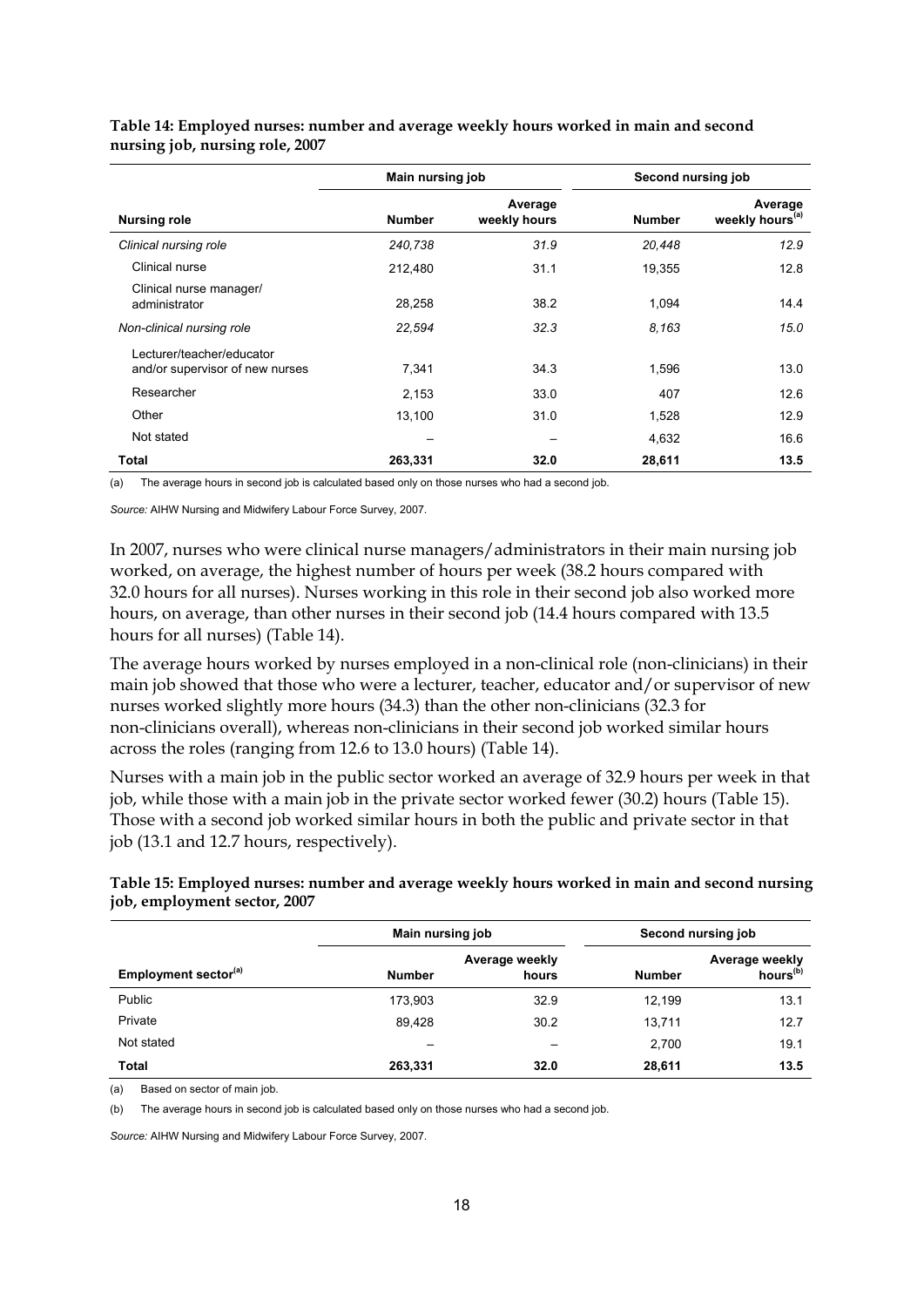Nurses working in psychiatric hospitals and mental health facilities in their main job were more likely than other nurses to work a relatively high number of hours, with over two-thirds (68.2%) working full-time (35 hours or more) compared with 48.0% overall (Table 16). Nurses with a second nursing job in a tertiary institution or a psychiatric hospital and mental health facility reported working a slightly higher number of hours than nurses with a second job in other work settings. Just over one–fifth (both 21.3%) of nurses with second jobs in these settings worked 20 hours or more per week, compared with 18.8% overall.

|                                                   | Hours worked in main<br>nursing job (per cent) |           |           |       |              |      | <b>Hours worked in second</b><br>nursing job (per cent) |       |              |                          | <b>Total</b>           |
|---------------------------------------------------|------------------------------------------------|-----------|-----------|-------|--------------|------|---------------------------------------------------------|-------|--------------|--------------------------|------------------------|
| Work setting <sup>(b)</sup>                       | $20$                                           | $20 - 34$ | $35 - 49$ | $50+$ | <b>Total</b> | $20$ | $20 - 34$                                               | $35+$ | <b>Total</b> | second<br>nursing<br>job | number<br>of<br>nurses |
| Hospital                                          | 13.8                                           | 37.4      | 44.9      | 3.9   | 100.0        | 85.4 | 12.1                                                    | 2.5   | 100.0        | 10,833                   | 160,186                |
| Psychiatric<br>hospital/mental<br>health facility | 7.6                                            | 24.3      | 63.1      | 5.1   | 100.0        | 78.7 | 16.5                                                    | 4.8   | 100.0        | 715                      | 10,747                 |
| Day procedure<br>centre                           | 24.8                                           | 43.4      | 29.4      | 2.5   | 100.0        | 90.1 | 8.9                                                     | 1.0   | 100.0        | 651                      | 3,426                  |
| Residential<br>aged care<br>centre                | 15.9                                           | 43.8      | 34.8      | 5.5   | 100.0        | 80.2 | 16.4                                                    | 3.4   | 100.0        | 3,933                    | 30,640                 |
| Hospice                                           | 15.0                                           | 46.3      | 34.4      | 4.4   | 100.0        | 82.8 | 15.5                                                    | 1.7   | 100.0        | 112                      | 860                    |
| Community<br>health centre                        | 13.8                                           | 36.4      | 46.3      | 3.5   | 100.0        | 86.7 | 10.6                                                    | 2.8   | 100.0        | 1,269                    | 14,468                 |
| Doctors' rooms/<br>medical practice               | 27.3                                           | 48.3      | 23.1      | 1.3   | 100.0        | 89.0 | 10.2                                                    | 0.8   | 100.0        | 1,641                    | 7,974                  |
| Outpatient clinic                                 | 13.5                                           | 39.9      | 43.6      | 2.9   | 100.0        | 81.6 | 15.6                                                    | 2.8   | 100.0        | 346                      | 2,714                  |
| School                                            | 18.2                                           | 36.4      | 40.2      | 5.3   | 100.0        | 89.0 | 9.4                                                     | 1.6   | 100.0        | 271                      | 1,966                  |
| Tertiary<br>institution                           | 17.1                                           | 32.7      | 42.6      | 7.7   | 100.0        | 78.6 | 16.1                                                    | 5.2   | 100.0        | 1,591                    | 7,380                  |
| Other                                             | 14.3                                           | 31.7      | 47.0      | 6.9   | 100.0        | 82.8 | 13.5                                                    | 3.7   | 100.0        | 2,909                    | 13,943                 |
| Not stated                                        | 14.7                                           | 31.8      | 48.5      | 4.9   | 100.0        | 65.5 | 20.9                                                    | 13.5  | 100.0        | 4,340                    | 9,028                  |
| <b>Total</b>                                      | 14.6                                           | 37.4      | 43.7      | 4.3   | 100.0        | 81.2 | 14.3                                                    | 4.5   | 100.0        | 28,611                   | 263,331                |

<span id="page-24-0"></span>**Table 16: Employed nurses: distribution of weekly hours worked(a) in main and second nursing jobs (percentage), work setting, 2007** 

(a) Percentages exclude nurses who did not report the hours they worked, whereas nurse numbers include them*.* 

(b) Based on work setting of main job.

*Source:* AIHW Nursing and Midwifery Labour Force Survey, 2007.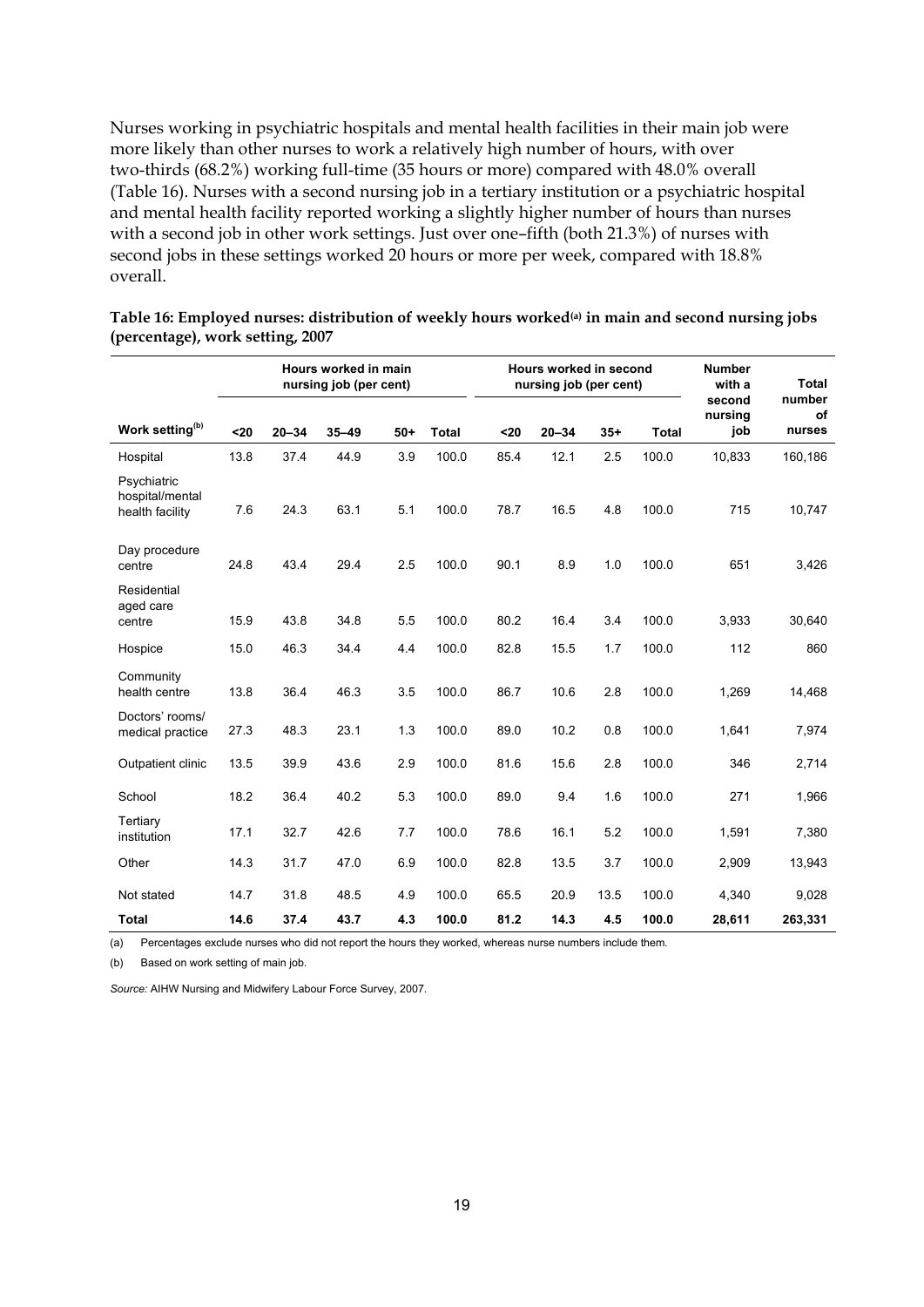# <span id="page-25-0"></span>**4 Nursing supply**

Raw counts of the number of people employed in nursing do not, by themselves, provide an accurate indication of the supply of nurses, as it does not take into account the hours worked. For this reason, it is more appropriate to assess the supply of labour using the numbers of full-time equivalent (FTE) nurses, a measure that accounts for both the number of employed nurses and the hours they worked.

Using 38 hours as a standard working week, there was an increase in nursing supply of 7.6% between 2003 and 2007, from 1,017 to 1,095 FTE nurses per 100,000 population (Table 19). This was mainly a result of both an 11.3% rise in the number of employed nurses and a 2.5% increase in the average hours they worked over this period.

#### **Full-time equivalent measure (FTE)**

*The FTE is calculated by dividing the total hours worked by all employed nurses in all their nursing jobs in a week, by the number of hours considered to be a standard working week. The FTE measures how many standard week workloads that nurses worked.* 

*Unless otherwise stated, FTE figures in this report are based on 38 hours as a standard working week. FTE estimates based on a 35-hour standard working week are also provided in this section for comparison with data from other sources and previous* Nursing and midwifery labour force *reports.* 

*The usefulness of the FTE measure can be enhanced by relating it to the relevant population (that is, by calculating FTE per 100,000 population). This (referred to as the 'FTE rate') allows meaningful comparisons to be made across geographic regions, jurisdictions, and time.* 

As outlined earlier in the section on hours worked, the increase in hours worked and consequent changes in supply from 2003 to 2007 should be interpreted with care, due to changes in the question on hours worked over time.

|                            |              |              |         |         | <b>Change between</b><br>2003 and 2007 |
|----------------------------|--------------|--------------|---------|---------|----------------------------------------|
|                            | $2003^{(c)}$ | $2004^{(d)}$ | 2005    | 2007    | (per cent)                             |
| <b>Registered nurses</b>   |              |              |         |         |                                        |
| Number of nurses           | 189,071      | 195,339      | 198,315 | 212,342 | 12.3                                   |
| Average weekly total hours | 32.8         | 33.2         | 33.3    | 33.6    | 2.4                                    |
| FTE nurses                 |              |              |         |         |                                        |
| 35-hour week               | 177,186      | 185,293      | 188,683 | 203,848 | 15.0                                   |
| 38-hour week               | 163,198      | 170,665      | 173,787 | 187,755 | 15.0                                   |
| FTE rate                   |              |              |         |         |                                        |
| 35-hour week               | 891          | 921          | 925     | 967     | 8.6                                    |
| 38-hour week               | 820          | 848          | 852     | 891     | 8.6                                    |
| <b>Enrolled nurses</b>     |              |              |         |         |                                        |
| Number of nurses           | 47,574       | 48,577       | 46,045  | 50,990  | 7.2                                    |
| Average weekly total hours | 31.2         | 31.5         | 31.6    | 31.9    | 2.2                                    |
| FTE nurses                 |              |              |         |         |                                        |
| 35-hour week               | 42,409       | 43,720       | 41,572  | 46,473  | 9.6                                    |
| 38-hour week               | 39,061       | 40,268       | 38,290  | 42,804  | 9.6                                    |
| FTE rate                   |              |              |         |         |                                        |
| 35-hour week               | 213          | 217          | 204     | 221     | 3.5                                    |
| 38-hour week               | 196          | 200          | 188     | 203     | 3.5                                    |

#### <span id="page-25-1"></span>**Table 17: Employed nurses: number, average hours, FTE nurses(a) and FTE rate(b), 2003 to 2007**

*(continued)*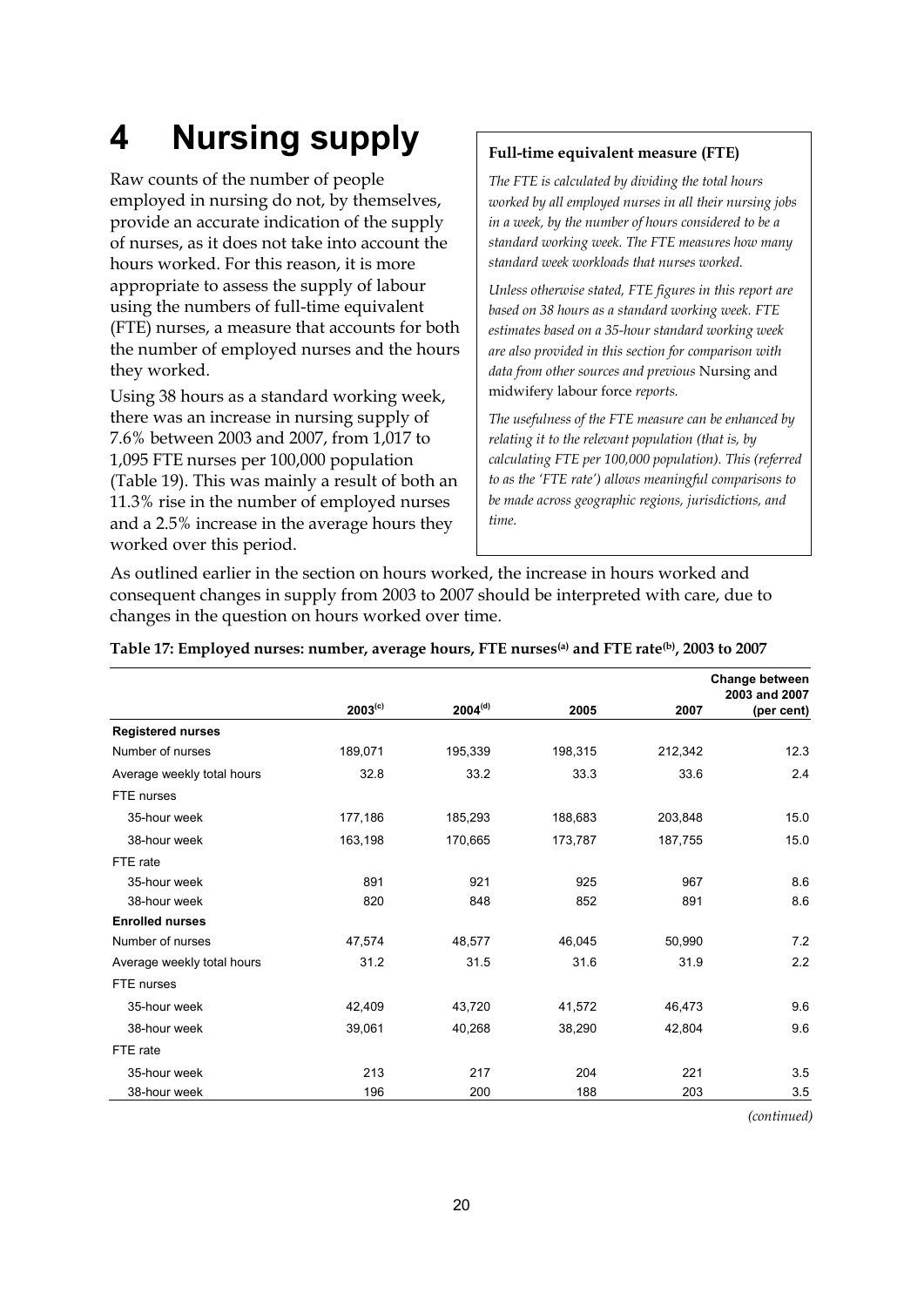|                            |              |                     |         |         | <b>Change between</b><br>2003 and 2007 |
|----------------------------|--------------|---------------------|---------|---------|----------------------------------------|
|                            | $2003^{(c)}$ | 2004 <sup>(d)</sup> | 2005    | 2007    | (per cent)                             |
| All nurses                 |              |                     |         |         |                                        |
| Number of nurses           | 236.645      | 243,916             | 244.360 | 263,331 | 11.3                                   |
| Average weekly total hours | 32.5         | 32.8                | 33.0    | 33.3    | 2.5                                    |
| FTE nurses                 |              |                     |         |         |                                        |
| 35-hour week               | 219,741      | 228,584             | 230,396 | 250.541 | 14.0                                   |
| 38-hour week               | 202.393      | 210.538             | 212.207 | 230.761 | 14.0                                   |
| FTE rate                   |              |                     |         |         |                                        |
| 35-hour week               | 1.104        | 1,136               | 1,130   | 1,189   | 7.6                                    |
| 38-hour week               | 1,017        | 1,046               | 1,040   | 1.095   | 7.6                                    |

#### **Table 17 (continued): Employed nurses: number, average hours, FTE nurses(a) and FTE rate(b), 2003 to 2007**

(a) FTE calculated based on a 35-hour and 38-hour working week.

(b) FTE nurses per 100,000 population (based on 35-hour and 38-hour week).

(c) 2003 FTE data may differ from previously published data due to revision in the ABS estimated resident population data (March 2009).

(d) The Western Australia data for 2004 have been revised, and so the national figures shown here may differ from those previously published.

*Sources:* AIHW Nursing and Midwifery Labour Force Survey, 2003, 2004, 2005 and 2007; Unpublished ABS estimated resident population data.

#### <span id="page-26-0"></span>**Table 18: Employed registered and enrolled nurses: FTE rate(a), based on a 35-hour standard working week, states and territories, 2003 and 2007**

|                     | <b>NSW</b> | Vic   | Qld   | <b>WA</b>           | <b>SA</b> | <b>Tas</b> | <b>ACT</b> |       | NT <sup>(b)</sup> Australia <sup>(c)</sup> |
|---------------------|------------|-------|-------|---------------------|-----------|------------|------------|-------|--------------------------------------------|
|                     |            |       |       | 2003 <sup>(d)</sup> |           |            |            |       |                                            |
| Registered nurses   | 885        | 920   | 822   | 777                 | 994       | 1.064      | 937        | 1,535 | 891                                        |
| Enrolled nurses     | 172        | 311   | 151   | 187                 | 287       | 177        | 189        | 175   | 213                                        |
| <b>Total nurses</b> | 1,059      | 1,232 | 974   | 964                 | 1,282     | 1,239      | 1,126      | 1,710 | 1,104                                      |
|                     |            |       |       | 2007                |           |            |            |       |                                            |
| Registered nurses   | 919        | 1.031 | 947   | 839                 | 1.071     | 1.178      | 1.004      | 1.381 | 967                                        |
| Enrolled nurses     | 173        | 298   | 173   | 217                 | 325       | 185        | 195        | 174   | 221                                        |
| <b>Total nurses</b> | 1,093      | 1.331 | 1.121 | 1.057               | 1.396     | 1.362      | 1.201      | 1.556 | 1,189                                      |

(a) FTE nurses per 100,000 population (based on 35-hour week).

(b) State and territory estimates for 2007 should be treated with caution due to low response rates in some jurisdictions, particularly the Northern Territory (28.7%). See *Appendix A* for further information.

(c) FTE for Australia includes respondents who did not report location of main job.

(d) 2003 FTE data may differ from previously published data due to revision in the ABS estimated resident population data (March 2009).

*Sources:* AIHW Nursing and Midwifery Labour Force Survey, 2003 and 2007; unpublished ABS estimated resident population data.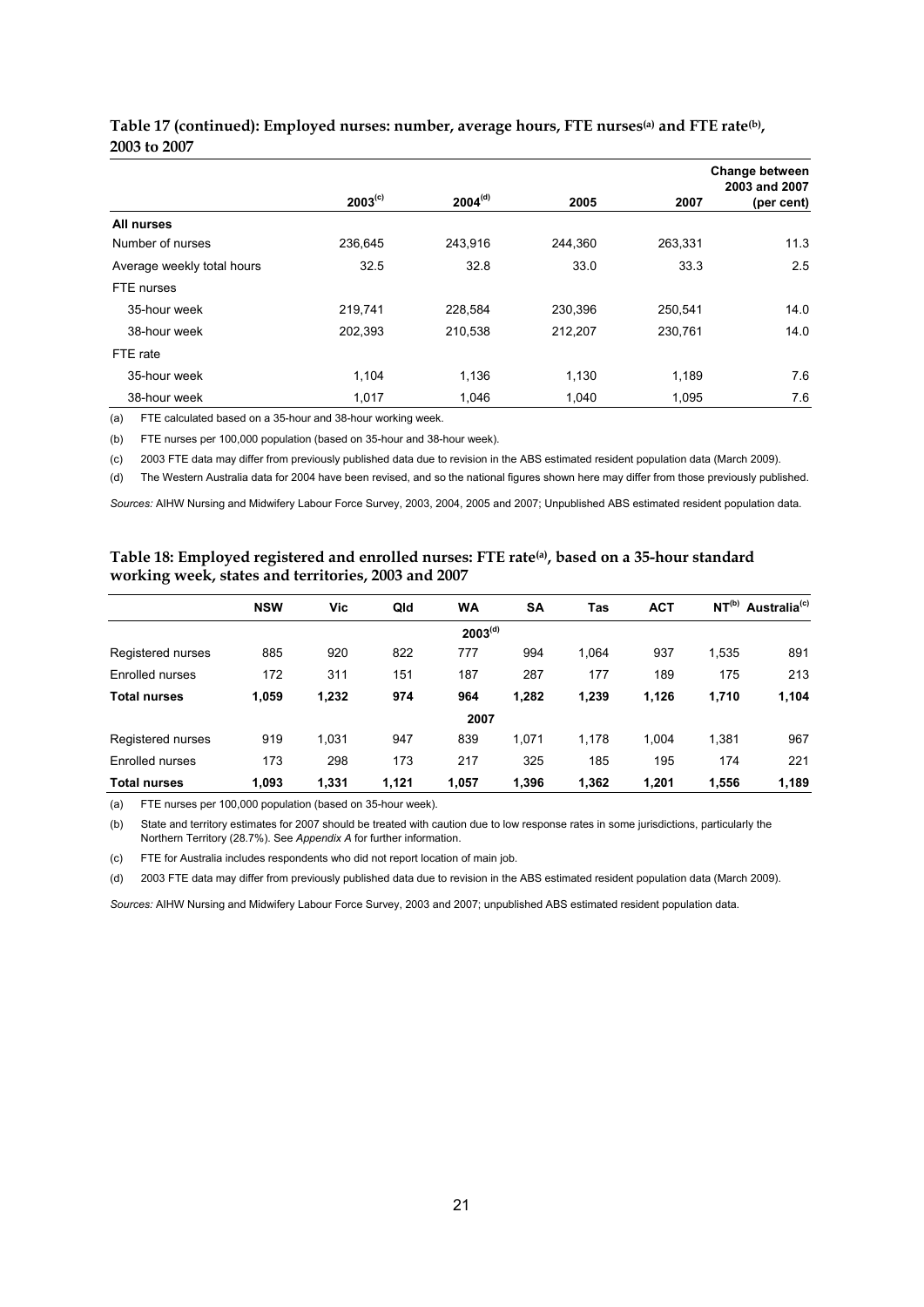|                        | <b>NSW</b> | Vic   | Qld   | <b>WA</b>           | <b>SA</b> | Tas   | <b>ACT</b> | $NT^{(b)}$ | Australia <sup>(c)</sup> |
|------------------------|------------|-------|-------|---------------------|-----------|-------|------------|------------|--------------------------|
|                        |            |       |       | 2003 <sup>(d)</sup> |           |       |            |            |                          |
| Registered nurses      | 815        | 847   | 757   | 715                 | 916       | 980   | 863        | 1,414      | 820                      |
| Enrolled nurses        | 159        | 286   | 139   | 172                 | 264       | 163   | 174        | 162        | 196                      |
| <b>Total nurses</b>    | 975        | 1,134 | 897   | 888                 | 1,181     | 1,141 | 1,037      | 1,575      | 1,017                    |
|                        |            |       |       | 2007                |           |       |            |            |                          |
| Registered nurses      | 847        | 949   | 873   | 773                 | 986       | 1,085 | 925        | 1,272      | 891                      |
| <b>Enrolled nurses</b> | 159        | 275   | 159   | 200                 | 299       | 170   | 180        | 160        | 203                      |
| <b>Total nurses</b>    | 1,007      | 1,226 | 1,032 | 973                 | 1,286     | 1,255 | 1,106      | 1,433      | 1,095                    |

<span id="page-27-0"></span>**Table 19: Employed registered and enrolled nurses: FTE rate(a), based on a 38-hour standard working week, states and territories, 2003 and 2007** 

(a) FTE nurses per 100,000 population (based on 38-hour week).

(b) State and territory estimates for 2007 should be treated with caution due to low response rates in some jurisdictions, particularly the Northern Territory (28.7%). See *Appendix A* for further information.

(c) FTE for Australia includes respondents who did not report location of main job.

(d) 2003 FTE data may differ from previously published data due to revision in the ABS estimated resident population data (March 2009).

*Sources:* AIHW Nursing and Midwifery Labour Force Survey, 2003 and 2007; Unpublished ABS estimated resident population data.

In 2007, there was an increase in the FTE rate in all states and territories except the Northern Territory (Table 19). Nursing supply across the Remoteness Areas was highest in *Remote areas* followed by *Inner regional* areas (tables 20 and 21). The lowest supply was in *Major cities*. All regions other than *Very remote* areas experienced an apparent rise in supply between 2003 and 2007, while supply decreased in *Very remote* areas (see Chapter 5 and the *Glossary* for an explanation of Remoteness Areas).

<span id="page-27-1"></span>**Table 20: Employed registered and enrolled nurses: FTE rate(a) based on a 35-hour standard working week, geographic region of main job, 2003 and 2007** 

|                     | <b>Major cities</b> |       | Inner regional Outer regional | Remote | Very remote | Australia <sup>(c)</sup> |
|---------------------|---------------------|-------|-------------------------------|--------|-------------|--------------------------|
|                     |                     |       | $2003^{(b)}$                  |        |             |                          |
| Registered nurses   | 853                 | 855   | 798                           | 907    | 1,014       | 891                      |
| Enrolled nurses     | 164                 | 269   | 301                           | 290    | 248         | 213                      |
| <b>Total nurses</b> | 1,017               | 1,125 | 1,099                         | 1,197  | 1,262       | 1,104                    |
|                     |                     |       | 2007                          |        |             |                          |
| Registered nurses   | 939                 | 932   | 836                           | 873    | 947         | 967                      |
| Enrolled nurses     | 177                 | 271   | 287                           | 338    | 202         | 221                      |
| <b>Total nurses</b> | 1,116               | 1,202 | 1,124                         | 1,211  | 1,149       | 1,189                    |

(a) FTE nurses per 100,000 population (based on 35-hour week).

(b) 2003 FTE data may differ from previously published data due to revision in the ABS estimated resident population data (March 2009).

(c) FTE for Australia includes respondents who did not report location of main job.

*Sources:* AIHW Nursing and Midwifery Labour Force Survey, 2003 and 2007; unpublished ABS estimated resident population data.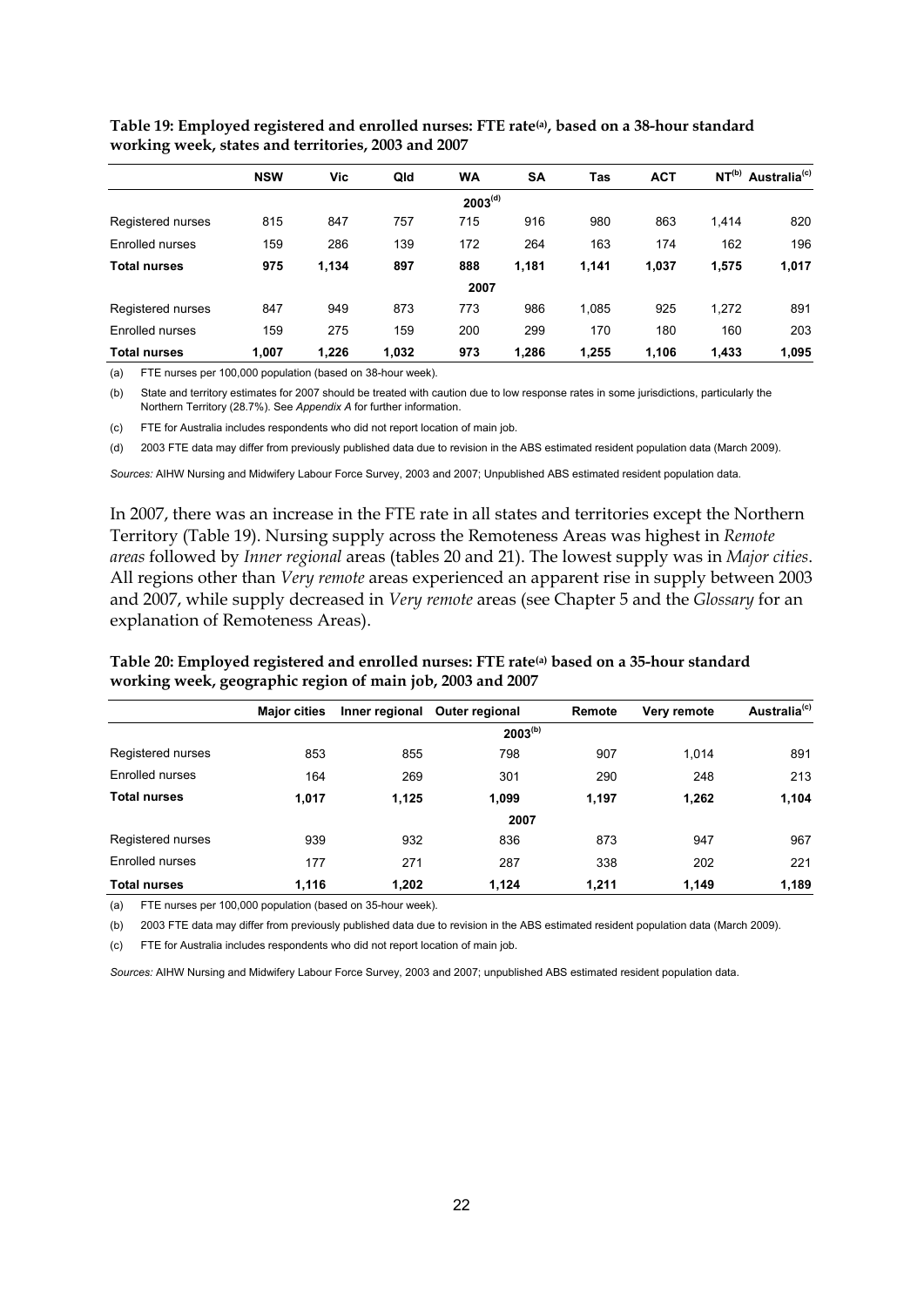|                     | <b>Major cities</b> |       | Inner regional Outer regional | Remote | Very remote | Australia <sup>(c)</sup> |
|---------------------|---------------------|-------|-------------------------------|--------|-------------|--------------------------|
|                     |                     |       | $2003^{(b)}$                  |        |             |                          |
| Registered nurses   | 785                 | 787   | 735                           | 835    | 934         | 820                      |
| Enrolled nurses     | 151                 | 248   | 278                           | 267    | 228         | 196                      |
| <b>Total nurses</b> | 937                 | 1,036 | 1.012                         | 1.103  | 1,162       | 1,017                    |
|                     |                     |       | 2007                          |        |             |                          |
| Registered nurses   | 865                 | 858   | 770                           | 804    | 872         | 891                      |
| Enrolled nurses     | 163                 | 250   | 265                           | 311    | 186         | 203                      |
| <b>Total nurses</b> | 1,028               | 1,107 | 1.035                         | 1.115  | 1,058       | 1,095                    |

<span id="page-28-0"></span>**Table 21: Employed registered and enrolled nurses: FTE rate(a) based on a 38-hour standard working week, geographic region of main job, 2003 and 2007** 

 (a) FTE nurses per 100,000 population (based on 38-hour week). FTE for Australia includes respondents who did not report location of main job.

(b) 2003 FTE data may differ from previously published data due to revision in the ABS estimated resident population data (March 2009).

(c) FTE for Australia includes respondents who did not report location of main job.

*Sources:* AIHW Nursing and Midwifery Labour Force Survey, 2003 and 2007; unpublished ABS estimated resident population data.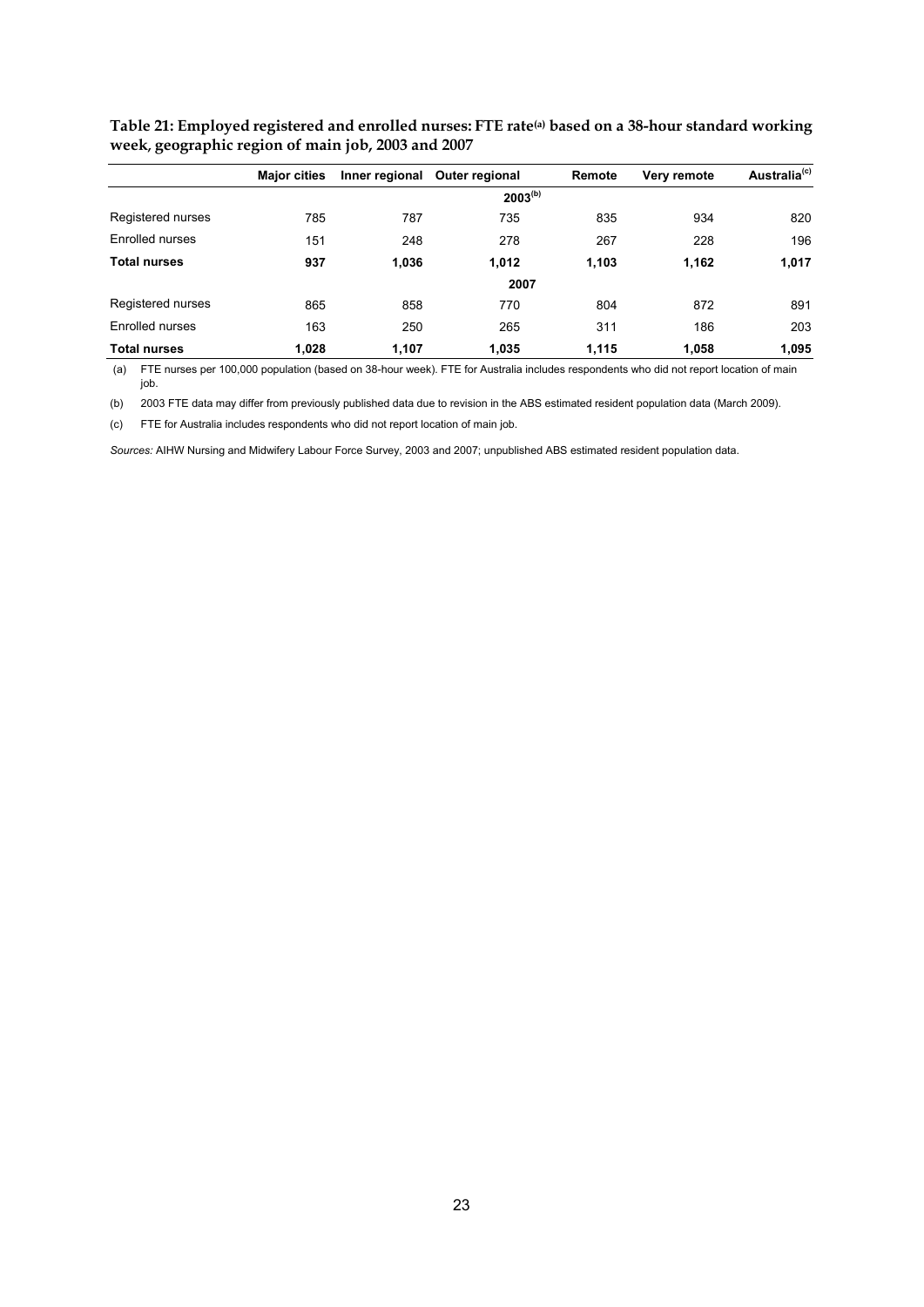# <span id="page-29-0"></span>**5 Regional comparisons**

# <span id="page-29-1"></span>**5.1 Overview**

The following section contains an overview of the 2007 Nursing and Midwifery Labour Force Survey data by state and territory and Remoteness Areas. This is followed by individual state and territory profiles for all the jurisdictions, which provide details of employed nurses by clinical area and the relationship between the nurses' clinical area and post-registration/enrolment qualifications.

# **States and territories**

The characteristics of nurses varied across jurisdictions in 2007. Nationally, the average age of employed nurses was 43.7 years. The highest average age was in South Australia (45.3 years) and the lowest in the Northern Territory (42.6 years) (Table 22). The proportion of nurses who were male was highest in New South Wales (11.3%) and lowest in the Australian Capital Territory (7.5%), compared with a national average of 9.6%.

Between 2003 and 2007, the proportion of clinical nurses increased in all jurisdictions, with a 3.7 percentage point increase for Australia overall. The largest increase occurred in Western Australia (6.6 percentage points), followed by New South Wales (4.8 percentage points). The smallest increase was in South Australia (0.7 of a percentage point) (Table 22). Over this period, the number of nurses per 100,000 population (the nursing rate) rose or was steady in all jurisdictions except the Northern Territory, where it dropped from 1,563 to 1,385 (-11.4%) nurses per 100,000 population. Queensland had the highest increase in nursing rate of 13.0%, which was in addition to a large proportional increase in the Queensland population over the period.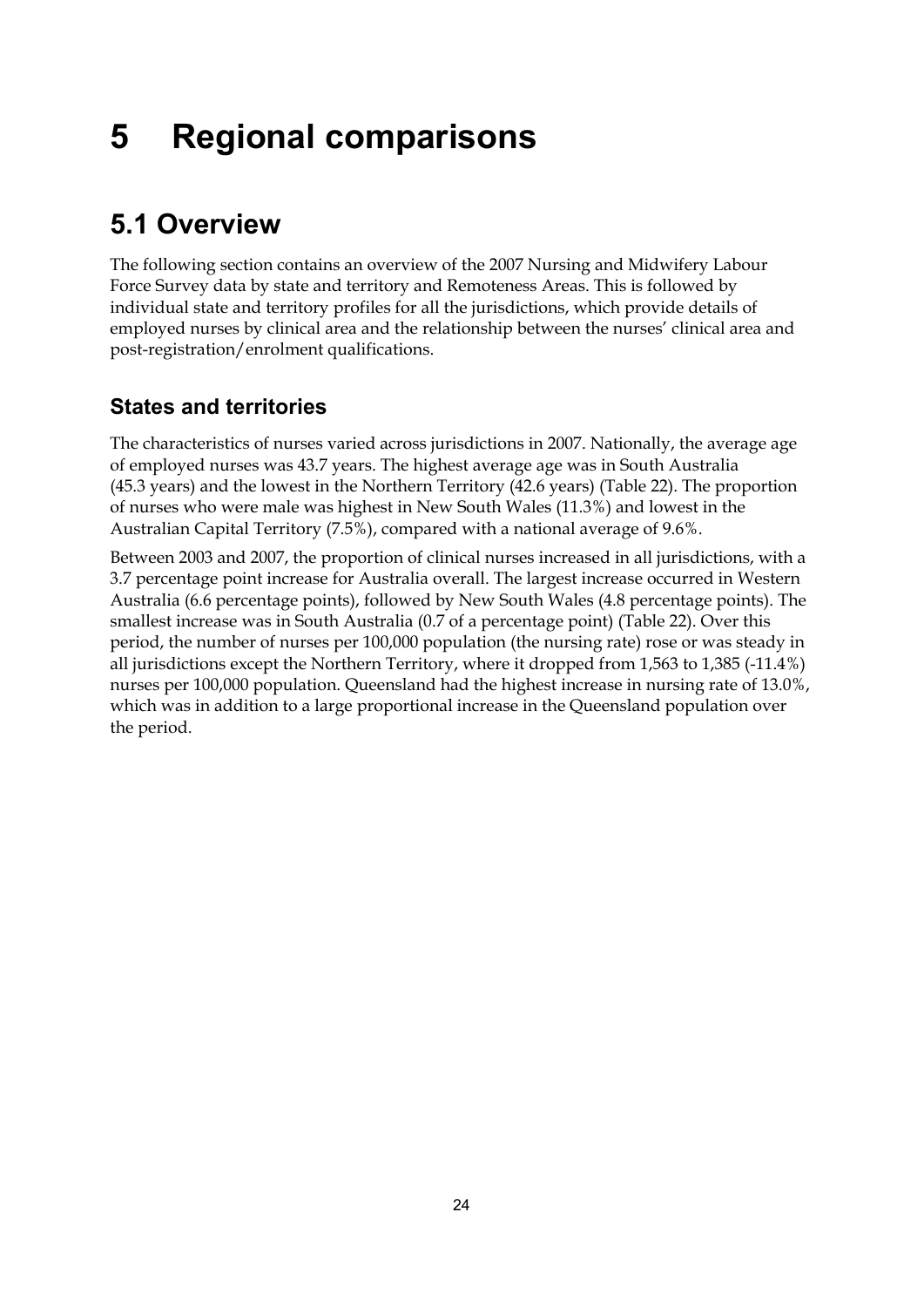|                                           | <b>NSW</b> | Vic                                               | Qld    | <b>WA</b> | <b>SA</b> | Tas     | <b>ACT</b> | NT <sup>(a)</sup> | Australia  |
|-------------------------------------------|------------|---------------------------------------------------|--------|-----------|-----------|---------|------------|-------------------|------------|
|                                           |            |                                                   |        |           | 2003      |         |            |                   |            |
| Number                                    | 74,480     | 66,534                                            | 39,463 | 20,984    | 21,883    | 6,354   | 3,821      | 3,126             | 236,645    |
| Average age (years)                       | 42.6       | 42.1                                              | 44.1   | 45.2      | 42.7      | 45.5    | 44.5       | 43.6              | 43.1       |
| Per cent male                             | 9.4        | 8.5                                               | 8.7    | 5.4       | 9.0       | 9.8     | 6.7        | 11.1              | 8.6        |
| Per cent registered<br>nurses             | 83.0       | 73.8                                              | 84.2   | 80.1      | 76.3      | 85.4    | 83.5       | 89.3              | 79.9       |
| Per cent clinical<br>nures <sup>(b)</sup> | 86.6       | 87.8                                              | 88.9   | 87.7      | 88.4      | 90.2    | 88.7       | 83.4              | 87.7       |
| Nursing rate <sup>(c)</sup>               | 1,116      | 1,351                                             | 1,036  | 1,074     | 1,429     | 1,330   | 1,173      | 1,563             | 1,189      |
| Australian population                     |            | 6,672,577 4,923,485 3,809,214 1,953,070 1,531,278 |        |           |           | 477,646 | 325,661    | 200,046           | 19,895,435 |
|                                           |            |                                                   |        |           | 2007      |         |            |                   |            |
| Number                                    | 77,035     | 75,071                                            | 49,135 | 23,969    | 23,913    | 7,041   | 4,192      | 2,976             | 263,331    |
| Average age (years)                       | 43.2       | 43.1                                              | 43.7   | 45.2      | 45.3      | 45.2    | 43.5       | 42.6              | 43.7       |
| Per cent male                             | 11.3       | 8.8                                               | 9.2    | 7.8       | 9.2       | 10.5    | 7.5        | 10.9              | 9.6        |
| Per cent registered<br>nurses             | 83.6       | 76.3                                              | 84.3   | 79.2      | 75.8      | 85.9    | 83.6       | 88.8              | 80.6       |
| Per cent clinical<br>nures <sup>(b)</sup> | 91.4       | 91.2                                              | 91.7   | 94.3      | 89.1      | 92.6    | 91.5       | 86.6              | 91.4       |
| Nursing rate <sup>(c)</sup>               | 1,116      | 1,438                                             | 1,171  | 1,134     | 1,508     | 1,428   | 1,229      | 1,385             | 1,250      |
| Australian population                     |            | 6,904,942 5,221,310 4,195,981 2,112,967 1,585,794 |        |           |           | 493,204 | 341,054    | 214,804           | 21,072,452 |

#### <span id="page-30-0"></span>**Table 22: Employed registered and enrolled nurses: selected characteristics, states and territories, 2003 and 2007**

(a) State and territory estimates for 2007 should be treated with caution due to low response rates in some jurisdictions, particularly the Northern Territory (28.7%). See *Appendix A* for further information.

(b) Clinical nurses include those whose nursing role in their main job was 'clinical nursing' or 'clinical management and or nurse/midwifery administration'.

(c) Nurses per 100,000 population.

*Sources:* AIHW Nursing Labour Force Survey, 2003 and 2007; unpublished ABS estimated resident population data.

## **Remoteness Areas**

The distribution of nurses in Australia is of considerable interest to both government and communities. Information on the work location of nurses is collected in the AIHW Nursing and Midwifery Labour Force Survey, providing a means of looking at variability in the supply of practitioners across Australia. Using the postcode of the main work location, nurses are allocated to one of the following Australian Standard Geographical Classification Remoteness Areas: *Major cities*, *Inner regional*, *Outer regional*, *Remote* and *Very remote*.

Of the Remoteness Areas, nurses in *Outer regional* areas were, on average, the oldest (45.1 years), and those in *Major cities* were the youngest (43.1 years), compared with 43.7 years for Australia overall (Table 23).

Between 2003 and 2007, the nursing rate rose in *Major cities* and *Inner regional* areas. The largest growth occurred in *Major cities*, from 1,086 to 1,166, then *Inner regional* areas, from 1,242 to 1,295 (up by 80 and 53 nurses per 100,000 population, respectively). These rises were due to relatively larger increases in nursing numbers than population numbers compared with other regions and nationally. The opposite situation was true in *Outer regional, Remote*  and *Very remote* areas, with both the number of nurses and the nursing rate decreasing between 2003 and 2007.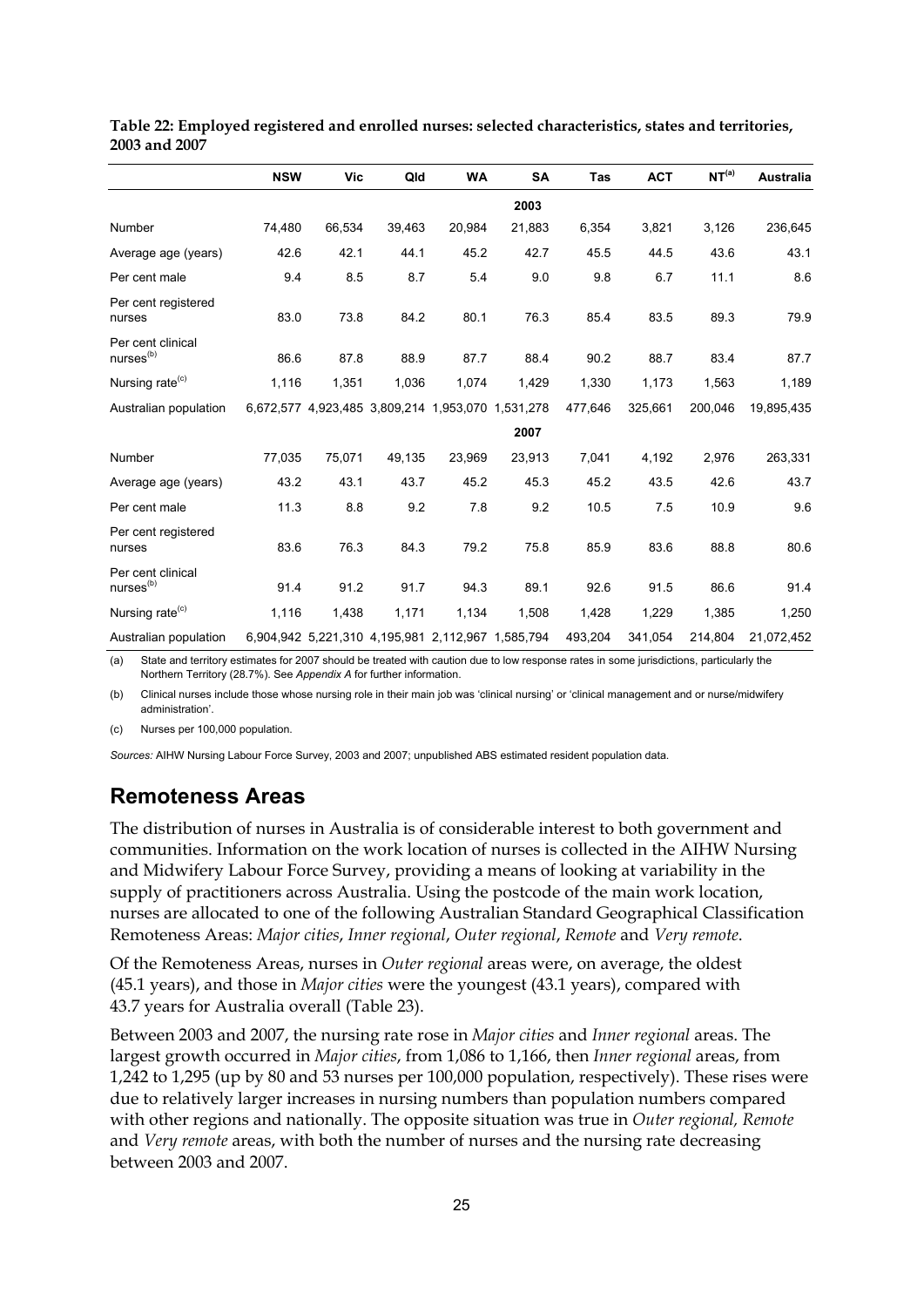Nationally, the growth in nurse numbers was 11.3%, and the population growth was 5.9% over the period.

|                                         | Major<br>cities | Inner<br>regional | Outer<br>regional | Remote  | Very<br>remote | <b>Not</b><br>stated | Australia  |
|-----------------------------------------|-----------------|-------------------|-------------------|---------|----------------|----------------------|------------|
|                                         |                 |                   |                   | 2003    |                |                      |            |
| Number                                  | 147,670         | 48,440            | 22,719            | 3,870   | 1,936          | 12,009               | 236,645    |
| Average age (years)                     | 42.5            | 44.2              | 44.3              | 44.2    | 44.3           | 43.4                 | 43.1       |
| Per cent male                           | 8.8             | 9.1               | 6.1               | 6.7     | 10.3           | 9.8                  | 8.6        |
| Per cent registered nurses              | 83.3            | 75.0              | 71.5              | 73.4    | 79.1           | 75.5                 | 79.9       |
| Per cent clinical nurses <sup>(a)</sup> | 87.1            | 88.7              | 88.9              | 87.1    | 86.0           | 88.3                 | 87.7       |
| Nursing rate <sup>(b)</sup>             | 1,086           | 1,242             | 1,191             | 1,229   | 1,168          | $\ddot{\phantom{1}}$ | 1,189      |
| Australian population                   | 13,602,896      | 3,901,173         | 1,908,199         | 314,984 | 165,725        | $\ddotsc$            | 19,895,435 |
|                                         |                 |                   |                   | 2007    |                |                      |            |
| Number                                  | 168,261         | 53,811            | 23,545            | 3,856   | 1,739          | 12,120               | 263,331    |
| Average age (years)                     | 43.1            | 44.9              | 45.1              | 44.0    | 44.2           | 43.2                 | 43.7       |
| Per cent male                           | 9.9             | 9.4               | 7.2               | 6.5     | 14.4           | 10.3                 | 9.6        |
| Per cent registered nurses              | 83.5            | 76.6              | 73.2              | 71.5    | 81.0           | 76.8                 | 80.6       |
| Per cent clinical nurses <sup>(a)</sup> | 91.2            | 92.1              | 92.0              | 91.3    | 91.1           | 90.3                 | 91.4       |
| Nursing rate <sup>(b)</sup>             | 1,166           | 1,295             | 1,181             | 1,214   | 1,039          | . .                  | 1,250      |
| Australian population                   | 14,435,219      | 4,156,847         | 1,993,113         | 317,490 | 167,387        | $\ddotsc$            | 21,072,452 |

<span id="page-31-1"></span>**Table 23: Employed registered and enrolled nurses: selected characteristics, region of main job, 2003 and 2007** 

(a) Clinical nurses include those whose nursing role in their main job was 'clinical nursing' or 'clinical management and or nurse/midwifery administration'.

(b) Nurses per 100,000 population.

*Sources:* AIHW Nursing Labour Force Survey, 2003 and 2007; ABS preliminary estimated resident population data.

# <span id="page-31-0"></span>**5.2 State and territory profiles**

## **Introduction**

This section presents data from the 2007 AIHW Nursing and Midwifery Labour Force Survey for each state and territory on the characteristics of employed nurses by clinical area of nursing. The relationship between clinical area and post-registration or enrolment qualifications is shown, firstly by looking at whether nurses and midwives working in clinical areas had completed courses of study particular to that area, and secondly whether those nurses with qualifications in particular areas were practising in corresponding clinical areas at the time of the survey.

The following should be taken into account in interpreting the information in this section:

• The term 'qualification' is used generally to refer to completed post-registration or enrolment courses of study relating to nursing or midwifery that were 6 months or longer in duration. It may include non-formal courses of more than 6 months, as well as courses that did not result in a formal qualification. It does not include skills gained in a particular clinical area through on-the-job informal training or short courses. See the *Glossary* for further detail.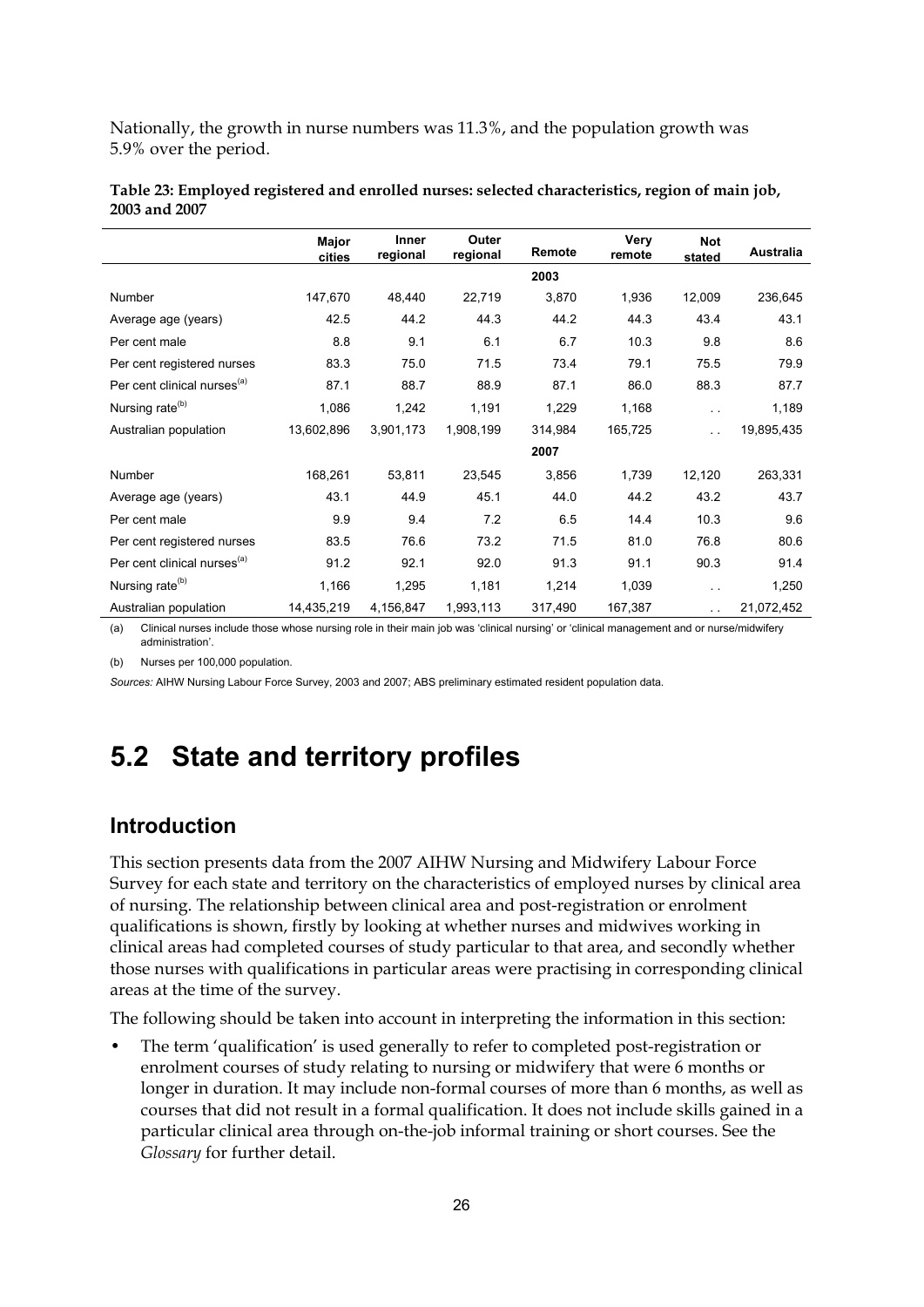- In the survey, nurses and midwives could record multiple areas of study but only one clinical area of practice in their main job. Thus, the proportions working in clinical areas will be underestimated.
- Not all nurses and midwives who reported that they had completed a course of study provided details about the course. It is estimated that around 14% of employed nurses and midwives who indicated that they had completed a course did not provide further detail about the field of study. Thus, the proportions of nurses and midwives with postregistration/enrolment qualifications in particular fields of study, as shown in figures 4–17, will be underestimates.

In general, across most jurisdictions, the clinical areas with relatively high proportions of nurses with corresponding post-registration/enrolment qualifications were Family and child health, and Critical care/emergency. Areas with relatively low proportions of nurses with corresponding post-registration/enrolment qualifications were Rehabilitation/disability, followed by Surgical and Mixed medical and surgical (figures 4, 6, 8, 10, 12, 14, 16 and 18).

The other perspective (that is, the post-registration/enrolment qualifications completed by the nursing workforce and the proportions of nurses and midwives who were working in a corresponding clinical area) is illustrated in figures 5, 7, 9, 11, 13, 15 and 17 and 19.

While the inferences that can be drawn from this data are limited by the caveats outlined above, some broad relationships can be seen. For example, in New South Wales, 30.2% of nurses who reported their main job as being in Critical care/emergency held Critical care/emergency qualifications. In that same state, 61.2% of the qualifications in the field of Critical care/emergency were held by nurses working in Critical care/emergency areas.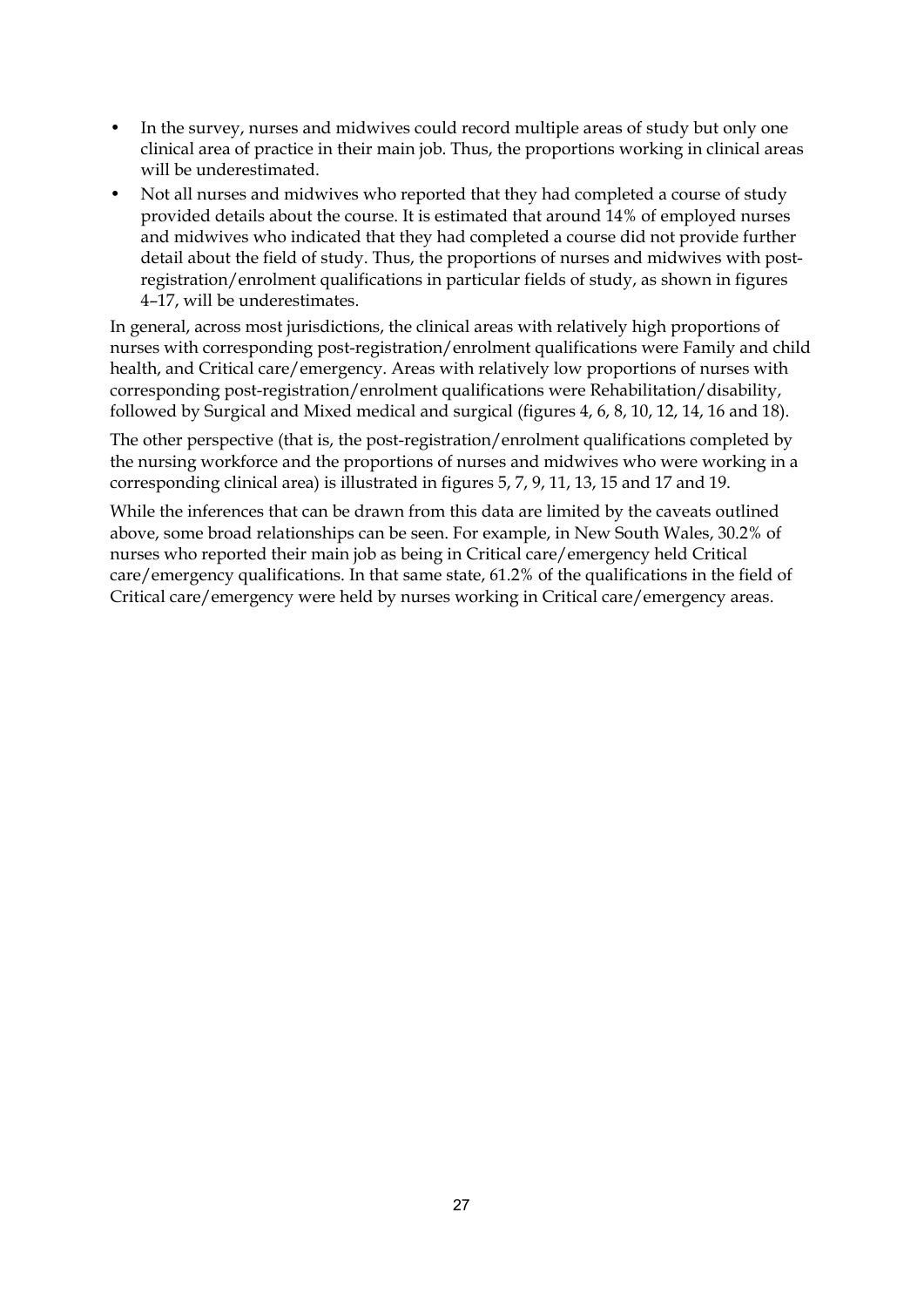### **New South Wales**

FTE rate of nursing supply: 1,093 Population: 6,904,942 Area: 800,628 sq km Number of nurses: 77,034



In New South Wales in 2007, the largest proportion of nurses worked in the clinical area of Critical care/ emergency (21.8% or 16,810 nurses), followed by Medical nursing (15.9% or 12,283 nurses). Critical care/emergency nurses were more likely to be younger than other nurses in the state and Aged care nurses were more likely to be older (39.4 years and 49.3 years, on average, respectively, compared with 43.2 years overall) (Table 24).

One-third (33.2%) of nurses working in the area of Mental health were male compared with 11.3% for the state, and just over one-quarter (28.3%) of Mental health nurses were working part-time, compared with 42.3% for the state.

Nurses working in Community health worked the shortest hours, on average, whereas those in Mental health worked the longest hours (32.1 hours and 37.2 hours, respectively compared with 34.3 hours for the state).

#### **Clinical area of nursing and nurse characteristics**

<span id="page-33-0"></span>

| Clinical area <sup>(a)</sup>  | <b>Number</b> | Average<br>age<br>(years) | Per cent<br>male | registered | Average<br>Per cent weekly hours<br>worked | Per cent<br>part-time | Per cent with<br>post-<br>registration/<br>enrolment<br>qualifications |
|-------------------------------|---------------|---------------------------|------------------|------------|--------------------------------------------|-----------------------|------------------------------------------------------------------------|
|                               |               |                           |                  |            |                                            |                       |                                                                        |
| Medical and surgical areas    |               |                           |                  |            |                                            |                       |                                                                        |
| Medical                       | 12,283        | 42.7                      | 9.8              | 74.4       | 33.9                                       | 43.2                  | 39.6                                                                   |
| Surgical                      | 6,929         | 40.9                      | 8.6              | 79.2       | 33.5                                       | 45.5                  | 34.6                                                                   |
| Mixed medical and<br>surgical | 3,731         | 40.8                      | 6.5              | 76.3       | 32.5                                       | 49.3                  | 37.4                                                                   |
| Other clinical areas          |               |                           |                  |            |                                            |                       |                                                                        |
| Aged care                     | 8,100         | 49.3                      | 7.9              | 82.1       | 34.1                                       | 46.4                  | 32.0                                                                   |
| Community health              | 4,582         | 46.1                      | 7.8              | 89.7       | 32.1                                       | 50.0                  | 46.6                                                                   |
| Critical care/emergency       | 16,810        | 39.4                      | 14.2             | 88.1       | 35.8                                       | 34.7                  | 53.4                                                                   |
| Family and child health       | 1,791         | 45.8                      | 2.8              | 94.8       | 32.2                                       | 50.1                  | 72.3                                                                   |
| Mental health                 | 4.675         | 45.4                      | 33.2             | 84.3       | 37.2                                       | 28.3                  | 51.7                                                                   |
| Midwifery                     | 5,270         | 44.5                      | 1.4              | 96.8       | 32.5                                       | 53.0                  | 57.8                                                                   |
| Perioperative                 | 5,939         | 41.8                      | 10.4             | 86.7       | 34.1                                       | 42.8                  | 49.7                                                                   |
| Rehabilitation/disability     | 2.747         | 46.1                      | 18.8             | 68.0       | 33.8                                       | 43.4                  | 29.1                                                                   |
| Other <sup>(b)</sup>          | 4.178         | 45.7                      | 10.6             | 85.6       | 35.5                                       | 38.9                  | 59.4                                                                   |
| <b>Total</b>                  | 77,034        | 43.2                      | 11.3             | 83.6       | 34.3                                       | 42.3                  | 45.8                                                                   |

**Table 24: Employed nurses by clinical area: selected characteristics, New South Wales, 2007** 

(a) Updates to the categories comprising these clinical areas were introduced in the 2005 questionnaire. As a result, these categories are not directly comparable with those used before 2005.

(b) Includes non-clinicians (that is, administrators, teachers/educators and researchers).

*Source:* AIHW Nursing and Midwifery Labour Force Survey, 2007.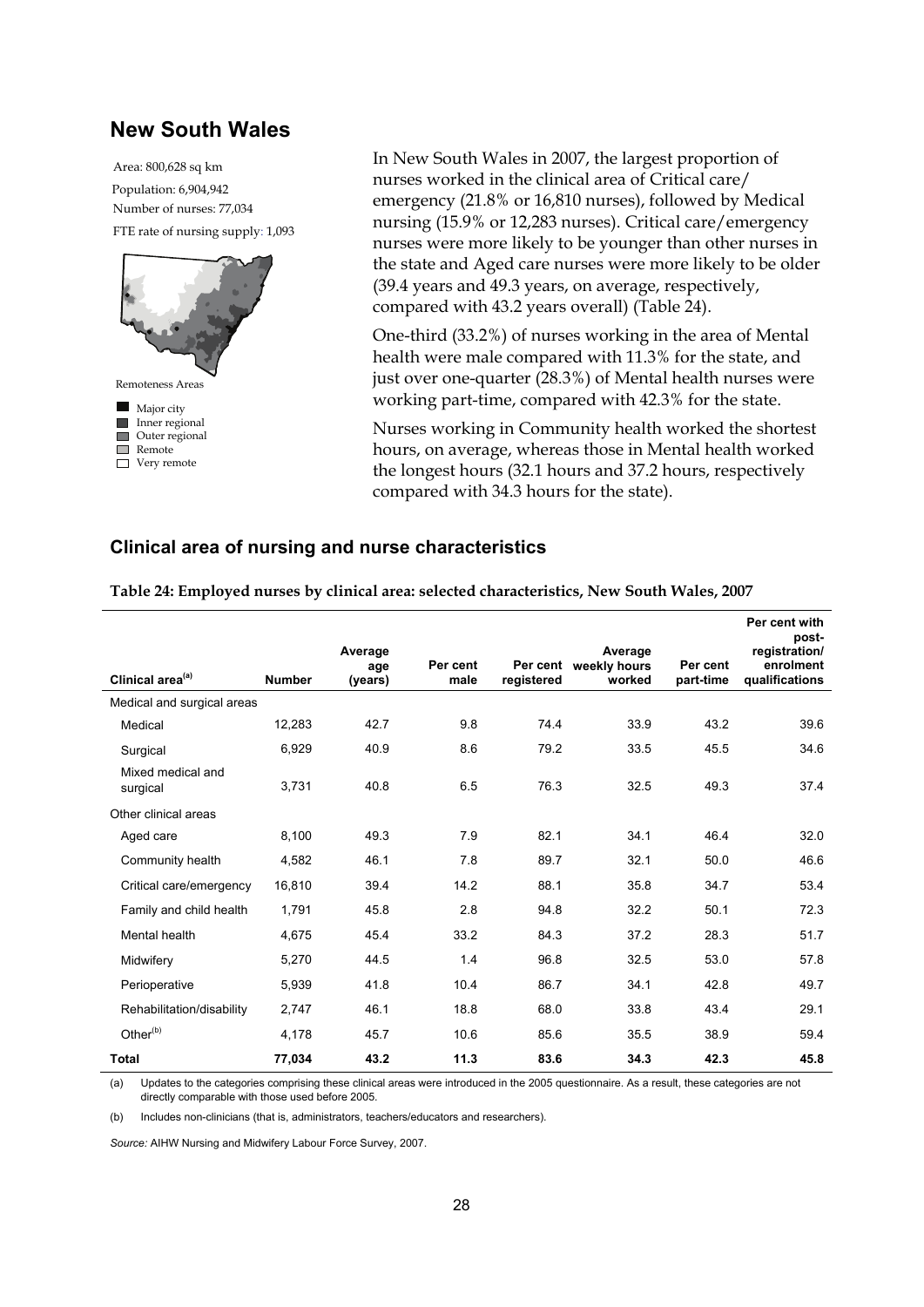### **Clinical area of nursing and post-registration/enrolment qualifications**

Of nurses in New South Wales, 45.8% reported having post-registration/enrolment qualifications and 21.9% held a qualification in a field that corresponded with the clinical area of their job (Table 24 and Figure 4). For example, 38.3% of nurses working in the Family and child health areas held qualifications in the field of Family and child health (Figure 4).



<span id="page-34-1"></span><span id="page-34-0"></span>Of all the relevant qualifications held by employed nurses in New South Wales, 39.5% were being utilised in a corresponding clinical area. For example, 21.9% of qualifications in the field of Rehabilitation/disability were held by nurses working in the Rehabilitation/disability area (Figure 5).

<span id="page-34-3"></span><span id="page-34-2"></span>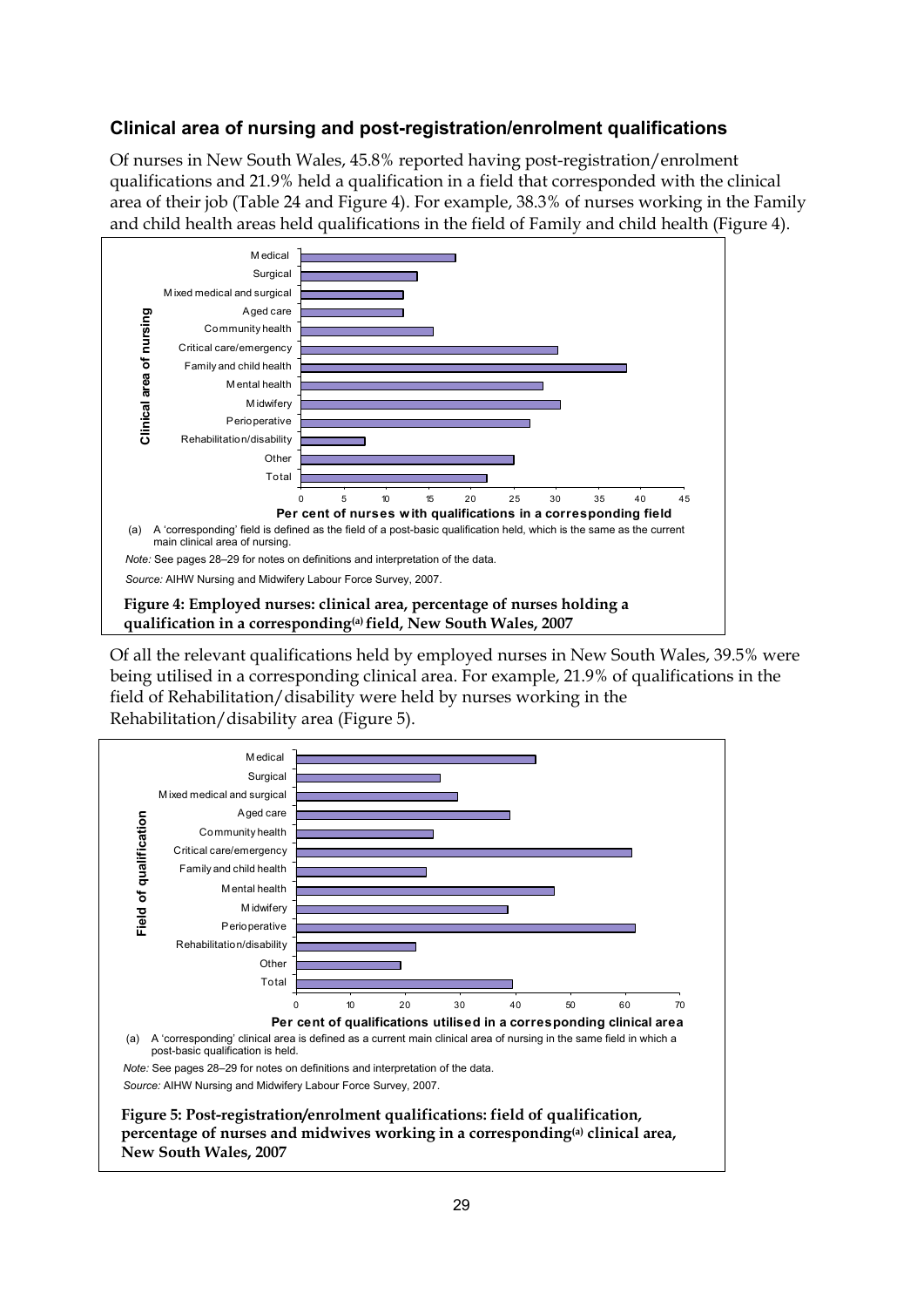## **Victoria**

FTE rate of nursing supply: 1,331 Population: 5,221,310 Area: 227,010 sq km Number of nurses: 75,071



In Victoria in 2007, the largest proportion of nurses worked in the Medical nursing area (18.6% or 13,994 nurses), followed by Aged care (14.2%) and Critical care/emergency (13.8%). On average, aged care nurses were older and were less likely to be registered nurses than their colleagues in other clinical areas (46.8 years compared with the state average of 43.1 years, and 43.8% registered compared with 76.3% for the state) (Table 25).

Nurses working in Midwifery worked the shortest hours (30.1 hours, on average) followed closely by nurses in Family and child health (30.7 hours) and Community health (30.8 hours). Correspondingly, nurses in Midwifery were most likely to work part-time (63.6%).

## **Clinical area of nursing and nurse characteristics**

|                               |               | Average |          |            | Average<br>weekly |           | Per cent with<br>post-<br>registration/ |
|-------------------------------|---------------|---------|----------|------------|-------------------|-----------|-----------------------------------------|
|                               |               | age     | Per cent | Per cent   | hours             | Per cent  | enrolment                               |
| Clinical area <sup>(b)</sup>  | <b>Number</b> | (years) | male     | registered | worked            | part-time | qualifications                          |
| Medical and surgical areas    |               |         |          |            |                   |           |                                         |
| Medical                       | 13,994        | 42.1    | 7.3      | 73.5       | 32.5              | 53.3      | 37.0                                    |
| Surgical                      | 7,448         | 39.9    | 6.2      | 80.5       | 32.1              | 51.7      | 32.8                                    |
| Mixed medical and<br>surgical | 4,181         | 41.1    | 5.9      | 82.0       | 31.0              | 61.0      | 34.1                                    |
| Other clinical areas          |               |         |          |            |                   |           |                                         |
| Aged care                     | 10,637        | 46.8    | 6.8      | 43.8       | 31.1              | 60.1      | 26.6                                    |
| Community health              | 4,270         | 45.7    | 8.2      | 87.1       | 30.8              | 58.7      | 49.4                                    |
| Critical care/emergency       | 10,395        | 39.4    | 10.4     | 90.3       | 33.6              | 49.4      | 61.5                                    |
| Family and child health       | 1,127         | 44.6    | 4.9      | 86.5       | 30.7              | 59.7      | 60.1                                    |
| Mental health                 | 4,223         | 43.8    | 31.5     | 70.2       | 35.6              | 36.0      | 47.0                                    |
| Midwifery                     | 6,561         | 45.7    | 1.7      | 95.6       | 30.1              | 63.6      | 54.9                                    |
| Perioperative                 | 5,180         | 42.7    | 7.9      | 90.8       | 33.2              | 48.0      | 61.4                                    |
| Rehabilitation/disability     | 2,626         | 45.7    | 14.2     | 58.5       | 32.2              | 53.2      | 29.7                                    |
| Other <sup>(c)</sup>          | 4,429         | 44.6    | 10.0     | 75.0       | 35.0              | 43.1      | 59.4                                    |
| <b>Total</b>                  | 75,071        | 43.1    | 8.8      | 76.3       | 32.4              | 53.3      | 44.4                                    |

<span id="page-35-0"></span>**Table 25: Employed nurses by clinical area: selected characteristics, Victoria(a), 2007** 

(a) Estimates for Victoria for 2007 should be treated with caution due to the low response rate (39.9%).

(b) Updates to the categories comprising these clinical areas were introduced in the 2005 questionnaire. As a result, these categories are not directly comparable with those used before 2005.

(c) Includes non-clinicians (that is, administrators, teachers/educators and researchers).

*Source:* AIHW Nursing and Midwifery Labour Force Survey, 2007.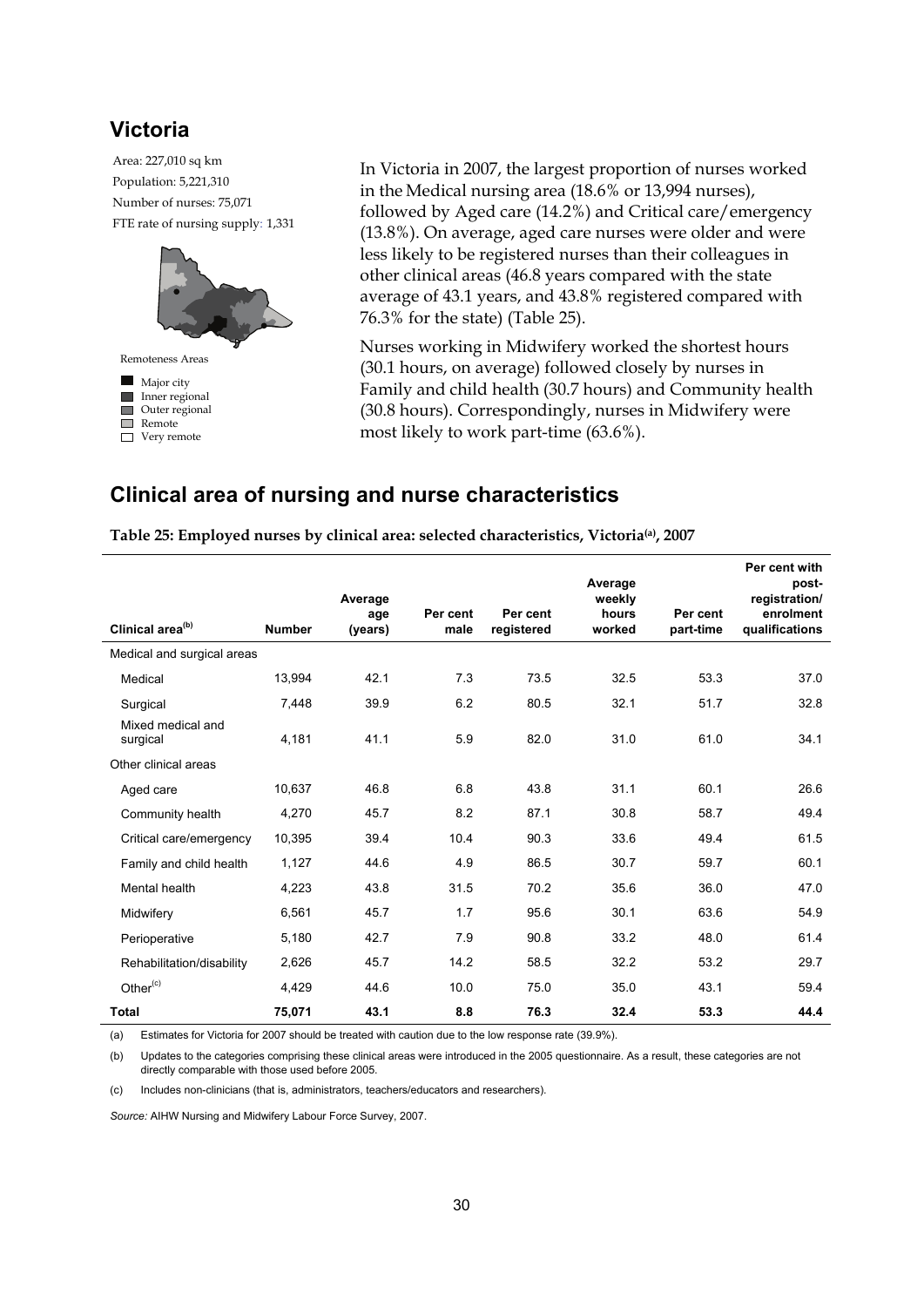## **Clinical area of nursing and post-registration/enrolment qualifications**

Of nurses in Victoria, 44.4% reported having post-registration/enrolment qualifications and 17.3% held a qualification in a field that corresponded with the clinical area of their job (Table 25 and Figure 6). For example, 9.5% of all nurses working in the Aged care area held qualifications in Aged care (Figure 6).



<span id="page-36-1"></span><span id="page-36-0"></span>Of the qualifications held, overall, by employed nurses in Victoria, 41.6% were being utilised in a corresponding clinical area. For example, 51.9% of nurses' qualifications in the field of Mental health were held by nurses working in the Mental health area (Figure 7).

<span id="page-36-2"></span>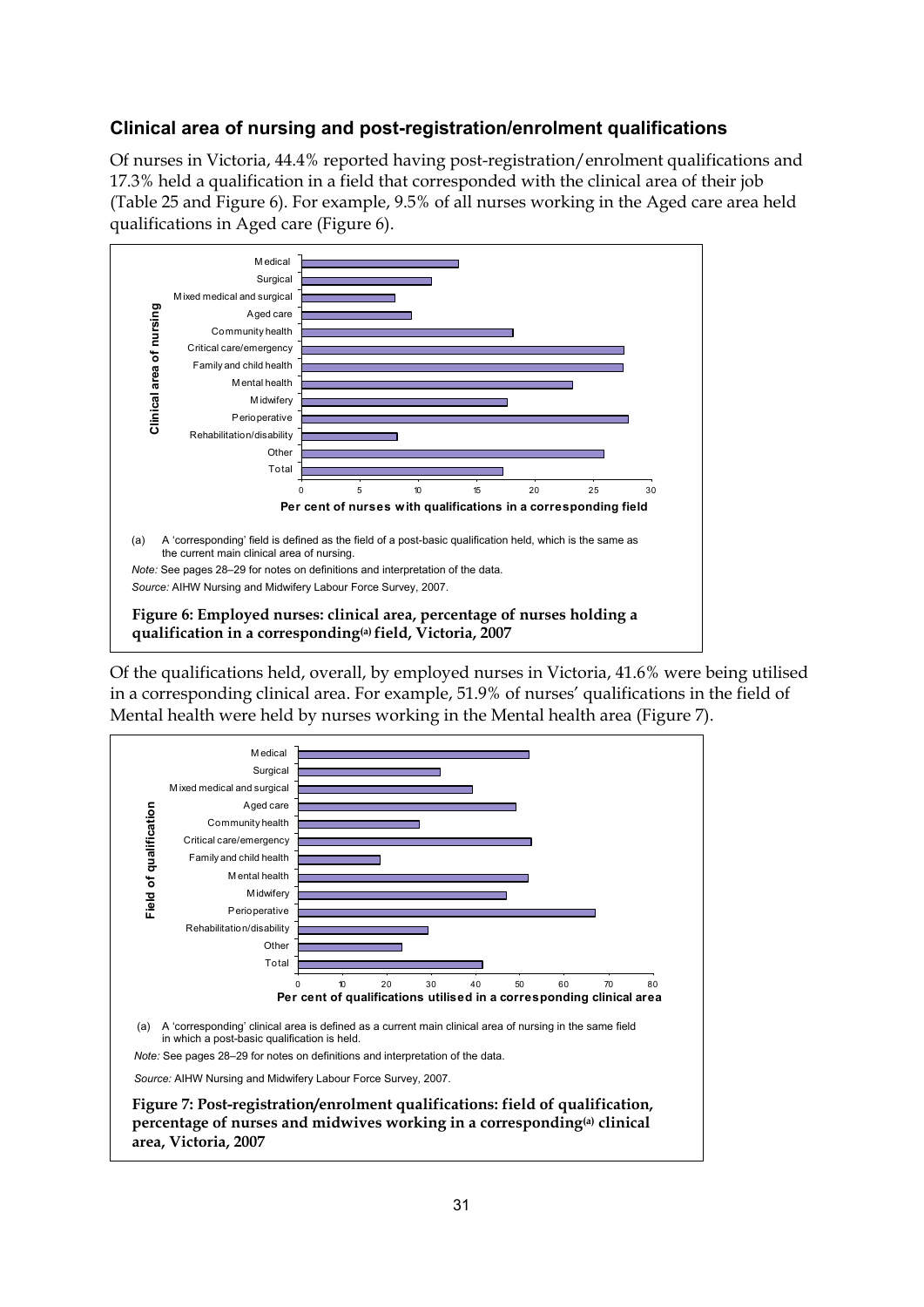## **Queensland**

FTE rate of nursing supply: 1,121 Population: 4,195,981 Area: 1,723,936 sq km Number of nurses: 49,135 **Major** city Inner regional Outer regional Remote □ Very remote Remoteness Areas

In Queensland in 2007, 8,864 nurses (18.0%) worked in the clinical area of Medical nursing and 8,333 nurses (17.0%) worked in Critical care/emergency. The next largest group worked in Surgical nursing, where 5,259 (10.7%) of the state's nurses were working (Table 26).

Surgical nurses and Critical care/emergency nurses were younger, on average, than other nurses (39.8 years and 40.6 years, respectively, compared with the state average of 43.7 years).

Just under two-thirds of nurses in the Midwifery areas (61.9%) worked part-time compared with around half (47.5%) for the state, overall.

Rehabilitation/disability areas had the lowest proportion of registered nurses (62.4%).

#### **Clinical area of nursing and nurse characteristics**

<span id="page-37-0"></span>**Table 26: Employed nurses by clinical area: selected characteristics, Queensland(a), 2007** 

| Clinical area <sup>(b)</sup>  | <b>Number</b> | Average<br>age<br>(years) | Per cent<br>male | Per cent<br>registered | Average<br>weekly<br>hours<br>worked | Per cent<br>part-time | Per cent with<br>post-<br>registration/<br>enrolment<br>qualifications |
|-------------------------------|---------------|---------------------------|------------------|------------------------|--------------------------------------|-----------------------|------------------------------------------------------------------------|
| Medical and surgical areas    |               |                           |                  |                        |                                      |                       |                                                                        |
| Medical                       | 8,864         | 42.9                      | 7.8              | 77.0                   | 33.1                                 | 49.4                  | 29.9                                                                   |
|                               |               |                           |                  |                        |                                      |                       |                                                                        |
| Surgical                      | 5,259         | 39.8                      | 7.8              | 83.5                   | 33.0                                 | 48.5                  | 24.2                                                                   |
| Mixed medical and<br>surgical | 2,702         | 41.1                      | 4.8              | 77.5                   | 32.0                                 | 53.7                  | 31.0                                                                   |
| Other clinical areas          |               |                           |                  |                        |                                      |                       |                                                                        |
| Aged care                     | 5,037         | 50.2                      | 5.9              | 74.2                   | 33.8                                 | 48.8                  | 25.4                                                                   |
| Community health              | 3,469         | 45.9                      | 7.7              | 90.0                   | 32.7                                 | 49.1                  | 42.9                                                                   |
| Critical care/emergency       | 8,333         | 40.6                      | 12.1             | 90.3                   | 34.7                                 | 42.8                  | 52.8                                                                   |
| Family and child health       | 1,134         | 45.8                      | 3.0              | 98.2                   | 31.9                                 | 51.5                  | 69.7                                                                   |
| Mental health                 | 2,736         | 46.9                      | 35.9             | 86.8                   | 37.3                                 | 29.2                  | 49.2                                                                   |
| Midwifery                     | 3,917         | 44.7                      | 1.1              | 97.2                   | 30.6                                 | 61.9                  | 55.4                                                                   |
| Perioperative                 | 4,008         | 43.2                      | 8.6              | 86.9                   | 33.2                                 | 46.0                  | 43.8                                                                   |
| Rehabilitation/disability     | 986           | 46.9                      | 7.8              | 62.4                   | 33.0                                 | 50.9                  | 30.7                                                                   |
| Other <sup>(c)</sup>          | 2,690         | 45.2                      | 8.8              | 86.2                   | 35.7                                 | 40.2                  | 56.2                                                                   |
| <b>Total</b>                  | 49,135        | 43.7                      | 9.2              | 84.3                   | 33.5                                 | 47.5                  | 40.4                                                                   |

(a) Estimates for Queensland for 2007 should be treated with caution due to the low response rate (33.9%).

(b) Updates to the categories comprising these clinical areas were introduced in the 2005 questionnaire. As a result, these categories are not directly comparable with those used before 2005.

(c) Includes non-clinicians (that is, administrators, teachers/educators and researchers).

*Source:* AIHW Nursing and Midwifery Labour Force Survey, 2007.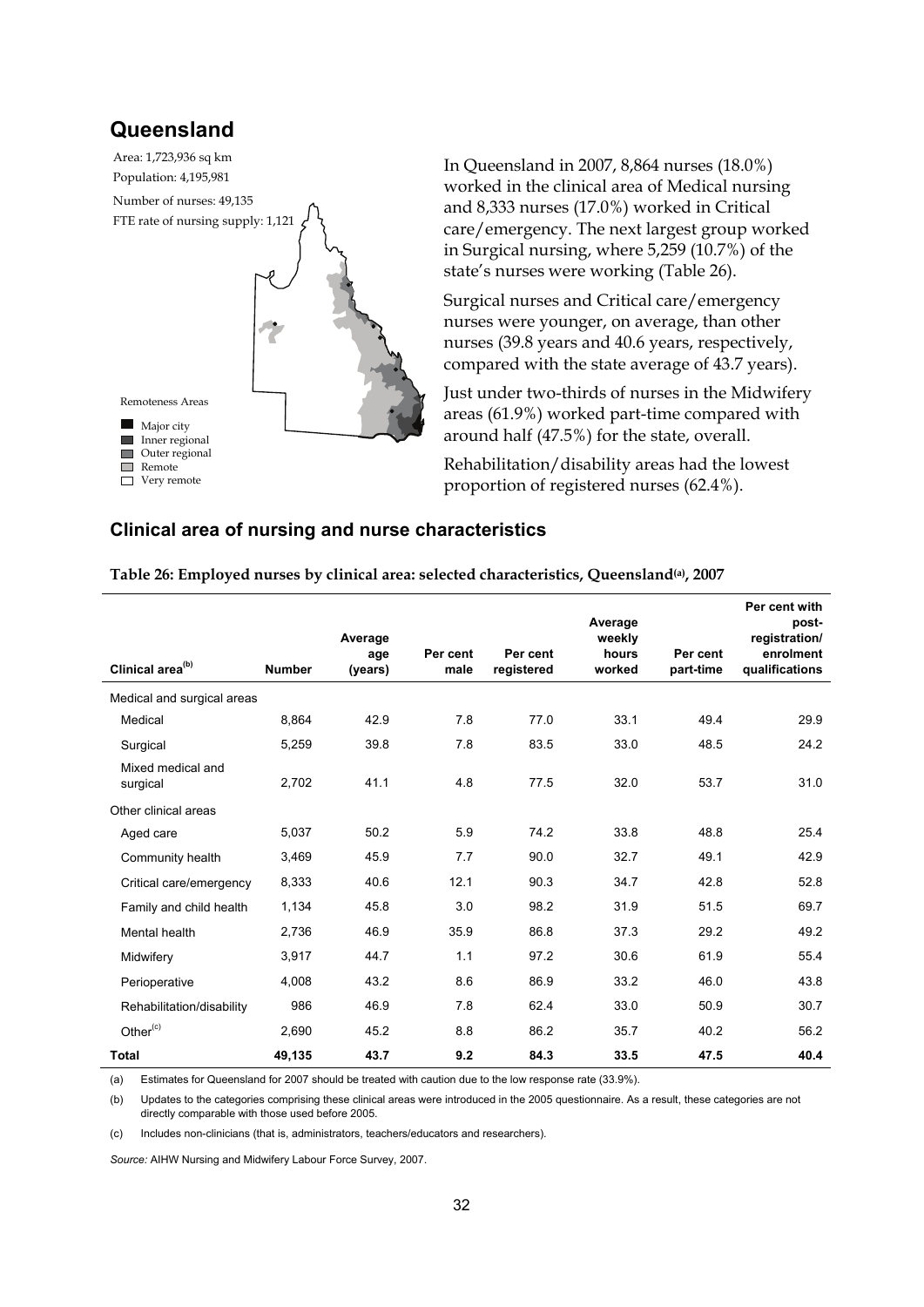### **Clinical area of nursing and post-registration/enrolment qualifications**

Of nurses in Queensland, 40.4% reported having post-registration/enrolment qualifications and 18.1% held a qualification in a field that corresponded with the clinical area of their job (Table 26 and Figure 8). For example, 21.1% of nurses working in the Peri-operative area, held qualifications in Peri-operative care (Figure 8).



<span id="page-38-1"></span><span id="page-38-0"></span>Of the qualifications held, overall, by employed nurses in Queensland, 39.5% were being utilised in a corresponding clinical area. For example, 61.6% of qualifications in the field of Critical care/emergency were held by nurses working in the Critical care/emergency area (Figure 9).

<span id="page-38-2"></span>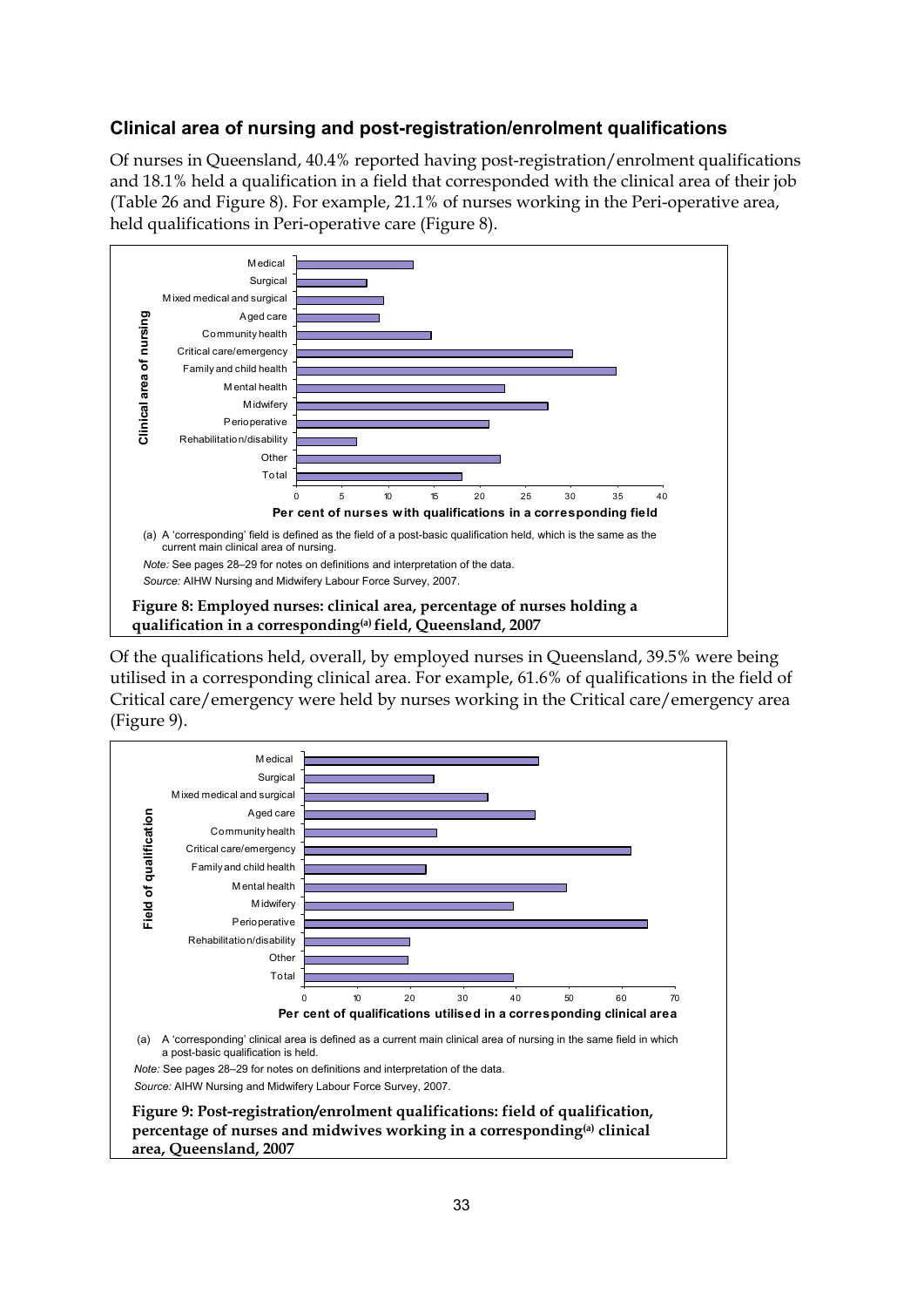### **Western Australia**



In Western Australia in 2007, the largest proportion of nurses worked in the Medical nursing area (18.3% or 4,389 nurses), followed by Critical care/emergency (17.2% or 4,122 nurses) (Table 27).

Critical care/emergency nurses were the youngest, on average (42.6 years, compared with the state average of 45.2 years).

Nurses in Mixed medical and surgical, Community health and Family and child health worked the shortest hours, on average (30.3 hours compared with the 32.6 hour state average). Nurses in Mental health were the least likely to work part time.

Over one-third (37.1%) of nurses in Mental health areas were male, compared with 7.8% for the state. Almost all nurses were registered in the Midwifery areas (96.9%).

#### **Clinical area of nursing and nurse characteristics**

|                               |               | Average<br>age | Per cent | Per cent   | Average<br>weekly hours | Per cent  | Per cent with<br>post-<br>registration/<br>enrolment |
|-------------------------------|---------------|----------------|----------|------------|-------------------------|-----------|------------------------------------------------------|
| Clinical area <sup>(b)</sup>  | <b>Number</b> | (years)        | male     | registered | worked                  | part-time | qualifications                                       |
| Medical and surgical areas    |               |                |          |            |                         |           |                                                      |
| Medical                       | 4,389         | 45.7           | 5.6      | 71.1       | 32.3                    | 52.2      | 40.7                                                 |
| Surgical                      | 3,016         | 43.2           | 5.3      | 77.7       | 31.8                    | 52.4      | 34.5                                                 |
| Mixed medical and<br>surgical | 1,376         | 42.9           | 3.7      | 77.1       | 30.3                    | 57.1      | 44.2                                                 |
| Other clinical areas          |               |                |          |            |                         |           |                                                      |
| Aged care                     | 1,929         | 49.6           | 3.8      | 56.4       | 31.6                    | 54.4      | 30.9                                                 |
| Community health              | 1,318         | 47.0           | 4.8      | 79.2       | 30.3                    | 58.4      | 43.7                                                 |
| Critical care/emergency       | 4,122         | 42.6           | 10.2     | 86.3       | 34.4                    | 43.6      | 55.6                                                 |
| Family and child health       | 724           | 45.8           | 1.6      | 93.8       | 30.3                    | 60.3      | 70.6                                                 |
| Mental health                 | 1,319         | 46.8           | 37.1     | 79.8       | 37.3                    | 29.0      | 40.7                                                 |
| Midwifery                     | 1,965         | 46.5           | 0.9      | 96.9       | 30.5                    | 59.1      | 61.0                                                 |
| Perioperative                 | 1,813         | 44.8           | 7.1      | 85.6       | 32.1                    | 49.7      | 52.8                                                 |
| Rehabilitation/disability     | 525           | 48.7           | 8.5      | 55.9       | 32.2                    | 52.6      | 25.1                                                 |
| Other $(c)$                   | 1.473         | 46.5           | 11.0     | 87.1       | 35.7                    | 38.3      | 64.1                                                 |
| <b>Total</b>                  | 23,969        | 45.2           | 7.8      | 79.2       | 32.6                    | 50.0      | 46.7                                                 |

<span id="page-39-0"></span>**Table 27: Employed nurses by clinical area: selected characteristics, Western Australia(a), 2007** 

(a) Estimates for Western Australia for 2007 should be treated with caution due to the low response rate (36.7%).

(b) Updates to the categories comprising these clinical areas were introduced in the 2005 questionnaire. As a result, these categories are not directly comparable with those used before 2005.

(c) Includes non-clinicians (that is, administrators, teachers/educators and researchers).

*Source:* AIHW Nursing and Midwifery Labour Force Survey, 2007.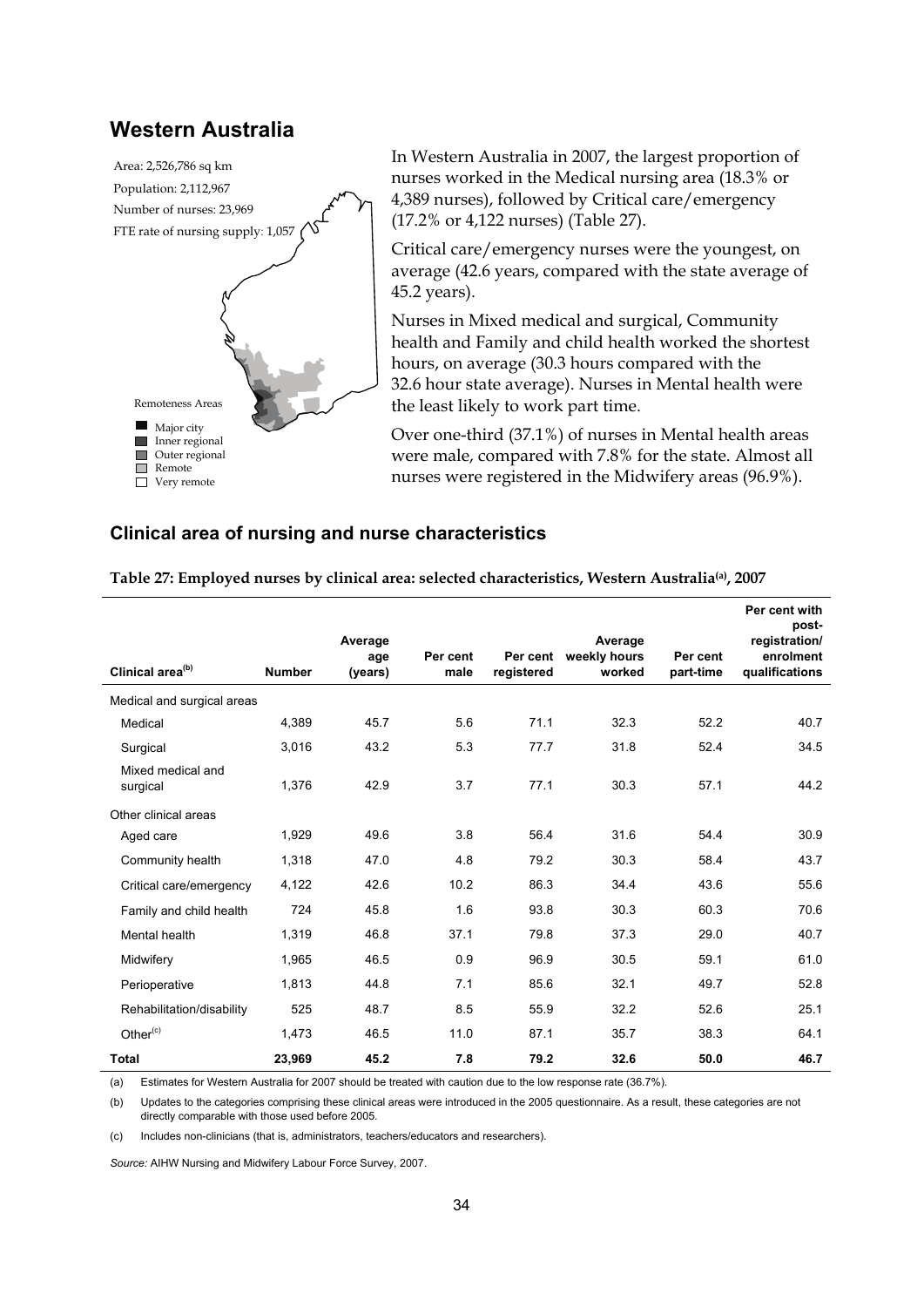### **Clinical area of nursing and post-registration/enrolment qualifications**

Of nurses in Western Australia, 46.7% reported having post-registration/enrolment qualifications and 18.9% held a qualification in a field that corresponded with the clinical area of their job (Table 27 and Figure 10). For example, 25.3% of nurses working in the Midwifery area held post-registration qualifications in Midwifery (Figure 10).



<span id="page-40-0"></span>Of the qualifications held overall by employed nurses in Western Australia, 34.4% were being utilised in a corresponding clinical area. For example, 34.8% of the qualifications in Aged care, were held by nurses working in the Aged care area (Figure 11).

<span id="page-40-1"></span>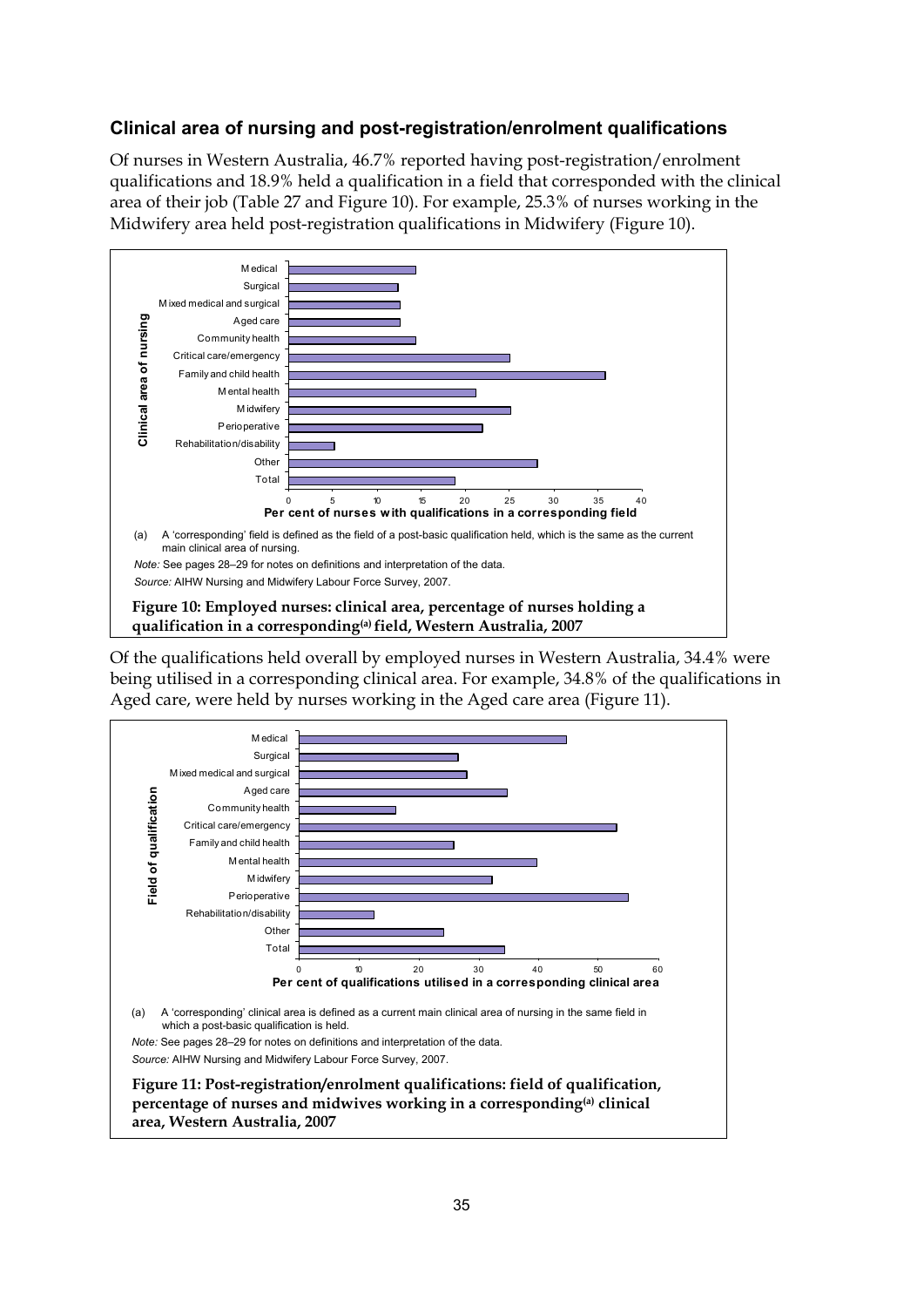## **South Australia**

FTE rate of nursing supply: 1,396 Population: 1,585,794 Area: 978,810 sq km Number of nurses: 23,913



In South Australia in 2007, the largest proportion of nurses worked in the clinical area of Critical care/emergency (18.5% or 4,432 nurses) (Table 28).

Mental health and Aged care nurses were older, on average, than other nurses (49.8 and 49.4 years, respectively, compared with the state average of 45.3 years).

In Mental health, nurses worked 36.2 hours, on average, per week, and almost one-third of them (29.2%) were male. By comparison, nurses working in Midwifery worked 30.4 hours, on average, per week and 1.3% were male.

The lowest proportion of registered nurses was in Aged care (60.6%). Nurses working in Family and child health were most likely to have post-registration/enrolment qualifications (69.2%).

#### **Clinical area of nursing and nurse characteristics**

| Clinical area <sup>(a)</sup>  | <b>Number</b> | Average<br>age<br>(years) | Per cent<br>male | Per cent<br>registered | Average<br>weekly hours<br>worked | Per cent<br>part-time | Per cent with<br>post-<br>registration/<br>enrolment<br>qualifications |
|-------------------------------|---------------|---------------------------|------------------|------------------------|-----------------------------------|-----------------------|------------------------------------------------------------------------|
| Medical and surgical areas    |               |                           |                  |                        |                                   |                       |                                                                        |
| Medical                       | 4,276         | 44.1                      | 7.8              | 66.5                   | 31.8                              | 56.5                  | 36.7                                                                   |
| Surgical                      | 2,272         | 42.9                      | 7.1              | 72.5                   | 31.4                              | 55.0                  | 32.9                                                                   |
| Mixed medical and<br>surgical | 1,432         | 43.3                      | 4.8              | 72.1                   | 31.0                              | 60.2                  | 35.6                                                                   |
| Other clinical areas          |               |                           |                  |                        |                                   |                       |                                                                        |
| Aged care                     | 3,065         | 49.4                      | 5.7              | 60.6                   | 32.6                              | 54.4                  | 29.0                                                                   |
| Community health              | 1,505         | 47.6                      | 6.5              | 80.7                   | 30.7                              | 58.7                  | 42.5                                                                   |
| Critical care/emergency       | 4,432         | 42.3                      | 13.0             | 82.1                   | 33.7                              | 46.9                  | 56.5                                                                   |
| Family and child health       | 472           | 46.9                      | 2.8              | 96.6                   | 30.4                              | 64.8                  | 69.2                                                                   |
| Mental health                 | 1,337         | 49.8                      | 29.2             | 81.1                   | 36.2                              | 29.8                  | 64.3                                                                   |
| Midwifery                     | 1,463         | 45.9                      | 1.3              | 96.1                   | 30.4                              | 64.3                  | 52.0                                                                   |
| Perioperative                 | 1,607         | 44.6                      | 7.3              | 85.4                   | 31.6                              | 54.4                  | 54.2                                                                   |
| Rehabilitation/disability     | 683           | 48.2                      | 17.2             | 64.5                   | 33.8                              | 46.9                  | 35.4                                                                   |
| Other <sup>(b)</sup>          | 1.370         | 47.1                      | 9.7              | 82.2                   | 34.5                              | 42.4                  | 52.3                                                                   |
| <b>Total</b>                  | 23,913        | 45.3                      | 9.2              | 75.8                   | 32.4                              | 52.6                  | 44.4                                                                   |

<span id="page-41-0"></span>**Table 28: Employed nurses by clinical area: selected characteristics, South Australia, 2007** 

(a) Updates to the categories comprising these clinical areas were introduced in the 2005 questionnaire. As a result, these categories are not directly comparable with those used before 2005.

(b) Includes non-clinicians (that is, administrators, teachers/educators and researchers).

*Source:* AIHW Nursing and Midwifery Labour Force Survey, 2007.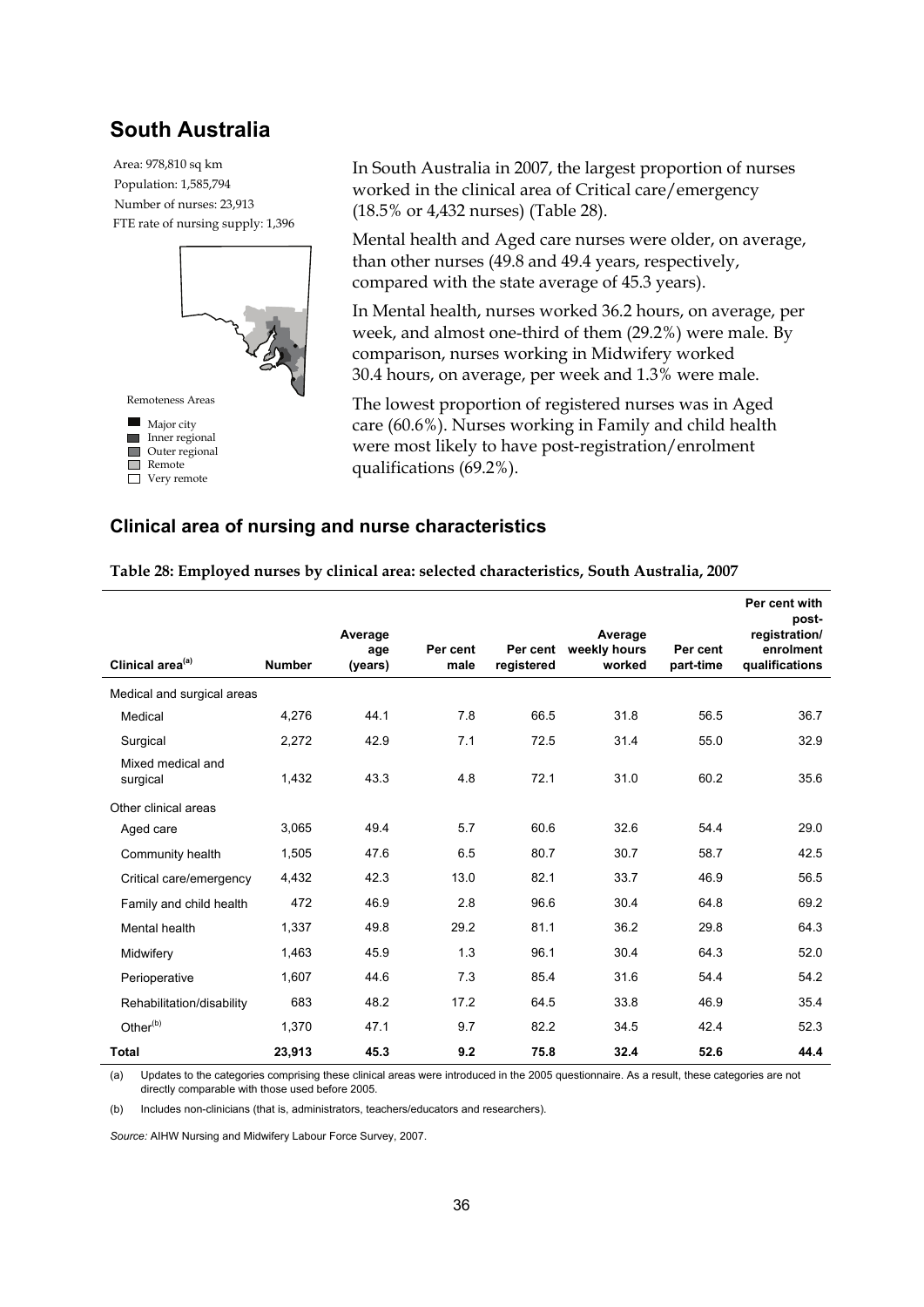### **Clinical area of nursing and post-registration/enrolment qualifications**

Of nurses in South Australia, 44.4% reported having post-registration/enrolment qualifications and 19.7% held a qualification in a field that corresponded with the clinical area of their job (Table 28 and Figure 12). For example, 15.7% of nurses working in the Medical nursing area held qualifications in Medical nursing.



<span id="page-42-1"></span><span id="page-42-0"></span>Of the qualifications held overall by employed nurses in South Australia, 39.4% of the qualifications were being utilised in a corresponding clinical area. For example, 32.9% of the qualifications in Midwifery were held by nurses working in the Midwifery area (Figure 13).

<span id="page-42-3"></span><span id="page-42-2"></span>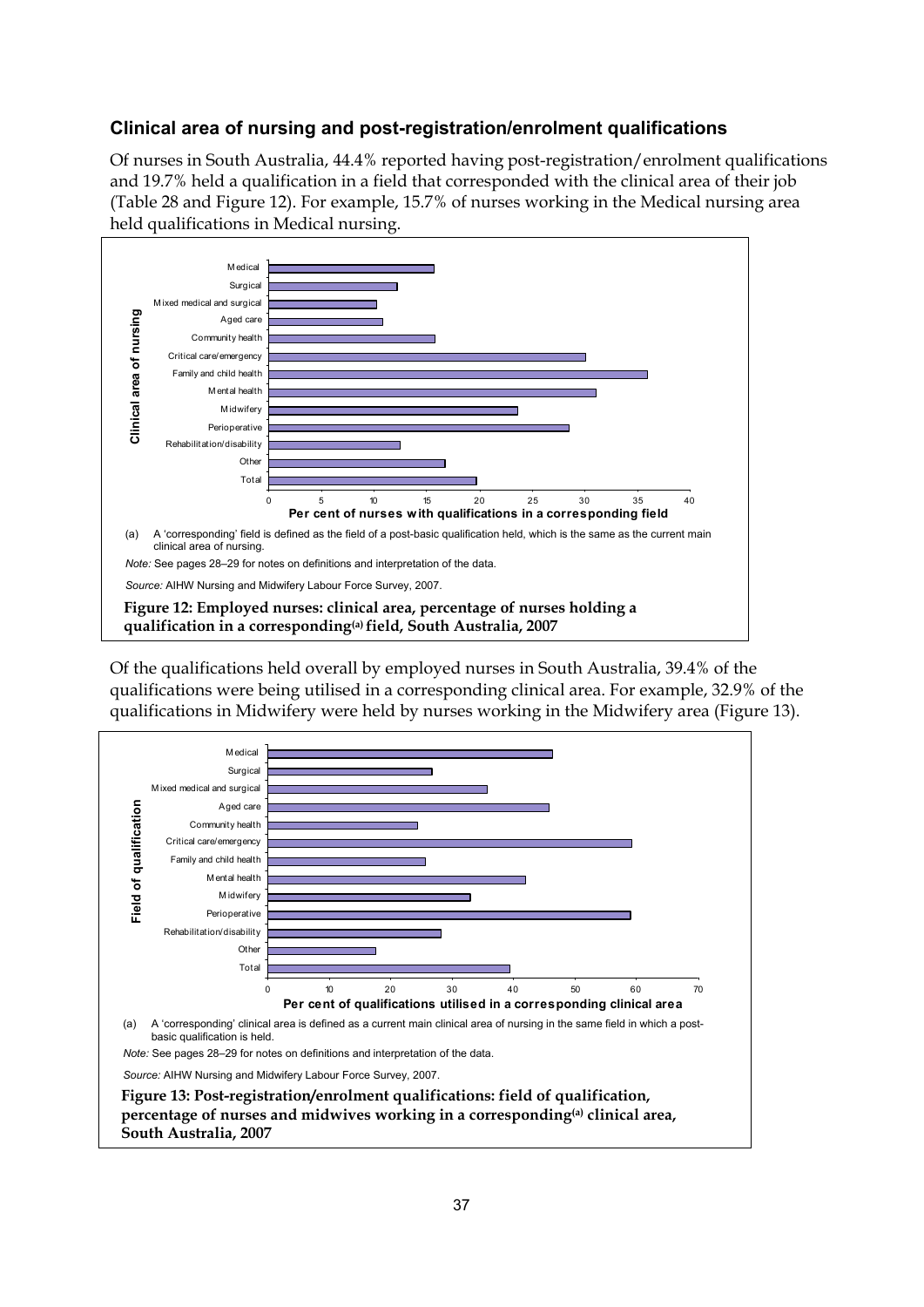## **Tasmania**

FTE rate of nursing supply: 1,362 Population: 493,204 Area: 64,519 sq km Number of nurses: 7,041



In Tasmania in 2007, the largest proportion of nurses worked in the clinical area of Medical nursing (17.5% or 1,231 nurses), followed by the Critical care/emergency area (16.6% or 1,167 nurses) (Table 29).

Aged care nurses and Rehabilitation/disability nurses were older, on average, than other nurses (49.7 years and 49.1 years, respectively, compared with the state average of 45.2 years).

Nurses in Community health areas worked 30.6 hours, on average, per week and about one in 17 (5.8%) was male. By comparison, nurses in the Mental health area worked 37.0 hours, on average, per week and one in three (33.6%) was male.

The lowest proportion of registered nurses was in the area of Rehabilitation/disability (68.6%) and the lowest proportion working part-time was in the Mental health area (28.3%).

#### **Clinical area of nursing and nurse characteristics**

<span id="page-43-0"></span>

| Table 29: Employed nurses by clinical area: selected characteristics, Tasmania, 2007 |               |                           |                  |                        |                                   |                       |                                                                        |  |  |  |
|--------------------------------------------------------------------------------------|---------------|---------------------------|------------------|------------------------|-----------------------------------|-----------------------|------------------------------------------------------------------------|--|--|--|
| Clinical area <sup>(a)</sup>                                                         | <b>Number</b> | Average<br>age<br>(years) | Per cent<br>male | Per cent<br>registered | Average<br>weekly hours<br>worked | Per cent<br>part-time | Per cent with<br>post-<br>registration/<br>enrolment<br>qualifications |  |  |  |
| Medical and surgical areas                                                           |               |                           |                  |                        |                                   |                       |                                                                        |  |  |  |
| Medical                                                                              | 1,231         | 45.1                      | 9.2              | 77.4                   | 32.9                              | 53.3                  | 31.7                                                                   |  |  |  |
| Surgical                                                                             | 787           | 41.5                      | 6.1              | 89.3                   | 33.6                              | 51.0                  | 28.5                                                                   |  |  |  |
| Mixed medical and<br>surgical                                                        | 315           | 43.2                      | 7.8              | 85.0                   | 31.5                              | 57.8                  | 35.9                                                                   |  |  |  |
| Other clinical areas                                                                 |               |                           |                  |                        |                                   |                       |                                                                        |  |  |  |
| Aged care                                                                            | 804           | 49.7                      | 6.6              | 68.8                   | 33.4                              | 51.5                  | 27.7                                                                   |  |  |  |
| Community health                                                                     | 568           | 48.4                      | 5.8              | 84.2                   | 30.6                              | 58.7                  | 38.1                                                                   |  |  |  |
| Critical care/emergency                                                              | 1,167         | 42.2                      | 16.6             | 94.2                   | 34.7                              | 47.4                  | 59.6                                                                   |  |  |  |
| Family and child health                                                              | 144           | 49.0                      | 2.7              | 97.3                   | 32.4                              | 59.2                  | 77.4                                                                   |  |  |  |
| Mental health                                                                        | 408           | 47.8                      | 33.6             | 89.0                   | 37.0                              | 28.3                  | 49.5                                                                   |  |  |  |
| Midwifery                                                                            | 517           | 46.5                      | 2.6              | 98.3                   | 31.1                              | 66.3                  | 53.3                                                                   |  |  |  |
| Perioperative                                                                        | 525           | 43.5                      | 11.9             | 93.7                   | 34.2                              | 47.5                  | 44.8                                                                   |  |  |  |

**Table 29: Employed nurses by clinical area: selected characteristics, Tasmania, 2007** 

(a) Updates to the categories comprising these clinical areas were introduced in the 2005 questionnaire. As a result, these categories are not directly comparable with those used before 2005.

Rehabilitation/disability 154 49.1 15.2 68.6 33.8 45.9 28.2 Other<sup>(b)</sup> 420 45.1 7.0 91.9 34.3 42.9 57.2 **Total 7,041 45.2 10.5 85.9 33.4 50.9 42.1** 

(b) Includes non-clinicians (that is, administrators, teachers/educators and researchers).

*Source:* AIHW Nursing and Midwifery Labour Force Survey, 2007.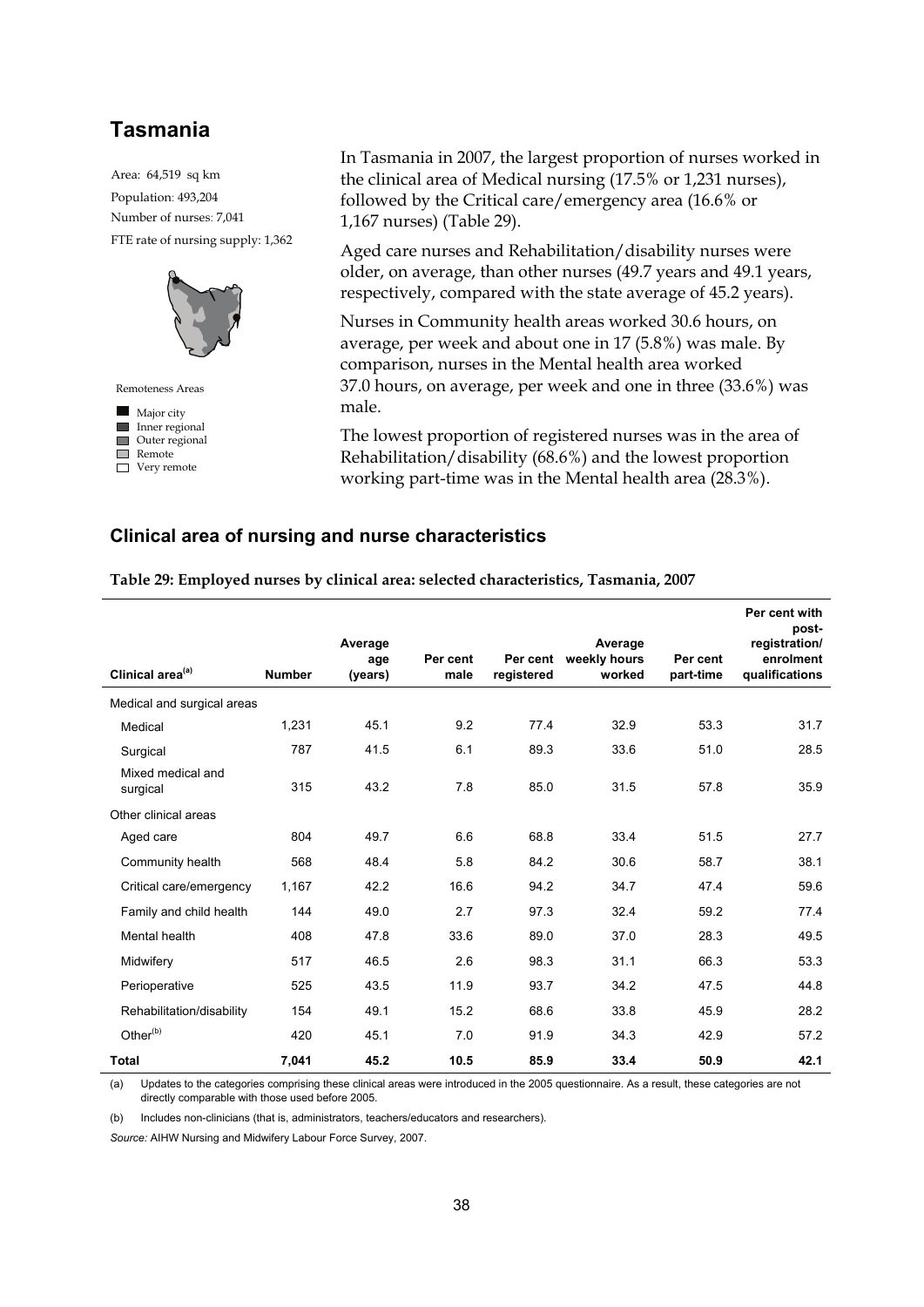### **Clinical area of nursing and post-registration/enrolment qualifications**

Of nurses in Tasmania, 42.1% reported having post-registration/enrolment qualifications and 19.0% held a qualification in a field that corresponded with the clinical area of their job (Table 29 and Figure 14). For example, 31.9% of nurses working in the Critical care/emergency area held qualifications in Critical care/emergency (Figure 14).



<span id="page-44-1"></span><span id="page-44-0"></span>Of the qualifications held overall by employed nurses in Tasmania, 42.2% were being utilised in a corresponding clinical area. For example, 35.7% of the qualifications in Surgical nursing were held by nurses working in the Surgical area (Figure 15).

<span id="page-44-3"></span><span id="page-44-2"></span>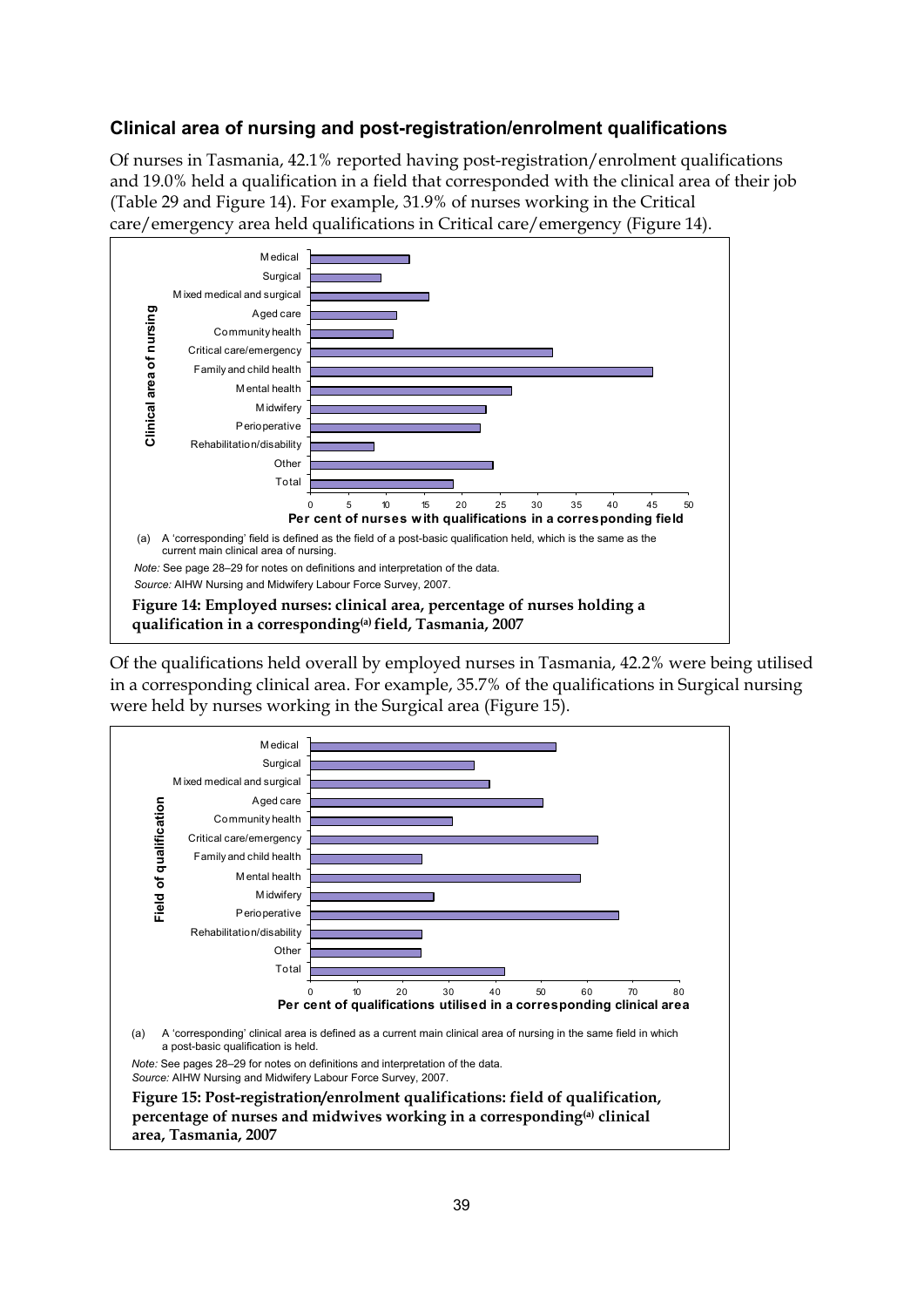## **Australian Capital Territory**

FTE rate of nursing supply: 1,201 Population: 341,054 Area: 2,358 sq km Number of nurses: 4,192



In the Australian Capital Territory in 2007, the largest proportion of nurses worked in the clinical area of Critical care/emergency (19.6% or 822 nurses), followed by Medical nursing (17.0% or 712 nurses) (Table 30).

Nearly one-quarter (23.9%) of nurses working in the Mental health area were male compared with 7.5% for the territory overall. Over one-third (35.6%) of these nurses were working part-time, compared with 44.9% for the territory.

Nurses working in the Midwifery area worked shorter hours, on average, whereas those in Other (non-clinical) areas worked longer hours (29.9 hours and 37.5 hours, respectively, compared with 34.2 hours for the territory overall).

The Rehabilitation/disability area had the lowest proportion of registered nurses (55.5%), followed by Aged care (67.6%).

#### **Clinical area of nursing and nurse characteristics**

<span id="page-45-0"></span>**Table 30: Employed nurses by clinical area: selected characteristics, Australian Capital Territory, 2007** 

|                               |               | Average<br>age | Per cent | Per cent   | Average<br>weekly hours | Per cent  | Per cent with<br>post-<br>registration/<br>enrolment |
|-------------------------------|---------------|----------------|----------|------------|-------------------------|-----------|------------------------------------------------------|
| Clinical area <sup>(a)</sup>  | <b>Number</b> | (years)        | male     | registered | worked                  | part-time | qualifications                                       |
| Medical and surgical areas    |               |                |          |            |                         |           |                                                      |
| Medical                       | 712           | 44.3           | 4.5      | 74.7       | 34.8                    | 43.1      | 40.1                                                 |
| Surgical                      | 500           | 41.3           | 3.8      | 78.5       | 33.2                    | 50.0      | 36.7                                                 |
| Mixed medical and<br>surgical | 174           | 39.2           | 3.1      | 77.6       | 31.8                    | 51.7      | 39.8                                                 |
| Other clinical areas          |               |                |          |            |                         |           |                                                      |
| Aged care                     | 267           | 49.1           | 6.8      | 67.6       | 33.4                    | 43.8      | 41.2                                                 |
| Community health              | 277           | 47.6           | 4.1      | 84.1       | 33.3                    | 50.1      | 50.9                                                 |
| Critical care/emergency       | 822           | 38.8           | 15.2     | 90.7       | 35.1                    | 39.9      | 51.6                                                 |
| Family and child health       | 142           | 47.1           | 1.9      | 93.9       | 34.9                    | 35.9      | 71.7                                                 |
| Mental health                 | 156           | 48.2           | 23.9     | 86.0       | 37.4                    | 35.6      | 53.3                                                 |
| Midwifery                     | 427           | 46.0           | 1.1      | 99.4       | 29.9                    | 63.0      | 55.8                                                 |
| Perioperative                 | 319           | 41.5           | 12.9     | 83.1       | 35.4                    | 40.9      | 46.5                                                 |
| Rehabilitation/disability     | 94            | 47.9           | 1.6      | 55.5       | 34.9                    | 42.0      | 35.9                                                 |
| Other <sup>(b)</sup>          | 301           | 45.3           | 5.5      | 92.1       | 37.5                    | 35.3      | 61.9                                                 |
| Total                         | 4,192         | 43.5           | 7.5      | 83.6       | 34.2                    | 44.9      | 48.0                                                 |

(a) Updates to the categories comprising these clinical areas were introduced in the 2005 questionnaire. As a result, these categories are not directly comparable with those used before 2005.

(b) Includes non-clinicians (that is, administrators, teachers/educators and researchers).

*Source:* AIHW Nursing and Midwifery Labour Force Survey, 2007.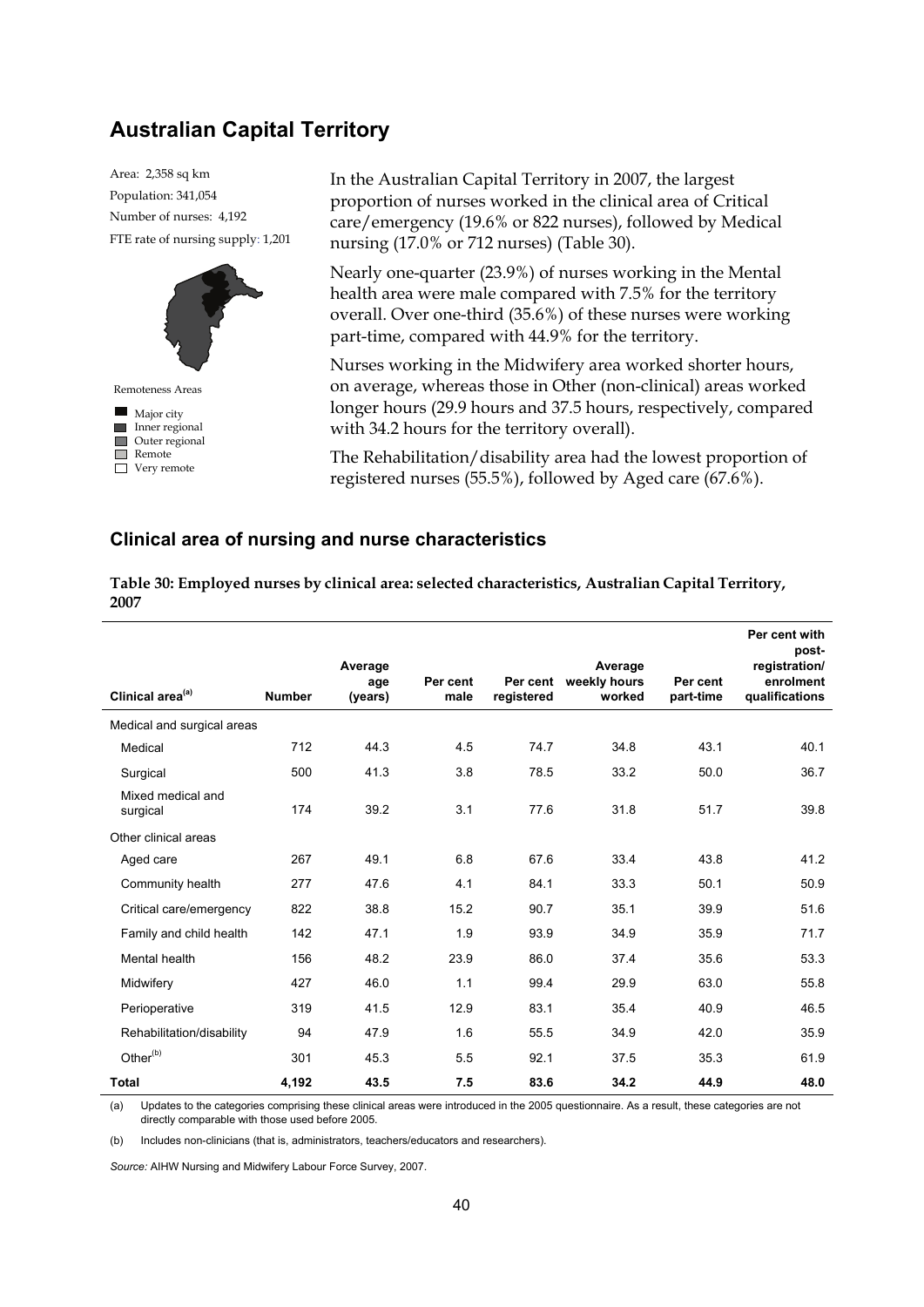### **Clinical area of nursing and post-registration/enrolment qualifications**

Of nurses in the Australian Capital Territory, 48.0% reported having post-registration/ enrolment qualifications and 24.5% held a qualification in a field that corresponded with the clinical area of their job (Table 30 and Figure 16). For example, 17.4% of nurses working in the Community health area held qualifications in Community health (Figure 16).



<span id="page-46-1"></span><span id="page-46-0"></span>Of the qualifications held overall by employed nurses in the Australian Capital Territory, 40.7% were being utilised in a corresponding clinical area. For example, 54.3% of the qualifications in Medical nursing were held by nurses working in the Medical area (Figure 17).

<span id="page-46-2"></span>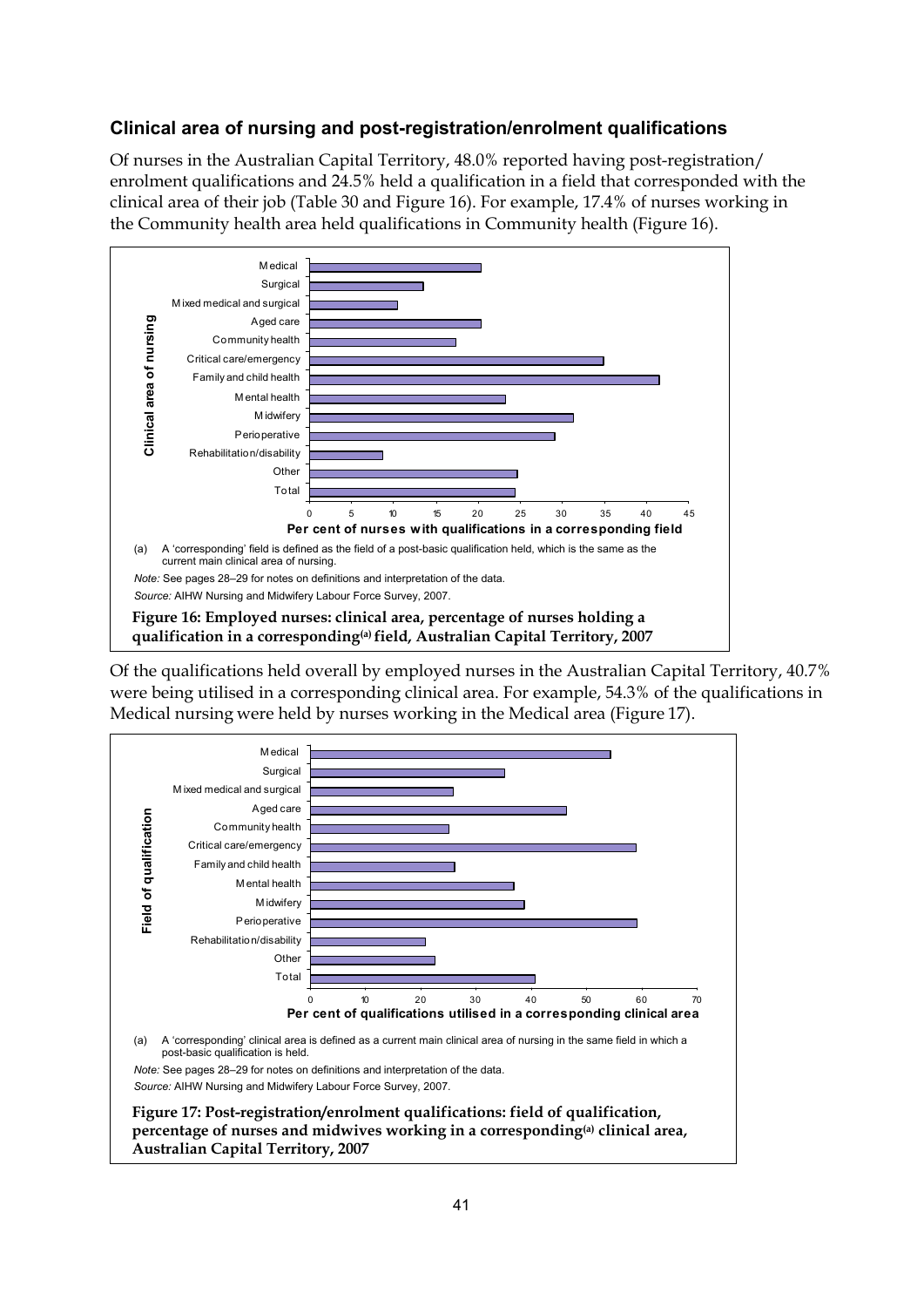## **Northern Territory**

FTE rate of nursing supply: 1,556 Population: 214,804 Area: 2,358 sq km Number of nurses: 2,976



 $\blacksquare$  Major city Remoteness Areas

**Inner regional Outer regional** Remote Very remote

In the Northern Territory in 2007, the largest proportion of nurses worked in the clinical area of Critical care/emergency (24.5% or 728 nurses), followed by Midwifery (15.3% or 454 nurses) (Table 31).

Nearly one-third (32.7%) of nurses working in the Mental health area were male compared with 10.9% for the territory overall. A small proportion (6.9%) of these nurses were working part time, compared with one-quarter (24.8%) for the territory.

Nurses working in Rehabilitation/disability worked the shortest hours (34.0 hours) and Other (non-clinical) nurses the longest hours (44.0 hours), compared to 39.3 hours for the territory overall.

The Rehabilitation/disability area had the lowest proportion of registered nurses (32.3%), compared with 88.8% for the territory.

#### **Clinical area of nursing and nurse characteristics**

<span id="page-47-0"></span>

| Clinical area <sup>(b)</sup>  | <b>Number</b> | Average<br>age<br>(years) | Per cent<br>male | Per cent<br>registered | Average<br>weekly hours<br>worked | Per cent<br>part-time | Per cent with<br>post-<br>registration/<br>enrolment<br>qualifications |
|-------------------------------|---------------|---------------------------|------------------|------------------------|-----------------------------------|-----------------------|------------------------------------------------------------------------|
|                               |               |                           |                  |                        |                                   |                       |                                                                        |
| Medical and surgical areas    |               |                           |                  |                        |                                   |                       |                                                                        |
| Medical                       | 369           | 42.7                      | 7.1              | 86.8                   | 38.0                              | 28.4                  | 55.0                                                                   |
| Surgical                      | 159           | 41.4                      |                  | 73.0                   | 36.9                              | 33.2                  | 37.0                                                                   |
| Mixed medical and<br>surgical | 250           | 39.7                      | 5.0              | 76.3                   | 37.1                              | 31.3                  | 42.0                                                                   |
| Other clinical areas          |               |                           |                  |                        |                                   |                       |                                                                        |
| Aged care                     | 110           | 46.4                      | 6.4              | 76.7                   | 39.6                              | 20.9                  | 57.4                                                                   |
| Community health              | 339           | 46.2                      | 14.1             | 89.4                   | 42.1                              | 14.7                  | 70.2                                                                   |
| Critical care/emergency       | 728           | 39.8                      | 16.9             | 92.5                   | 40.7                              | 21.2                  | 65.7                                                                   |
| Family and child health       | 81            | 46.2                      |                  | 84.2                   | 38.4                              | 20.2                  | 60.9                                                                   |
| Mental health                 | 105           | 48.0                      | 32.7             | 100.0                  | 42.7                              | 6.9                   | 56.5                                                                   |
| Midwifery                     | 454           | 43.9                      | 1.3              | 98.2                   | 35.8                              | 35.8                  | 69.5                                                                   |
| Perioperative                 | 171           | 41.9                      | 17.9             | 85.5                   | 38.2                              | 32.8                  | 51.2                                                                   |
| Rehabilitation/disability     | 19            | 51.7                      | 15.1             | 32.3                   | 34.0                              | 45.1                  | 54.9                                                                   |
| Other $(c)$                   | 191           | 41.6                      | 17.3             | 95.2                   | 44.0                              | 12.1                  | 71.1                                                                   |
| Total                         | 2,976         | 42.6                      | 10.9             | 88.8                   | 39.3                              | 24.8                  | 60.7                                                                   |

**Table 31: Employed nurses by clinical area: selected characteristics, Northern Territory(a), 2007** 

(a) Estimates for the Northern Territory for 2007 should be treated with caution due to the low response rate (28.7%).

(b) Updates to the categories comprising these clinical areas were introduced in the 2005 questionnaire. As a result, these categories are not directly comparable with those used before 2005.

(c) Includes non-clinicians (that is, administrators, teachers/educators and researchers).

*Source:* AIHW Nursing and Midwifery Labour Force Survey, 2007.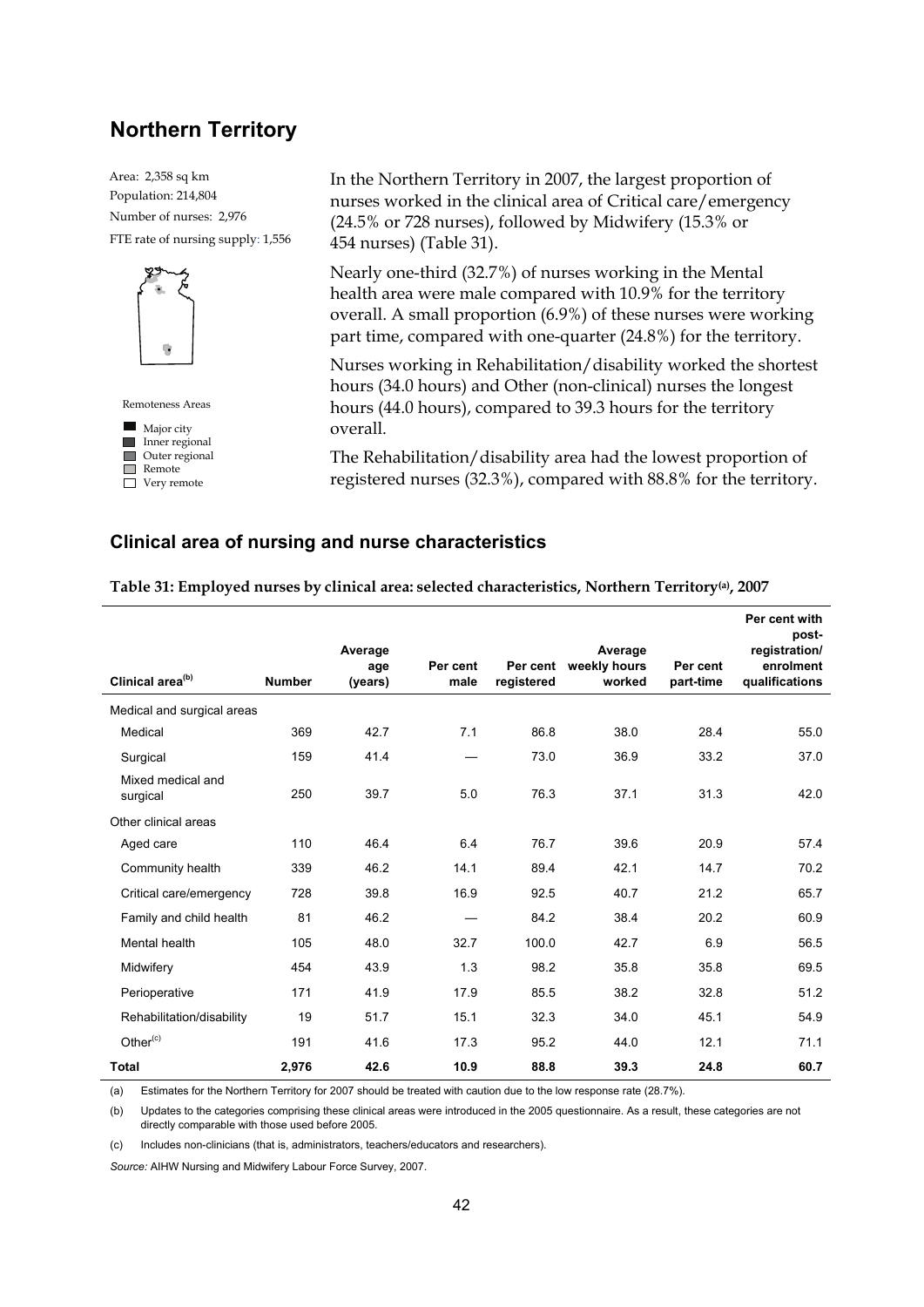### **Clinical area of nursing and post-registration/enrolment qualifications**

Of nurses in the Northern Territory, 60.7% reported having post-registration/ enrolment qualifications and 24.5%, held a qualification in a field that corresponded with the clinical area of their job (Table 31 and Figure 18). For example, 26.4% of nurses working in the Aged care area held qualifications in Aged care (Figure 16).



<span id="page-48-0"></span>Of the qualifications held overall by employed nurses in the Northern Territory, 30.3% were being utilised in a corresponding clinical area. For example, 35.2% of the qualifications in Mental health were held by nurses working in the Mental health area (Figure 17).

<span id="page-48-1"></span>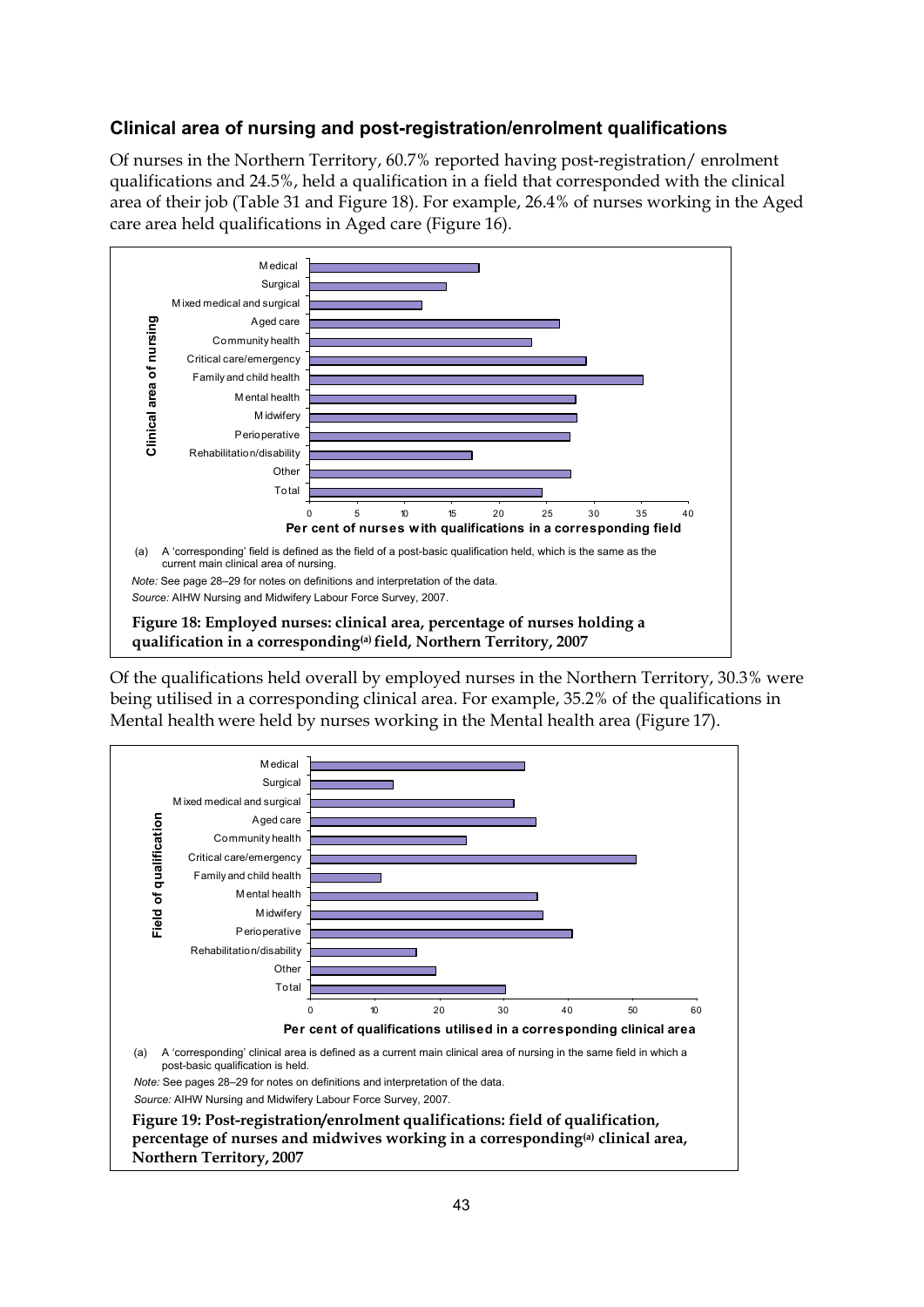# <span id="page-49-0"></span>**6 Sources of new entrants and re-entrants to the nurse labour force**

There are three sources of recruits to the nursing labour force. The main source of nurses is via the training of new graduates. The time required for students to complete training and enter the workforce is such that any acute change in the demand for nurses cannot be met by this group. An alternative short-term option is to recruit nurses from overseas. In addition, the pool of nurses who have maintained their registration or enrolment, but who are not employed in nursing are a potential source of re-entrants. This chapter discusses data relevant to these three sources.

# <span id="page-49-1"></span>**6.1 Nurse training**

Basic training for nursing is provided through universities for registered nurses and vocational education and training (VET) institutions for enrolled nurses. Information on nursing student commencements and completions of higher education (university) courses are derived from data provided by the Department of Education, Employment and Workplace Relations. Data on enrolled nurse training have been sourced from the National Centre for Vocational Education Research (NCVER).



1. For registered nurse training, 'course' refers to a higher education general nursing course required for initial registration as a nurse.

- 2. Data on enrolled nurse training refers to training in the vocational education and training (VET) sector in the field of nursing. Enrolment and graduate data (including Certificate IV and Diploma level) are from VET administrative records. Course enrolment data are for all enrolments (commencing and continuing).
- 3. VET figures for 2003 and 2004 are for TAFE only. Later figures are for all VET providers.
- 4. For higher education students 'domestic' refers to Australian citizens or permanent residents (excluding New Zealand citizens). For VET graduates it refers those with a permanent residential address in Australia.

*Source:* Department of Education, Employment and Workplace Relations unpublished data; NCVER unpublished data.

<span id="page-49-3"></span><span id="page-49-2"></span>**Figure 20: Domestic Australian students enrolled in and completing nursing courses, 2003 to 2007**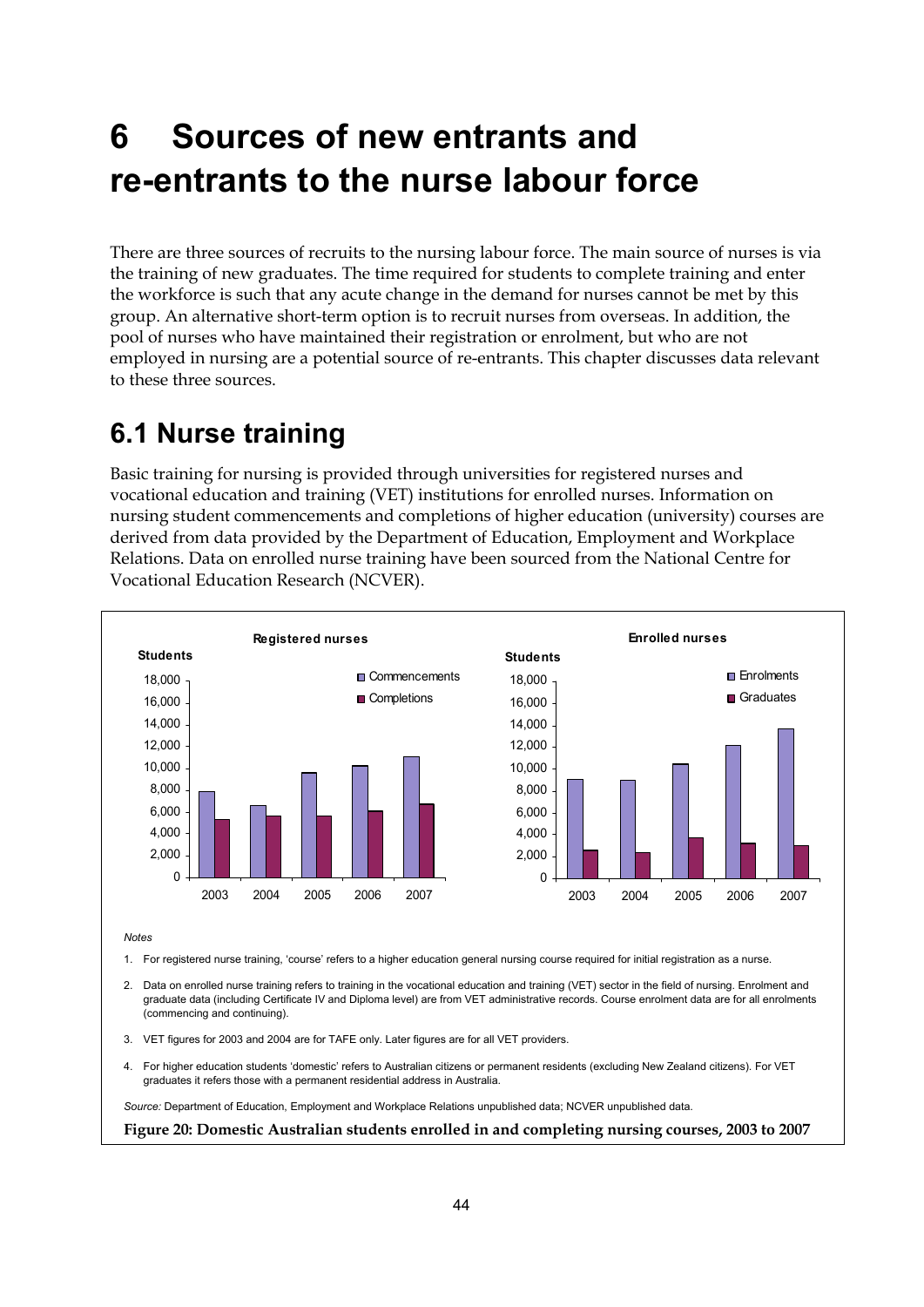Enrolled nurses can upgrade their qualifications to become registered nurses, and this has been encouraged over the past decade through more varied training pathways, such as training packages that focus on competencies that can be achieved either in a clinical setting or in the classroom (ANMC 2002). This explains, in part, the slowing growth rate of enrolled nurse numbers compared with registered nurse numbers (Table 2).

University-level general nursing courses required for initial registration as a nurse are usually 3 or 4 years long when studied full-time. The number of commencements in these courses dropped between 2003 and 2004, then showed an increase in 2005 followed by a gradual further increase through to 2007 (7,926 commencements in 2003 and 11,093 in 2007). Initially, completions remained relatively stable over the period, increasing slightly between 2005 and 2007 (5,306 domestic completions in 2003 and 6,683 in 2007) (Figure 20).

The basic training for an enrolled nurse is shorter than for registered nurses. Enrolled nurse training varies across jurisdictions, although there is a national set of competencies (ANMC 2002). Enrolled nurse courses are generally Certificate IV or Diploma level training programs, and can take between 1 and 2 years to complete, depending on the level of theory mixed with clinical experience. In 2007, there were 13,636 students enrolled in VET nursing courses, and 3,034 students completed their course in that year (Figure 20). Numbers of VET nursing enrolments gradually increased between 2003 and 2007, though numbers of graduates remained relatively flat.

# <span id="page-50-0"></span>**6.2 Nurse migration**

Another source of new entrants to the nurse workforce is nurses from overseas. At the same time, however, some nurses leave Australia. People arriving in, or departing from, Australia provide information on passenger cards and visa applications. These serve as a source of statistics for overseas arrivals and departures, which are produced by the ABS.

In 2006–07, 8,566 nurses entered Australia and 4,661 left for periods of 12 months or more (defined as 'long term'). This is a net gain of 3,905 nurses (Table 32). However, these movements are not all for employment reasons, and so do not equate precisely to additions and losses from the nurse labour force. Data on 'reason for journey' are available only for long-term visitor arrivals and long-term resident departures, with 57.2% of nurses who were long-term visitor arrivals and 52.4% of nurses who were long-term resident departures giving 'employment' as their reason for moving in 2006–07, compared with 60.1% of long-term resident departures and 52.8% of long-term visitor arrivals in 2004–05.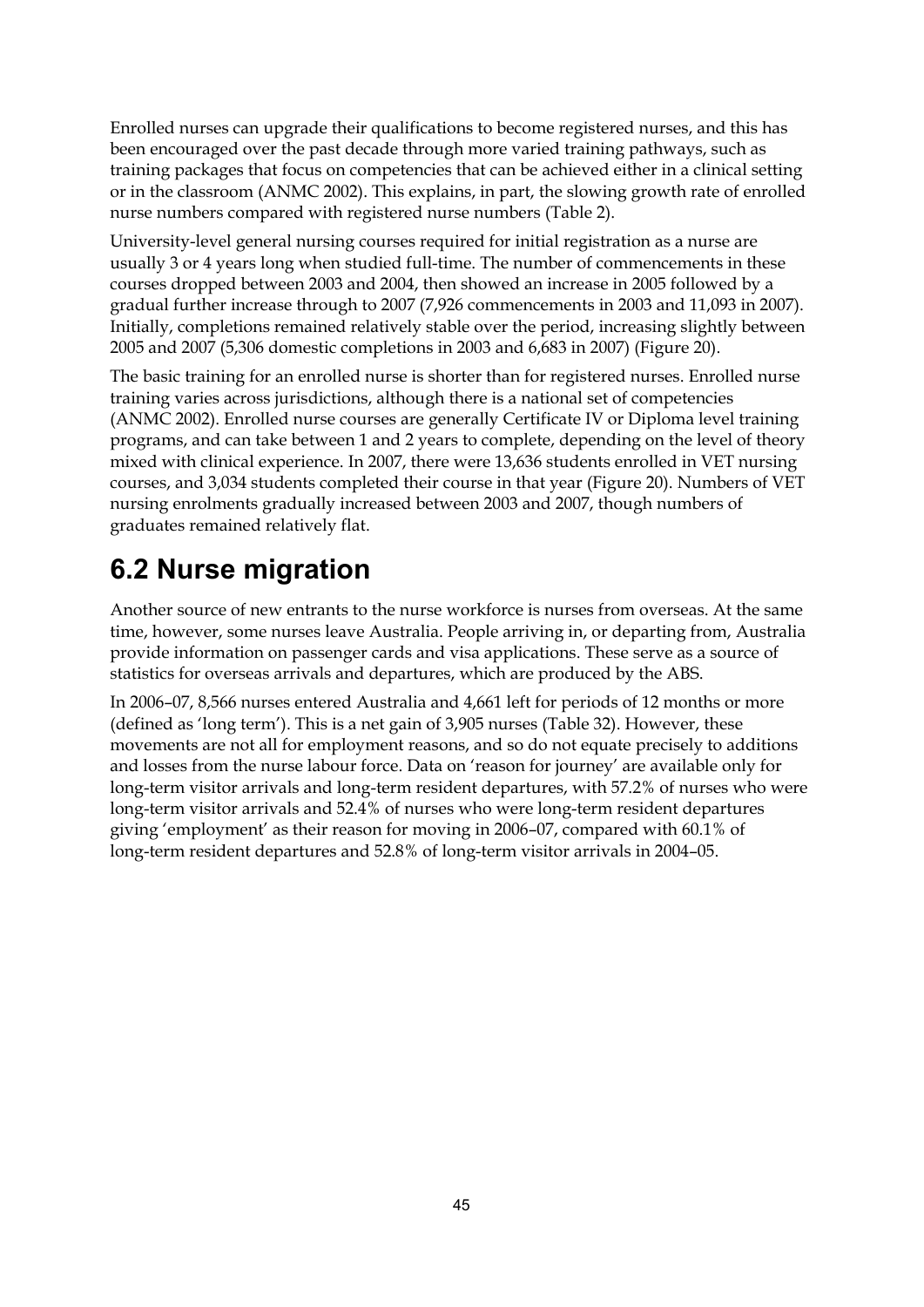|                   | <b>Arrivals</b> |                                           |          |                   | <b>Departures</b> |                                            |       |                                     |  |
|-------------------|-----------------|-------------------------------------------|----------|-------------------|-------------------|--------------------------------------------|-------|-------------------------------------|--|
| Year              | residents       | Long-term Permanent Long-term<br>settlers | visitors | Total<br>arrivals | residents         | Long-term Permanent Long-term<br>residents |       | <b>Total</b><br>visitors departures |  |
| 2003-04           | 1.965           | 1.777                                     | 2.732    | 6.474             | 1.764             | 882                                        | 1.316 | 3,962                               |  |
| 2006-07           | 1.833           | 2.102                                     | 4.631    | 8.566             | 1.759             | 1.106                                      | 1.796 | 4,661                               |  |
| Change (per cent) | $-6.7$          | 18.3                                      | 69.5     | 32.3              | $-0.3$            | 25.4                                       | 36.5  | 17.6                                |  |

<span id="page-51-1"></span>**Table 32: Movement of nurses: overseas arrivals and departures, 2003–04 and 2006–07** 

*Notes* 

1. Table includes all movements, including movements of Australian citizens, regardless of the purpose (that is, employment, holiday, etc.), but excludes short-term movements (that is, less than 12 months).

2. Data is based on a number of classification standards due to the nature of the occupation question on the incoming and outgoing passenger cards. It is a written response and is subject to interpretation difficulties. It cannot be determined that the occupation as described by the passenger is the occupation that person will undertake while in Australia or abroad.

*Source:* Unpublished data from ABS Overseas Arrivals and Departures database.

# <span id="page-51-0"></span>**6.3 Nurses not employed in nursing**

The Nursing and Midwifery Labour Force Survey collects some basic information on those nurses who are registered or enrolled, but who are not employed in nursing in Australia; that is, registered and enrolled nurses on extended leave, working in nursing overseas, employed elsewhere or not employed. This does not include nurses who are not registered or enrolled at the time of the survey.

In 2007, an estimated 42,503 (13.9%) registered and enrolled nurses were not employed as a nurse in Australia (Table 33). Of these, nearly two-thirds (62.3%) were not looking for work in nursing, with about half of these (47.7%) employed elsewhere. A further 23.2% were on extended leave and 4.8% were working as a nurse overseas. The remaining 9.7% stated that they were looking for work in nursing.

Registered and enrolled nurses on extended leave, and not employed and not looking for work in nursing were less likely to be male (3.7% and 5.6%, respectively) compared with other nurses (9.6% of employed nurses). In comparison, nurses employed elsewhere and looking for work in nursing, and those employed elsewhere and not looking for work in nursing were more likely to be male (11.9% and 13.0%, respectively). Nurses on extended leave and overseas were, on average, younger than other nurses (38.1 years and 39.3 years, respectively), while those who were not employed and not looking for work in nursing were older (48.0 years).

While almost all of the nurses working overseas were registered nurses (94.1%), those looking for work in nursing were less likely to be registered (62.9%). Of those working overseas, 59.3% had gained their initial qualification in Australia, a lower proportion than for all employed nurses (86.7%) and for other nurses not employed in nursing in Australia (88.7% for those looking for work, 90.9% for those not looking for work).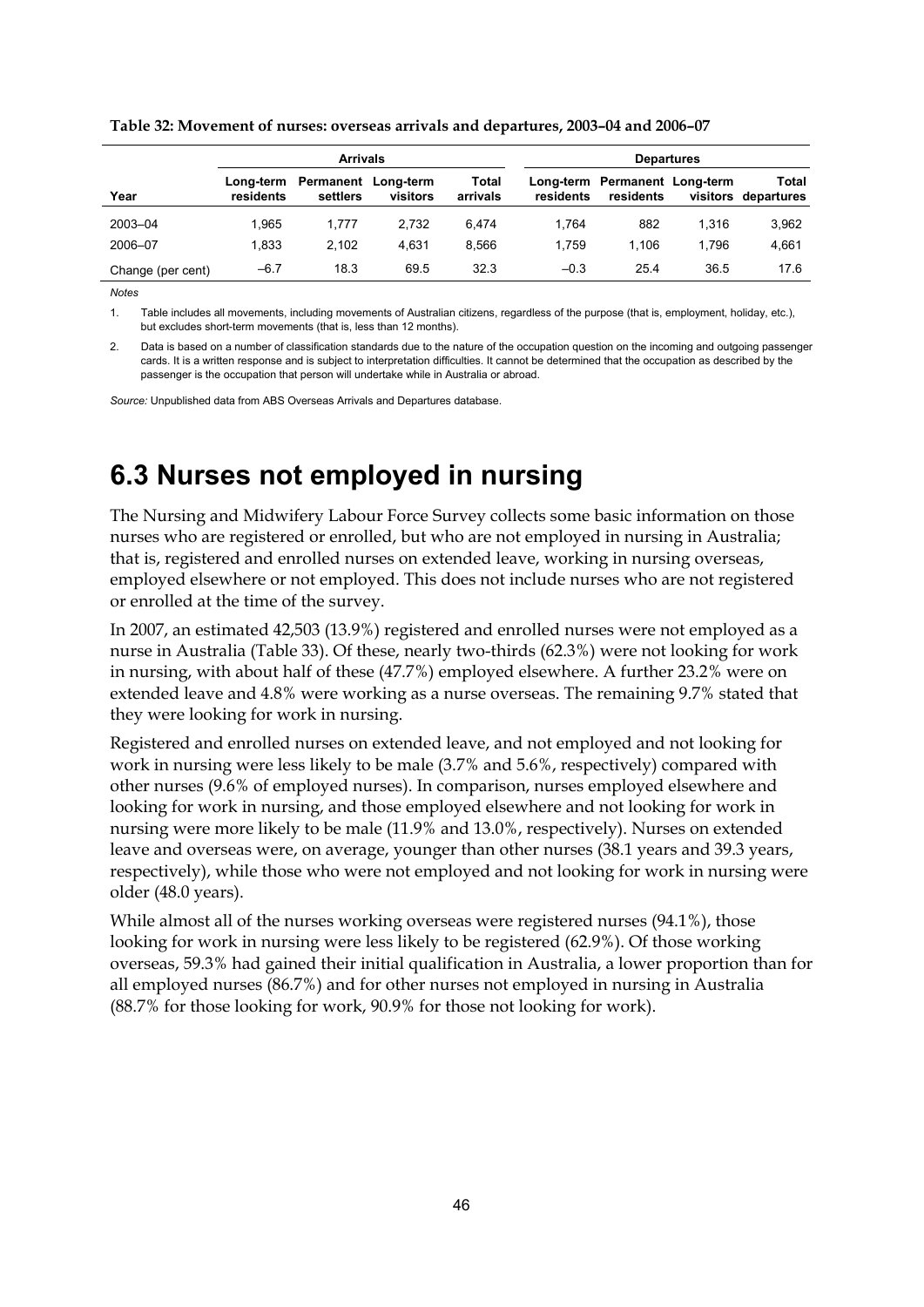| Labour force status                     | <b>Number</b> | Per cent<br>male | Average age<br>(years) | Per cent<br>registered<br>nurse | Per cent<br>metropolitan<br>residence <sup>(a)</sup> | Per cent<br>initial<br>qualification<br>in Australia |
|-----------------------------------------|---------------|------------------|------------------------|---------------------------------|------------------------------------------------------|------------------------------------------------------|
| Not employed in<br>nursing in Australia |               |                  |                        |                                 |                                                      |                                                      |
| On extended leave                       | 9,863         | 3.7              | 38.1                   | 85.1                            | 86.2                                                 | 91.1                                                 |
| Looking for work in nursing             | 4,103         | 10.5             | 43.9                   | 62.9                            | 84.7                                                 | 88.7                                                 |
| Employed elsewhere                      | 1,515         | 11.9             | 43.8                   | 58.8                            | 85.2                                                 | 92.3                                                 |
| Not employed                            | 2,588         | 9.7              | 44.0                   | 65.3                            | 84.4                                                 | 86.5                                                 |
| Overseas                                | 2,047         | 11.5             | 39.3                   | 94.1                            | 89.1                                                 | 59.3                                                 |
| Not looking for work in nursing         | 26,490        | 9.1              | 46.7                   | 76.5                            | 85.3                                                 | 90.9                                                 |
| Employed elsewhere                      | 12,628        | 13.0             | 45.4                   | 74.0                            | 86.2                                                 | 92.2                                                 |
| Not employed                            | 13,862        | 5.6              | 48.0                   | 78.7                            | 84.5                                                 | 89.7                                                 |
| Total                                   | 42,503        | 8.1              | 44.1                   | 78.0                            | 85.5                                                 | 89.2                                                 |
| All employed nurses                     | 263,331       | 9.6              | 43.7                   | 80.6                            | 87.4                                                 | 86.7                                                 |

### <span id="page-52-0"></span>**Table 33: Registered and enrolled nurses: labour force status: selected characteristics, 2007**

(a) Based on postcode of home residence concorded to Australian Standard Geographical Classification regions. See *Glossary*. Percentage calculations exclude 'not stated' values for Australian Standard Geographical Classification region of home residence.

*Sources:* AIHW Nursing and Midwifery Labour Force Survey, 2007.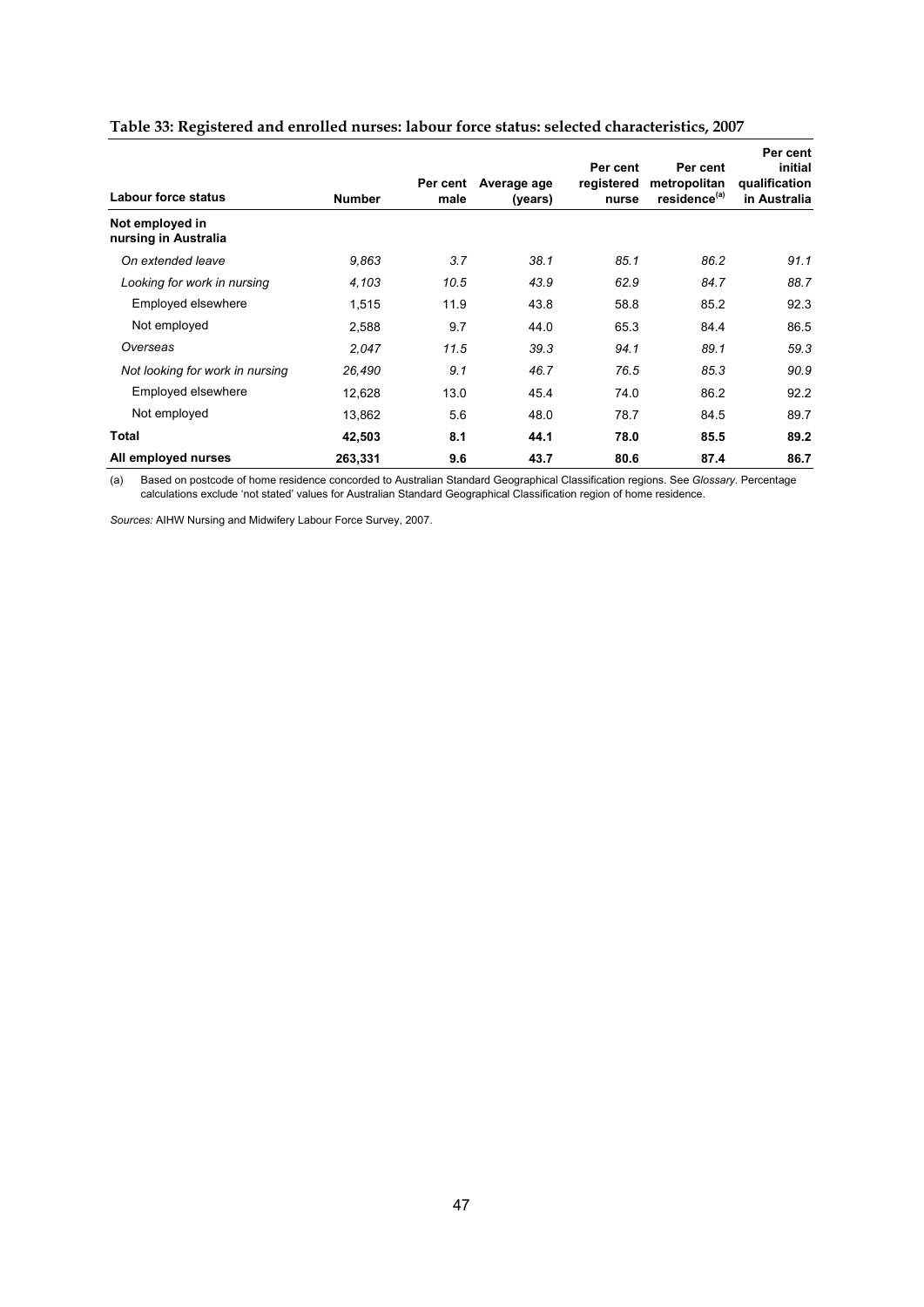# <span id="page-53-0"></span>**Appendix A: Explanatory notes on the Nursing and Midwifery Labour Force Survey**

# **Background**

All nurses must be registered with a state or territory nursing and midwifery registration board to practise in that state or territory. The registers contain information such as the name, contact details, age, sex and qualifications of nurses who are registered or enrolled to practise in that jurisdiction. The registration boards manage the annual process of renewing the registration and enrolment of nurses who are qualified and eligible to practise.

# **Method**

The population for the survey is registered and enrolled nurses, and is drawn from the registration/enrolment files maintained by each state and territory registration board. Each nursing and midwifery board conducts an annual renewal of registration and enrolment. As part of this process, questionnaires are sent to nurses on renewal of their registration in all jurisdictions. The results of the 2007 survey relate to the period when renewal notices and the survey were sent out in that year, with timing dependent on the licence renewal procedure operating in each state and territory.

Returned questionnaires were processed by, or on behalf of, the respective health authority. Each state and territory then forwarded a data file of de-identified responses to the AIHW for further cleaning, final coding, collation into a national data set, application of national range and edit checks, estimation for item and population non-response, and finally, analysis (see 'Estimation procedures for non-response to the AIHW Nursing and Midwifery Labour Force Survey', below).

# **Scope and coverage**

The scope of the survey is all nurses who were registered or enrolled with the nursing and midwifery board in each state or territory at the time of the survey. Coverage excludes nurses who registered or enrolled for the first time in the year before the survey, and who were not required to renew their registration. This is because the survey questionnaire is distributed as part of the registration renewal process, and only those who were renewing their registration/enrolment received a questionnaire. To ensure that the survey provides estimates of the total population of registered and enrolled nurses, the 'new' registrants/enrolments are treated in the same way as survey non-respondents in the weighting process (see 'Estimation procedures for non-response to the AIHW labour force survey', below).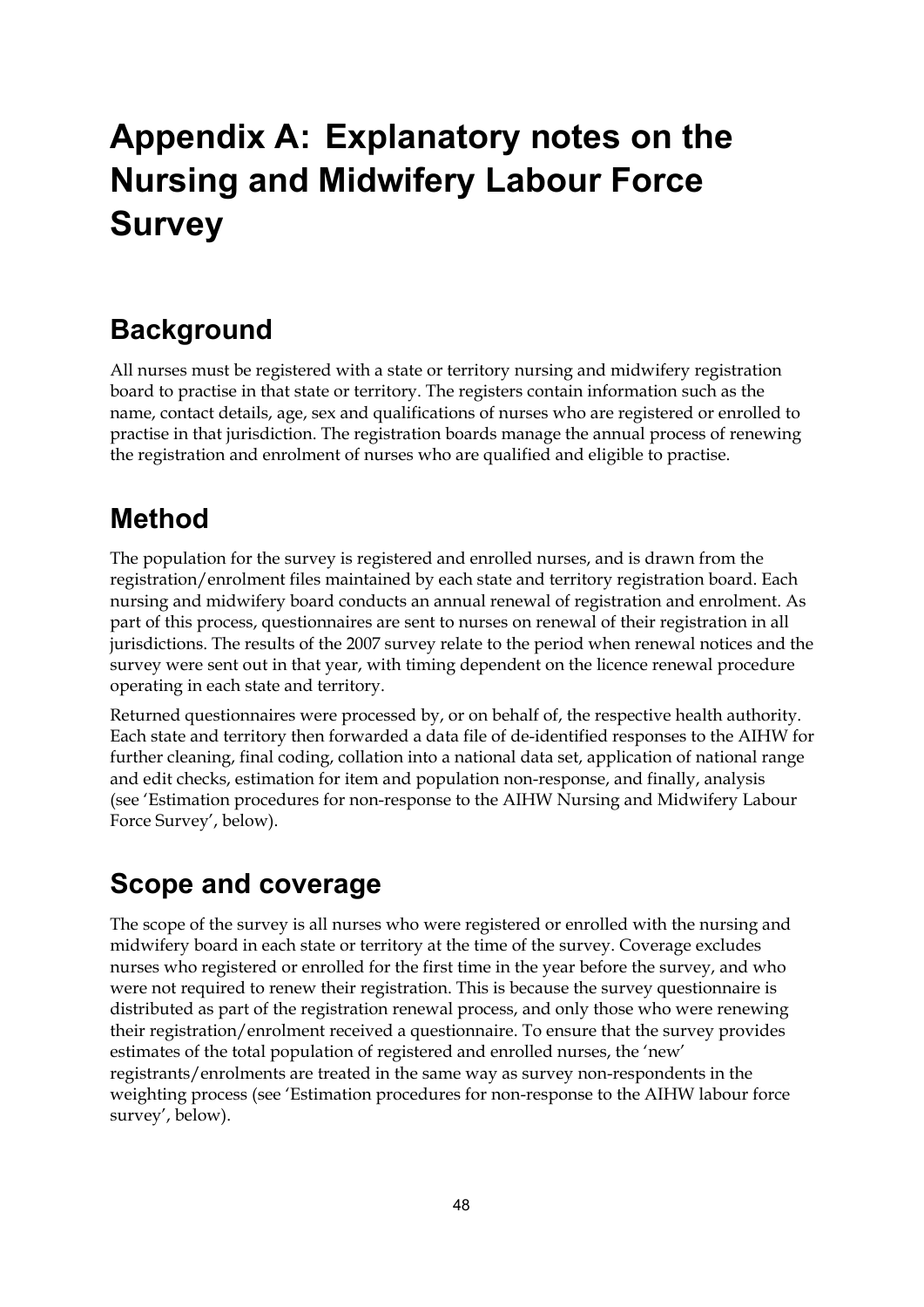# **Response rate**

Response to the Nursing and Midwifery Labour Force Survey in 2007 represented 49.6% of the nursing registrations and enrolments in all jurisdictions (Table A.1). The response rate was lower for enrolled nurses (44.7%) than for registered nurses (50.7%). The overall response rate is an approximation because some nurses were registered or enrolled in more than one state or territory and may have completed a questionnaire in just one state or territory. It is not known how often this occurred because it is not possible to match survey records across jurisdictions. However, the number registered or enrolled in more than one jurisdiction is estimated based on responses to specific questions in the questionnaire.

|      | <b>NSW</b> | $\mathsf{Vic}^\mathsf{(a)}$ | Qld  | <b>WA</b>                | SA   | Tas  | <b>ACT</b> |      | NT Australia |
|------|------------|-----------------------------|------|--------------------------|------|------|------------|------|--------------|
|      |            |                             |      | <b>Registered nurses</b> |      |      |            |      |              |
| 2003 | 74.0       | 63.7                        | 61.5 | 20.0                     | 74.3 | 62.0 | 74.2       | 31.1 | 63.7         |
| 2004 | 69.1       | 59.9                        | 56.5 | 37.4                     | 72.2 | 67.0 | 73.1       | 34.9 | 60.9         |
| 2005 | 64.6       | n.a.                        | 48.2 | 27.8                     | 70.6 | 64.0 | 63.3       | 14.4 | $55.9^{(b)}$ |
| 2007 | 65.6       | 42.2                        | 33.6 | 39.8                     | 67.4 | 60.2 | 60.2       | 29.6 | 50.7         |
|      |            |                             |      | <b>Enrolled nurses</b>   |      |      |            |      |              |
| 2003 | 74.9       | 54.1                        | 60.4 | 15.0                     | 68.4 | 52.7 | 59.4       | 31.0 | 58.8         |
| 2004 | 60.2       | 50.4                        | 54.9 | 39.4                     | 68.4 | 59.1 | 61.0       | 37.7 | 55.0         |
| 2005 | 56.3       | n.a.                        | 46.6 | 22.7                     | 63.8 | 53.9 | 52.1       | 8.7  | $50.8^{(b)}$ |
| 2007 | 65.3       | 32.8                        | 35.6 | 25.1                     | 59.1 | 54.2 | 58.7       | 22.6 | 44.7         |
|      |            |                             |      | All nurses               |      |      |            |      |              |
| 2003 | 74.2       | 61.2                        | 61.3 | 19.0                     | 72.9 | 60.7 | 71.8       | 31.1 | 62.7         |
| 2004 | 67.6       | 57.4                        | 56.2 | 37.7                     | 71.2 | 65.9 | 71.1       | 35.1 | 59.8         |
| 2005 | 63.2       | n.a.                        | 48.0 | 26.9                     | 68.9 | 62.5 | 61.5       | 13.7 | $55.0^{(b)}$ |
| 2007 | 65.5       | 39.9                        | 33.9 | 36.7                     | 65.4 | 59.3 | 60         | 28.7 | 49.6         |

**Table A.1: Nursing and Midwifery Labour Force Survey: estimated response rates, registered and enrolled nurses, 2003 to 2007** 

(a) Because survey data for Victoria were not available in 2005, the 2006 Victorian survey responses were weighted to 2005 benchmarks (see 'Weighting: estimation for population non-response', below, for weighting procedures). Therefore, care should be taken when comparing these data for Victoria with earlier years and in making comparisons with other states and territories in 2005.

(b) Excluding Victoria.

*Sources:* AIHW Nursing and Midwifery Labour Force Survey, 2003, 2004, 2005 and 2007.

Actual response rates cannot be calculated, as the AIHW is not provided with detailed information on who was sent a questionnaire and who responded. Instead, the AIHW receives de-identified survey data for each respondent, and aggregate total registration numbers. Response rates are estimated based on this information. Response to the survey varied considerably across jurisdictions (Table A.1), possibly reflecting variations in the way the survey was administered by registration boards in each state and territory and local issues.

The Nursing and Midwifery Labour Force Survey has had some decline in response rates over time (for example, in 2003 the estimated response rate for all nurses was 62.7%). Due to the lack of detailed information available from registration boards on non-respondents (and without a follow-up of some kind), the exact reasons for the decline, and the impact of an increase in non-response on the accuracy of the estimates, are unclear.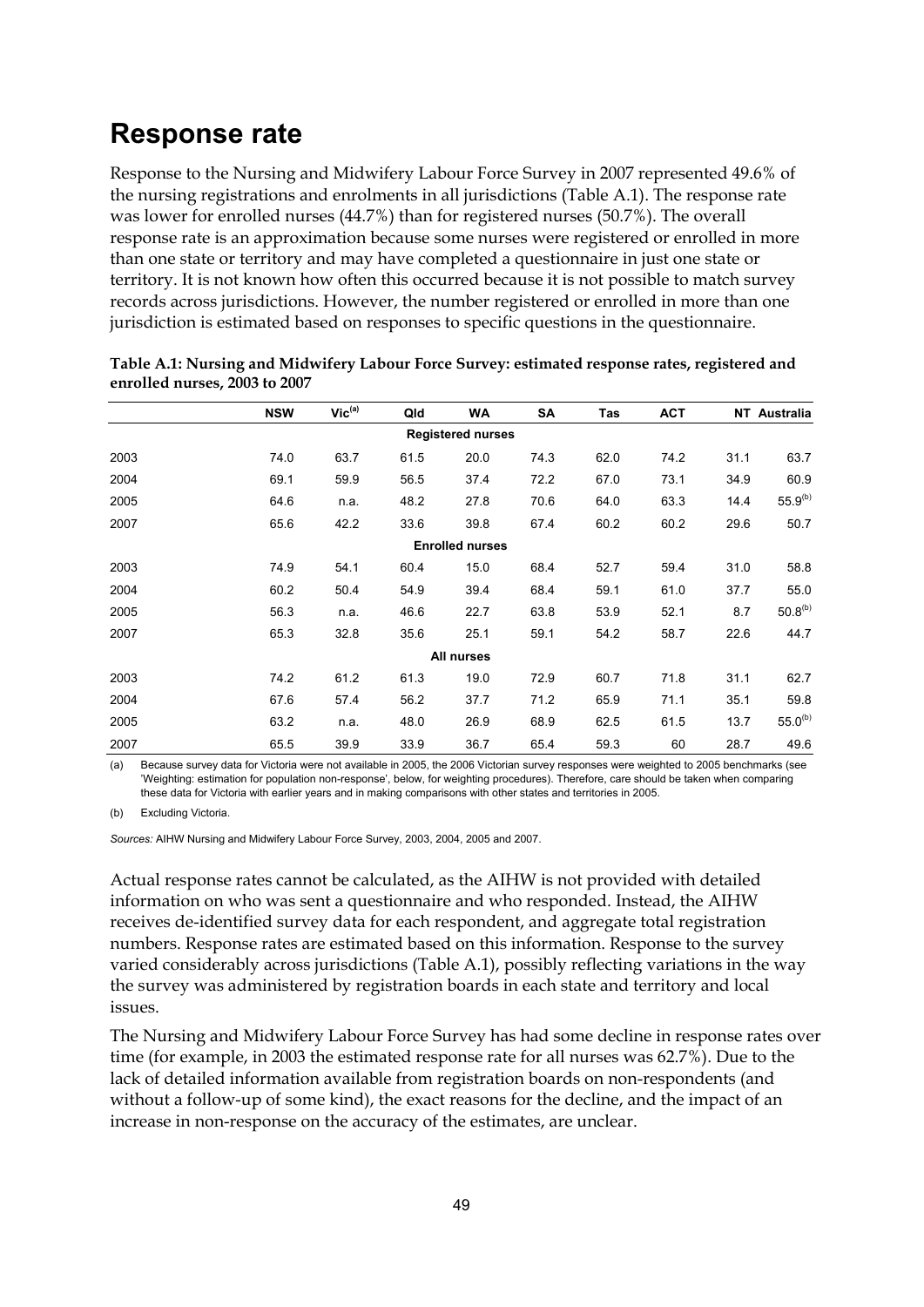To obtain estimates that are as representative as possible of the total nursing population in Australia, the AIHW adjusts survey responses from each state and territory to the total number of registered and enrolled nurses in that state or territory, through weighting. The weights are calculated for each state and territory, for registered and enrolled nurses separately, using figures provided or published by each registration board as a benchmark. Where possible, age group and sex are also taken into account in the weighting calculation, but this is dependent on whether registration boards provide age group and sex information.

Producing estimates for the nursing population in this way adjusts for any age and sex bias in the responding sample. As no other detailed information is available about the total population of registered and enrolled nurses it is not possible to determine whether there are other possible biases in the responses. Therefore, for the purpose of estimation, it is assumed that non-respondents do not differ from respondents within each age and sex category (see 'Estimation procedures for non-response to the AIHW labour force survey', below).

## **Estimation procedures for non-response to the survey**

The figures produced from the survey are estimates because not all nurses who are sent a questionnaire respond (population non-response), and some return partially completed questionnaires (item non-response). A separate estimation procedure is used for each. Both of these procedures are described in more detail below.

#### **Imputation: estimation for item non-response**

For item non-response, initially the processes involve a qualitative examination of all information that has been provided by a respondent. This is followed by, where possible, an assumption about any missing information for that respondent, based on other information provided by that respondent. For example, if a respondent provides information on hours worked and the area in which they work, but leaves the labour force question blank, it is reasonable to assume that they were, in fact, employed.

Missing values remaining after this process are considered for their suitability for imputation, with suitability based on the level of non-response to that item (usually 5% or less).

Imputation is based on the distribution of responses occurring in the responding sample. Fundamental to estimating missing values for survey respondents who returned partially completed questionnaires is the assumption that respondents who answer various questions are similar to those who do not. This is because the only characteristics of the nursing population known to the AIHW are the state of registration and, for most states and territories, the type of nurse (registered or enrolled), age and sex. Without having any other characteristics for the whole population of interest, the survey data become the basis for imputing missing values.

First, any missing values for type or nurse (registered or enrolled), sex and age are imputed, within each state and territory. This enables records missing these items to subsequently undergo the weighting process. Where age was missing for a record, an age group was imputed. This age group was used in tables showing age in ranges, whereas for mean age calculations, age in single years was used, and only respondents who reported their age were included.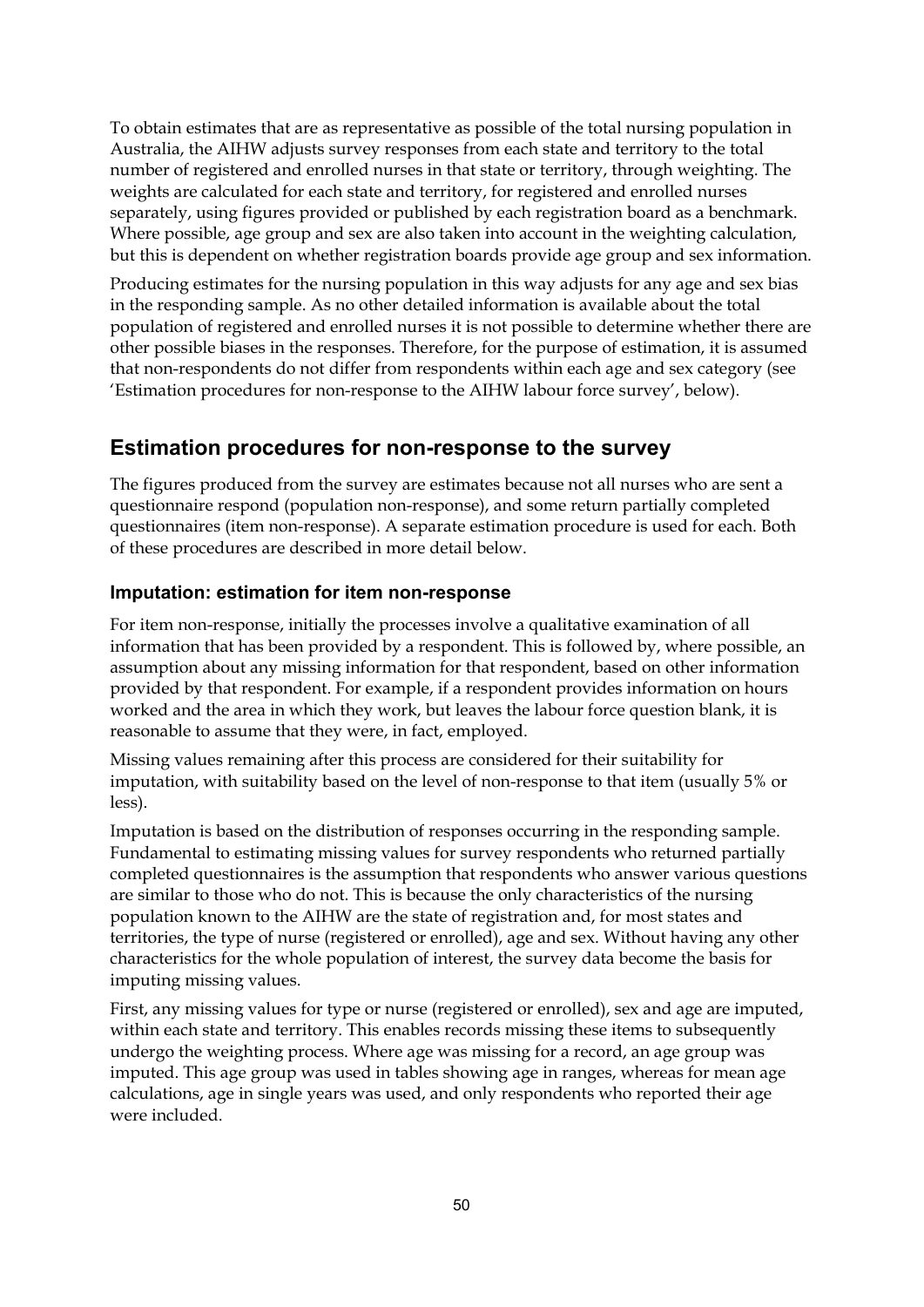Probabilities are used to assign a response category value to each record. These are based on the distribution of survey responses and a random number generator. In the Nursing and Midwifery Labour Force Survey, missing values are imputed, in addition to type of nurse, age and sex, for the following variables (if less than 5%): place of work of main job, sector of main job, nursing role of main job, principal clinical area of nursing in main job, and looking for work.

### **Weighting: estimation for population non-response**

For population non-response, each responding record is assigned a weight which is calibrated to align with independent data on the population of interest, referred to as 'benchmarks' (for nurses, the benchmarks are all registered and enrolled nurses in each state and territory, plus age and/or sex where provided). In principle, this weight is based on the population number divided by the number in the sample. The resulting fraction becomes the expansion factor applied to the record, providing an estimate of the population when aggregate output is generated.

The calculation of weights is usually part of the data processing for a sample survey in which the sample is selected before the survey is conducted. In the Nursing and Midwifery Labour Force Survey, all nurses renewing their registration or enrolment, not a sample, are sent a questionnaire when registration or enrolment renewal is due. This is therefore, technically, a census. However, because not all nurses respond, the result is a data set based on a very large self-selecting sample of the population, and this is how the data are treated for the weighting process. As the group of respondents in the data set is not a random sample, standard errors are not a suitable means of gauging the accuracy of estimates.

The weight for each record is based on particular characteristics that are known for the whole population. The population benchmark data is provided to the AIHW by nursing and midwifery registration boards from their administrative records, with the only breakdown being (at a maximum) by state of registration, type of nurse (registered or enrolled), age group and sex. In 2007, benchmark data by type of nurse, age and sex was provided by all jurisdictions.

Producing estimates for the population by weighting the data from respondents does adjust for bias in the responding group of practitioners, but only for *known* population characteristics (type of nurse, age and sex, where provided). If information for a variable is not known for the whole population, the variable cannot be used in the calculation of weights.

For variables not used in the calculation of weights (that is, all variables *other* than state and territory, type of nurse, age and sex), the assumption is that respondents and non-respondents have the same characteristics. If the assumption is incorrect, and non-respondents are different from respondents, then the estimates will have some bias. The extent of this cannot be measured without more detailed information about non-respondents (for example, follow-up interviews of non-respondents). This type of follow-up is not done by the registration boards.

The 2004 Nursing and Midwifery Labour Force Survey figures for Western Australia have been revised because of a revision to the figures used for weighting. As a result, 2004 national figures and Western Australian figures in this report are different from those published in the 2004 report (AIHW 2006). The additional tables associated with the 2004 report have been revised and are available at <www.aihw.gov.au/publications/index.cfm/title/10380>.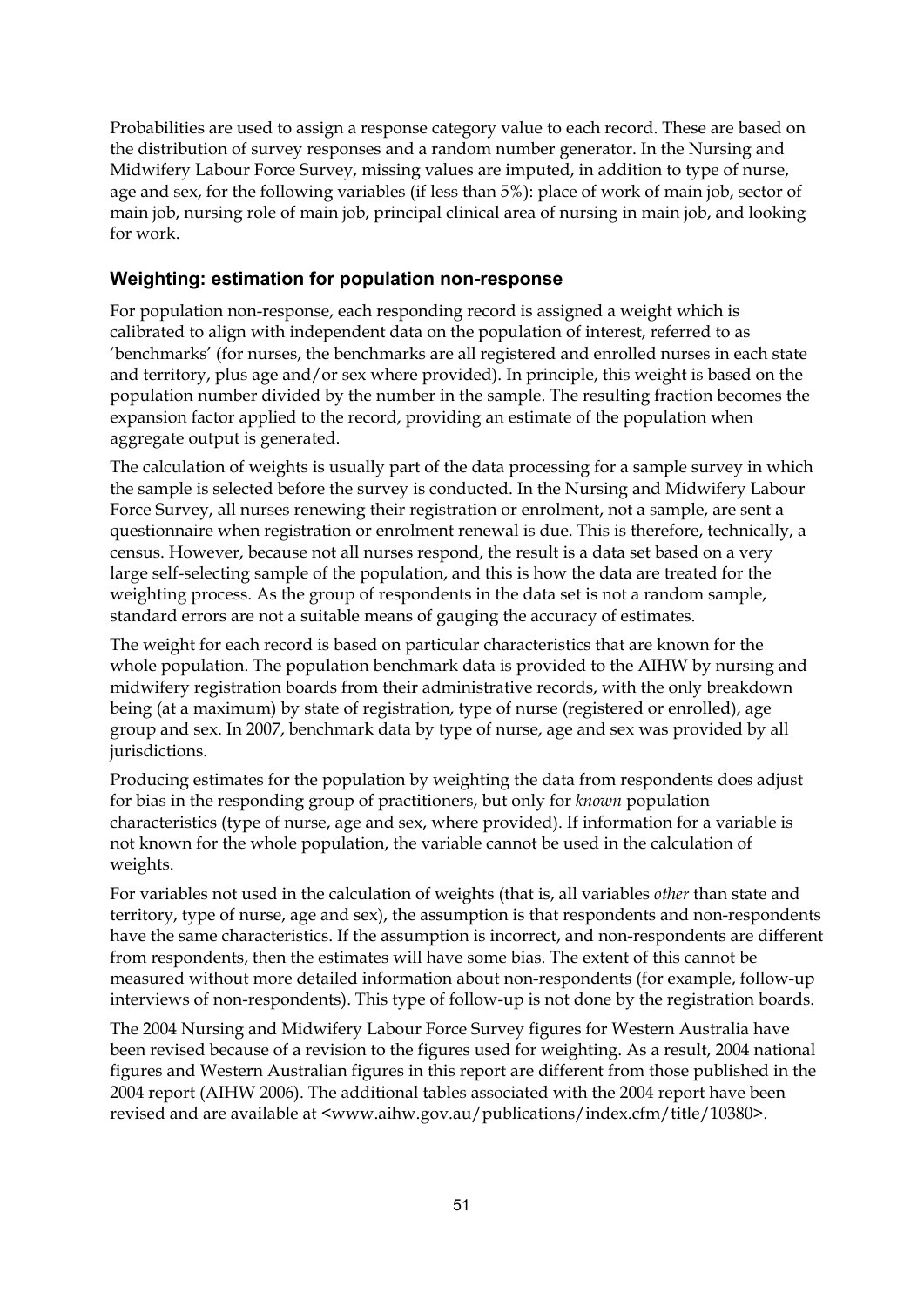# **Accounting for multi-state registrations**

Nurses and midwives may be registered and practise in more than one state or territory. To minimise double counting of these nurses and midwives, those who responded in the survey that they were working mainly or only in another state in the survey (referred to as 'multi-state registrations and enrolments' in Figure 1) are not included in the count of total registered nurses (as it is assumed that they will be counted in the registration figures of the jurisdiction in which they 'mainly or only' work).

Only those nurses and midwives who responded in the survey that they were working mainly or only in the state or territory of registration are included in AIHW registered and enrolled nurse estimates.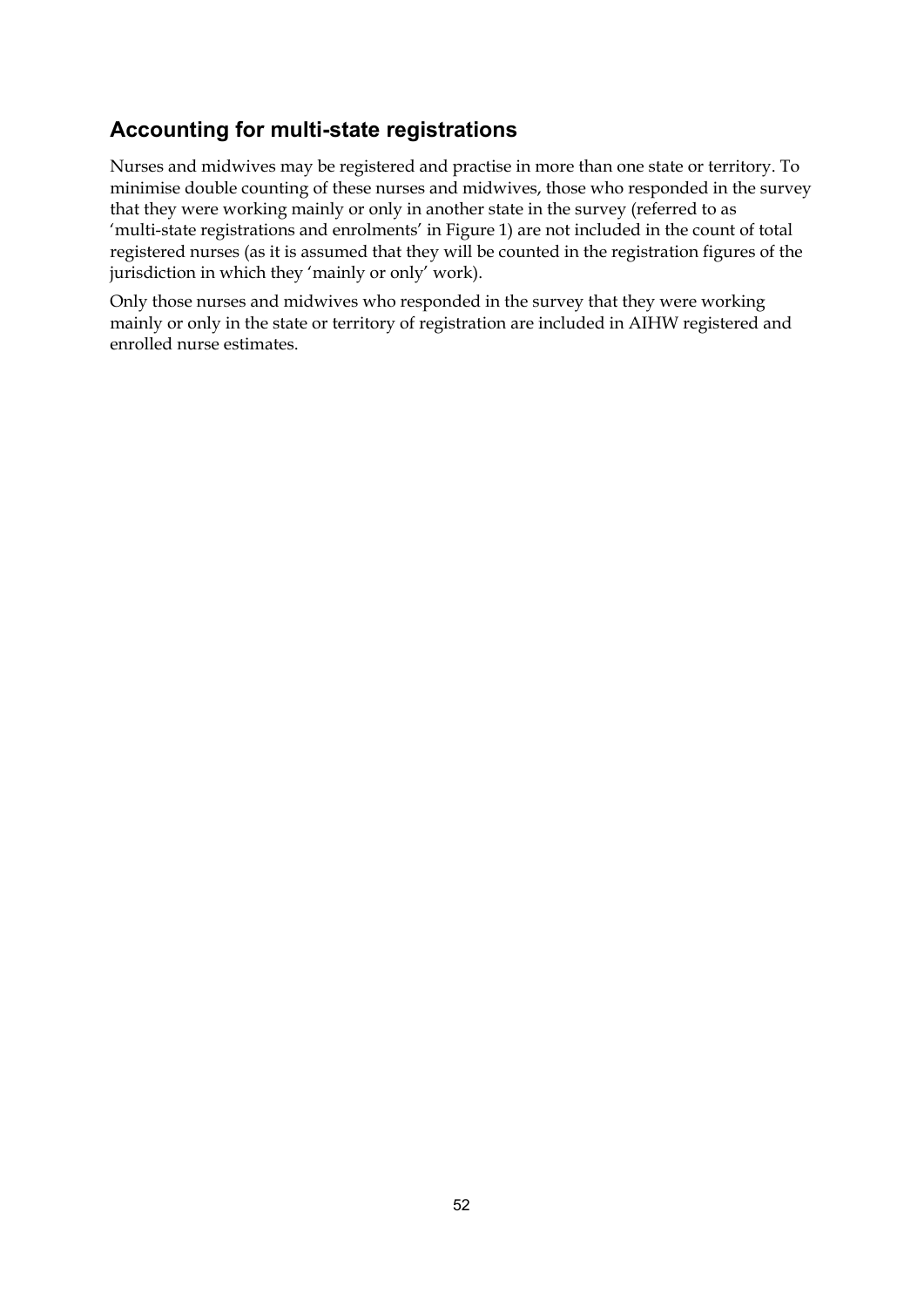# <span id="page-58-0"></span>**Appendix B: Additional tables available from the AIHW website**

In addition to the tables in this publication, more detailed tabulations (see below) from the 2007 Nursing and Midwifery Labour Force Survey are published on the AIHW website at <www.aihw.gov.au >.

Similar tables are also available for previous years from the AIHW website.

### **Registered and enrolled nurses, registered nurses, enrolled nurses:**

For each of the above groups, there are three sets of tables:

**Demographic overview:** 12 tables of demographic characteristics (age, sex, labour force status, nursing role, hours worked per week, Australian residency status, Indigenous status, tenure status (permanent, casual, fixed term, own business, whether employed by an agency) by state and territory and by geographic location of main job.

**Clinical area by selected characteristics:** Four tables of clinical area by state and territory, geographic location of main job, age and hours worked; state breakdowns for clinical area by average age and hours, sex, proportion aged over 55 years, part-time and registration status (total of 10 tables).

**Work setting by selected characteristics:** Five tables of work setting and sector of main job by state and territory, geographic location of main job, nursing role, age and hours worked per week; one table for each state and territory of selected characteristics (age, sex, hours worked) by work setting and sector of main job (total of 13 tables).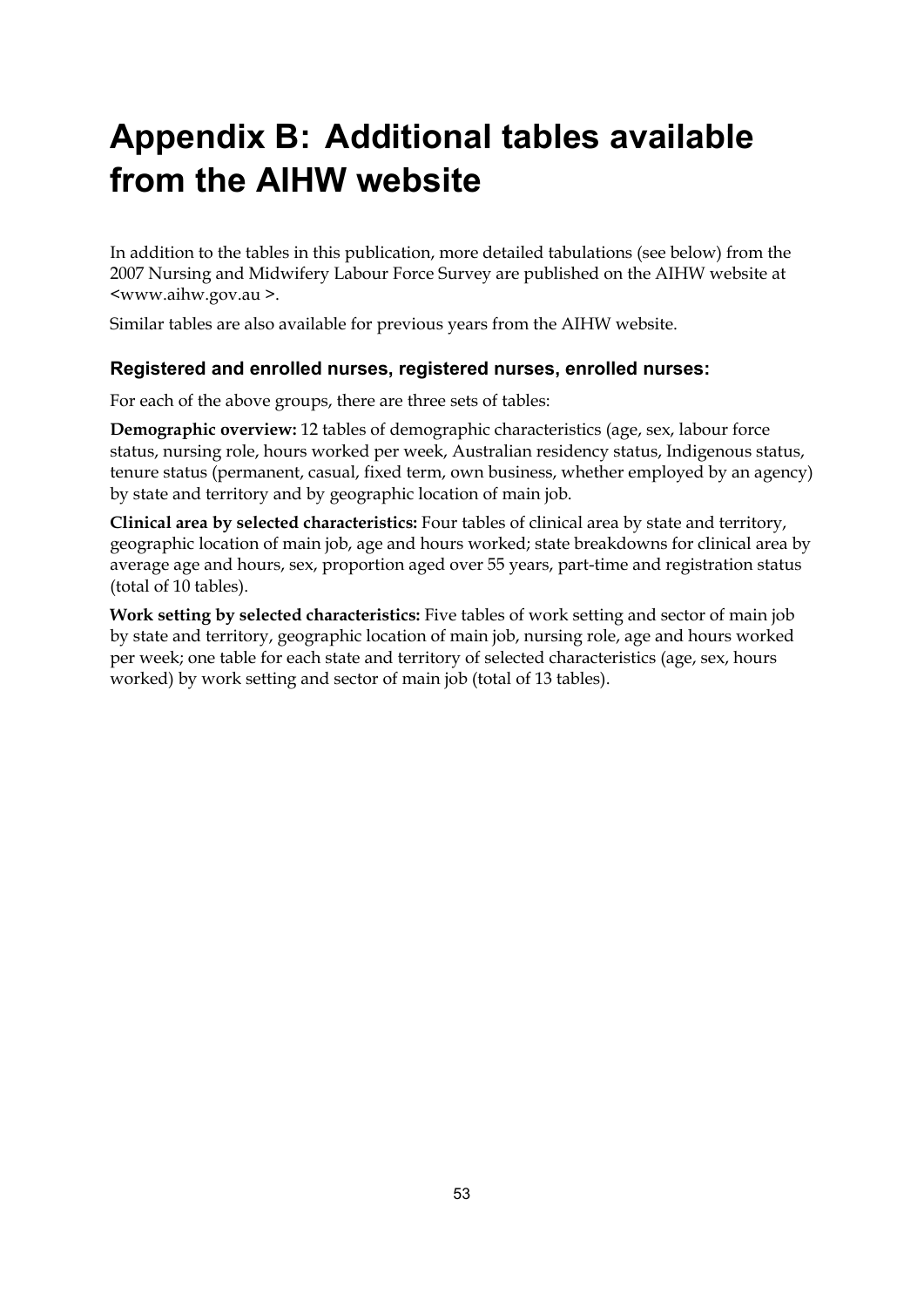# <span id="page-59-0"></span>**Glossary**

### **Aboriginal**

A person of Aboriginal descent who identifies as an Aboriginal and is accepted as such by the community in which he or she lives.

### **Clinical area of nursing activity**

The area where nurses in a clinical role were working the most hours in the week before the survey. The major categories include medical, surgical, mixed medical/surgical, perioperative, midwifery, critical care/emergency, family and child health, community health, aged care, mental health and rehabilitation/disability.

### **Employed**

An employed nurse is one who either:

- worked for a total of 1 hour or more in the week before the survey in a job or business for pay, commission, payment in kind or profit, mainly or only in a particular state or territory
- usually worked, but was away on leave (with some pay) for less than 3 months, on strike or locked out, or rostered off.

### **Enrolled nurse**

A nurse who is on the roll maintained by the nursing and midwifery registration board in each state and territory. The minimum educational requirement for an enrolled nurse is a Certificate IV or Diploma from a vocational education and training provider, or equivalent from a recognised hospital-based program. To maintain enrolment, nurses must have practised for a specified minimum period in the previous 5 years (this is referred to as 'recency of practice', with the requirements depending on the registration board). Enrolled nurses include mothercraft and dental nurses where the educational course requirements are less than a 3-year degree course or equivalent. Enrolled nurses usually work with registered nurses to provide patients with basic nursing care, doing less complex procedures than registered nurses.

#### **Full-time equivalent (FTE)**

FTE measures the number of standard-hour workloads worked by employed nurses. This provides a useful measure of supply, as it takes into account both the number of nurses who are working and the hours that they work.

In this report, FTE is calculated using two options for 'standard' working weeks. A 35-hour week is used in most of the tables, consistent with earlier publications. A 38-hour week FTE is also calculated in Tables 19 and 21, to more closely align with FTE estimates produced by states and territories.

FTE is calculated by: the number of employed nurses in a particular category multiplied by the average hours worked by employed nurses in the category divided by the standard working week hours (35 or 38).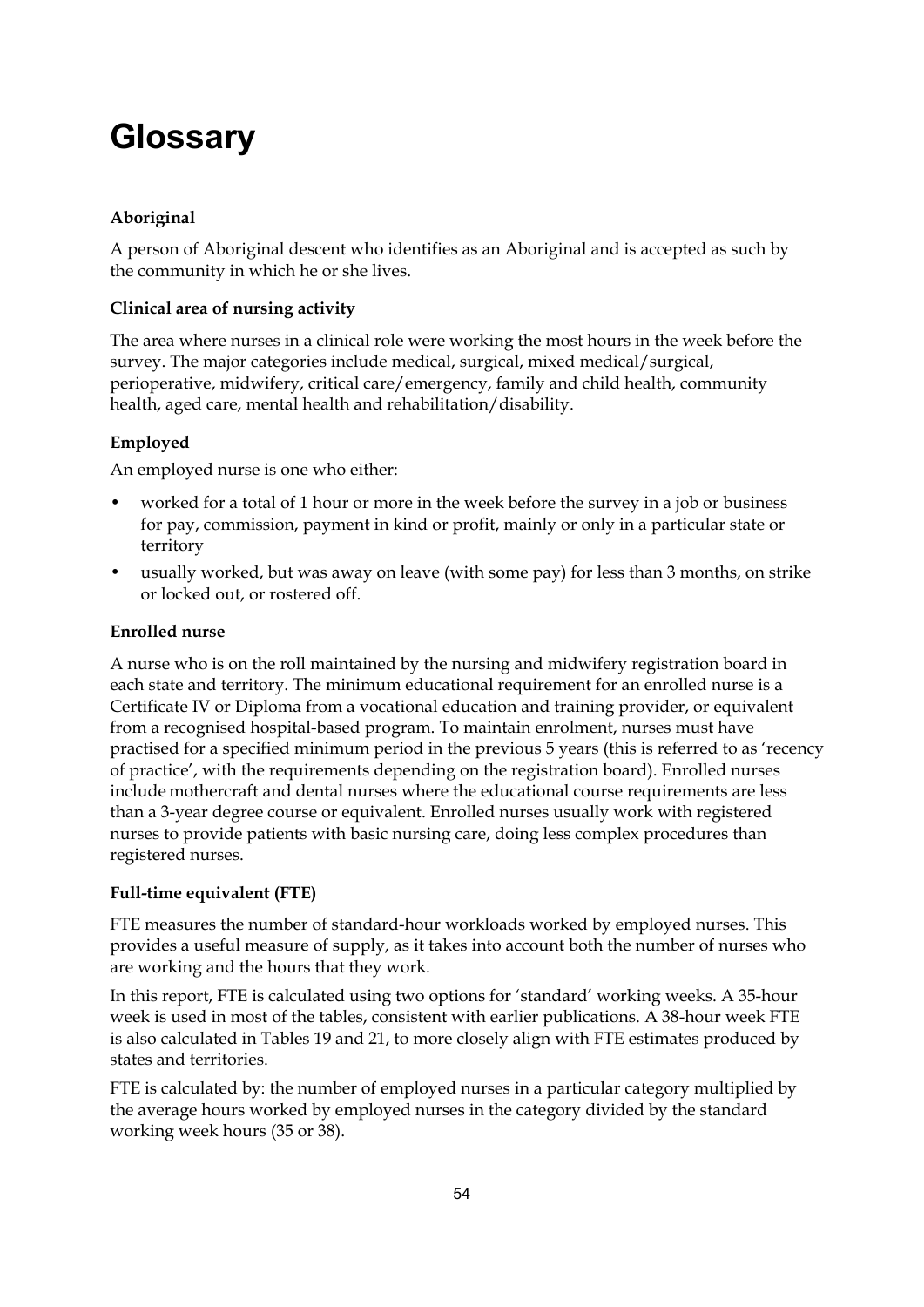#### **Full-time equivalent (FTE) rate**

The FTE rate (the number of FTE nurses per 100,000 population) is a measure of supply. By defining supply in terms of the FTE rate, meaningful comparisons of supply can be made across geographic areas and over time. FTE rate is calculated as: the number of FTE nurses divided by the relevant population count multiplied by 100,000.

#### **Hours worked**

The total number of weekly hours worked is self-reported by nurses and relates to the number of hours worked in nursing jobs in the week before the survey. Hours worked in the main and second nursing job are collected separately in the survey. Total hours worked includes paid regular hours, paid overtime hours and unpaid extra hours.

Care should be taken in interpreting any change in hours worked over time, due to changes in the question on working hours in the AIHW Nursing and Midwifery Labour Force Survey form. In the 2003 and 2004 surveys, most jurisdictions specified that hours be broken down into detailed categories, including paid (regular and overtime) and unpaid hours usually worked. Some specified the inclusion of overtime hours as well. In the 2005 survey, even further detail on hours worked was asked of respondents in most jurisdictions (hours worked in regular pay, hours worked above contract hours, hours of paid overtime worked and unpaid hours worked). South Australia asked the same question in 2005 as in 2003 and 2004. In 2007, all jurisdictions used the more detailed question that was used by most jurisdictions in 2005.

In this publication the ABS definition has been used for the cut-off for full-time and part-time work:

- full-time work: 35 hours or more per week
- part-time work: less than 35 hours per week.

Average weekly hours are calculated only where hours are greater than zero. That is, employed respondents with 'not stated' hours worked are excluded from the calculation.

#### **Indigenous**

A person of Aboriginal and/or Torres Strait Islander descent who identifies as an Aboriginal and/or Torres Strait Islander and is accepted as such by the community in which he or she lives.

#### **Midwife**

In some jurisdictions, midwives are now recognised as a separate profession. To register and practise as a midwife, a person must have appropriate qualifications in midwifery. There are two paths to these qualifications. Traditionally (and still most commonly) midwives first qualify as registered nurses, and then do additional midwifery training to qualify and register as midwives. Also, midwives may now qualify through direct entry midwifery undergraduate programs (that is, they are not required to first qualify as a registered nurse). Direct entry midwives, as with other midwives, must be registered with a nursing and midwifery board to practise. Direct entry midwives are restricted to practising midwifery only, whereas other midwives are also able to practise general nursing.

In this publication, where a registered and enrolled nurse breakdown is provided, midwives are included in the category of 'registered nurses', irrespective of the training path they have followed. Although direct entry midwives are not registered to practise in general nursing,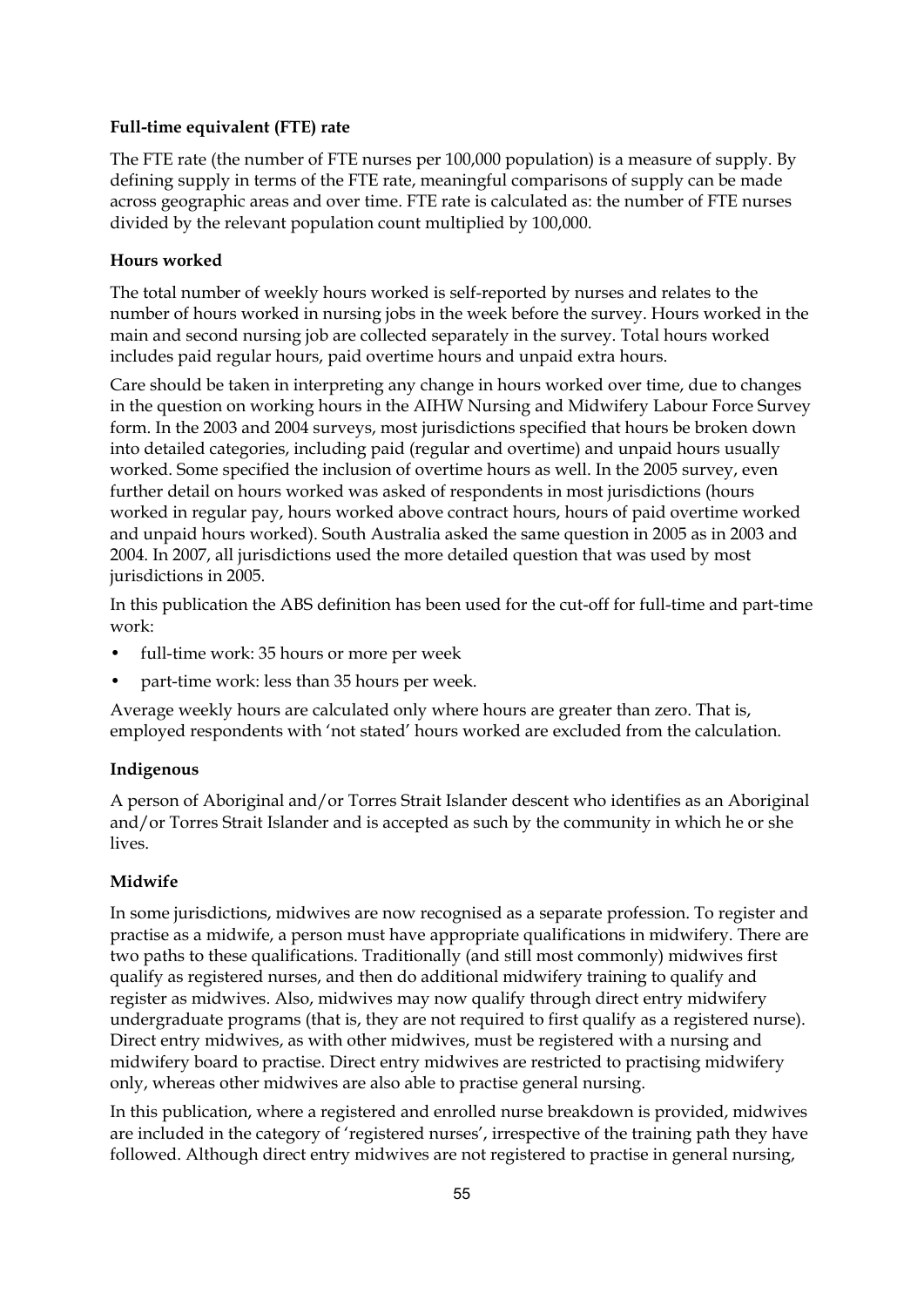they are included as registered nurses in broad breakdowns of registered and enrolled nurses to ensure that all nurses are represented in these results. This is consistent with previous AIHW Nursing and Midwifery Labour Force publications.

### **Multiple registrations**

In estimating the number of nurses in a state or territory, only those who report that they worked mainly or only in that particular state or territory are included. Nurses who report that they worked mainly or only in another state or territory are assumed to be registered or enrolled in another state or territory, and to have completed the survey in more than one state or territory.

### **Nursing and midwifery labour force**

The nursing and midwifery labour force is defined for this report as:

- registered and enrolled nurses employed in nursing or midwifery in the week before the survey
- registered and enrolled nurses not employed in nursing or midwifery but looking for work in nursing in the week before the survey
- registered and enrolled nurses who, at the time of the survey, were on maternity or other extended leave.

That is, those working overseas and those not working in nursing but not looking for work in nursing in the week before the survey are excluded.

### **Nursing role**

Unless otherwise stated in this publication, the role of the nurse refers to the main role (that is, the core nursing role with the most number of hours worked in the week before the survey) in the nurse's main job (that is, the job with the most number of hours worked in the week before the survey). Core nursing roles are divided into two main groups, with several categories in each group, as follows:

- Clinical role: A registered or enrolled nurse who is mainly involved in the care and treatment of patients, as well as the supervision and management of clinical nurses. Categories include clinical nurses (direct patient care) and clinical nurse managers and or administrators (managing clinical nurses and midwives).
- Non-clinical role: A registered or enrolled nurse other than a clinician. This includes:
	- lecturing, nurse/midwifery educator, supervisor of new nurses/midwives: A person who teaches or trains persons in nursing for their initial qualification or in advanced skills after initial qualification
	- researcher: A person engaged in nursing research
	- other: A job function in nursing which is not one of the above—for example, industrial relations or public health activities in nursing.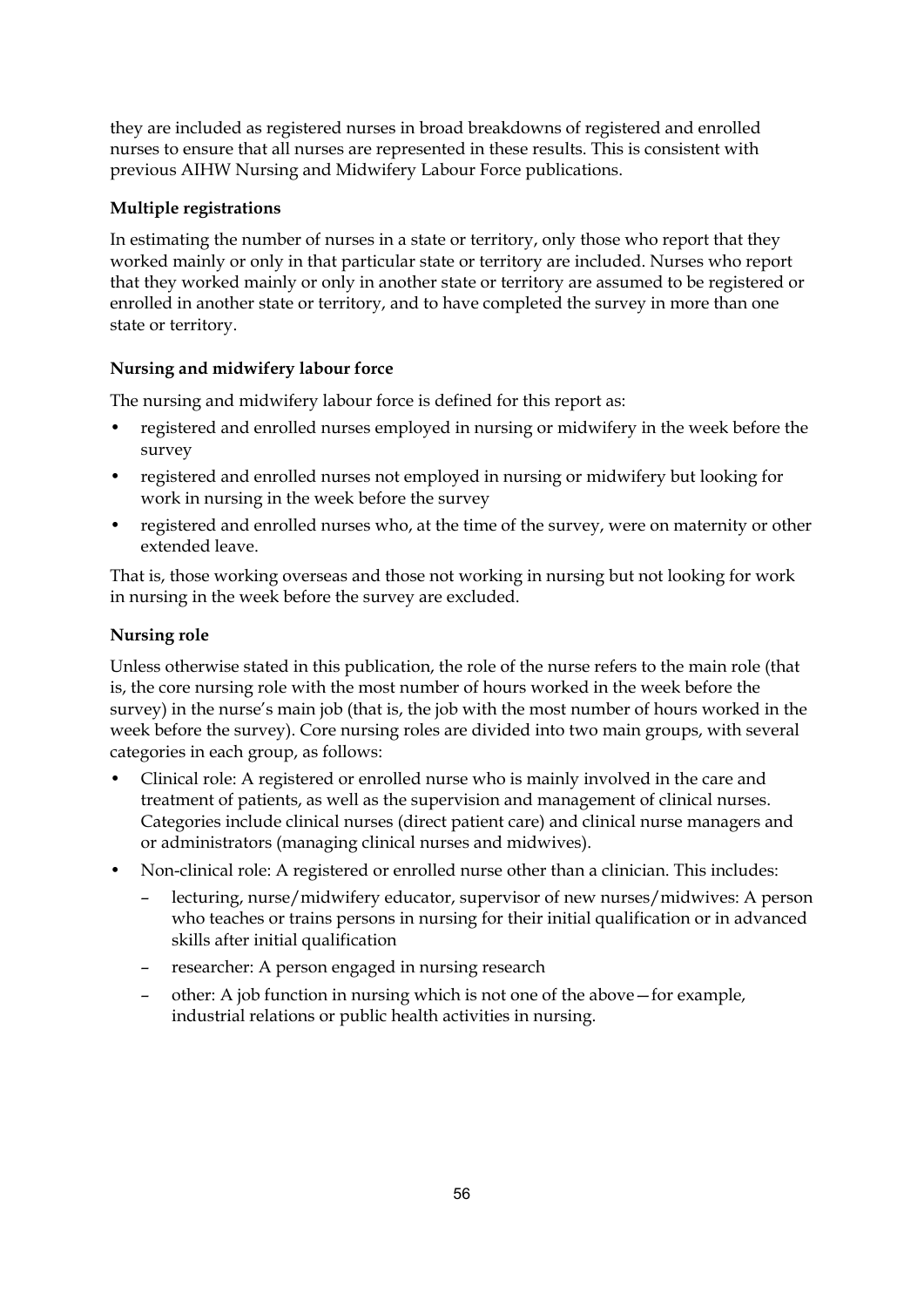#### **Post-registration or enrolment qualifications**

Refers to courses of study relevant to nursing completed by registered and enrolled nurses in addition to the basic requirement for registration or enrolment. The questionnaire asks respondents to report courses by clinical area and instructs them to:

- include: hospital-based certificates and tertiary qualifications in nurse management or clinical practice
- exclude: in-service and continuing education sessions, refresher and re-entry courses or courses of less than 6 months duration*.*

#### **Registered nurse**

A nurse or midwife who is on the register maintained by the state or territory nursing and midwifery board or council in each state or territory. The minimum educational requirement for a registered nurse or midwife is a 3-year degree from a higher education institution or equivalent from a recognised hospital-based program. To maintain registration, nurses must have practised for a specified minimum period in the previous 5 years (this is referred to as 'recency of practice', with the actual requirements depending on the registration board).

In this publication, where a registered or enrolled nurse breakdown is provided, midwives are included in the category of 'registered nurses', irrespective of the training path they have followed. Although direct entry midwives are not registered to practise in general nursing, they are included as registered nurses in broad breakdowns of registered and enrolled nurses to ensure that all nurses are represented in these results. This is consistent with previous AIHW Nursing and Midwifery Labour Force publications.

#### **Remoteness areas**

The Remoteness Area Structure within the Australian Standard Geographical Classification, produced by the Australian Bureau of Statistics (ABS 2008), has been used in this publication to present regional data.

The Remoteness Area Structure of the Australian Standard Geographical Classification is based on the Accessibility/Remoteness Index of Australia, where the remoteness index value of a point is based on the physical road distance to the nearest town or service in each of five population size classes based on the 2006 Census of Population and Housing. These classes are:

- *Major cities*
- *Inner regional* • *Outer regional* • *Remote* Described as 'metropolitan' in this report Described as 'non-metropolitan' in this report
- *Very remote*

The Australian Standard Geographical Classification accorded to the respondent is based on the postcode of the respondent's main job or the postcode of their residence, as specified in the particular tables.

#### **Torres Strait Islander**

A person of Torres Strait Islander descent who identifies as a Torres Strait Islander and is accepted as such by the community in which he or she lives.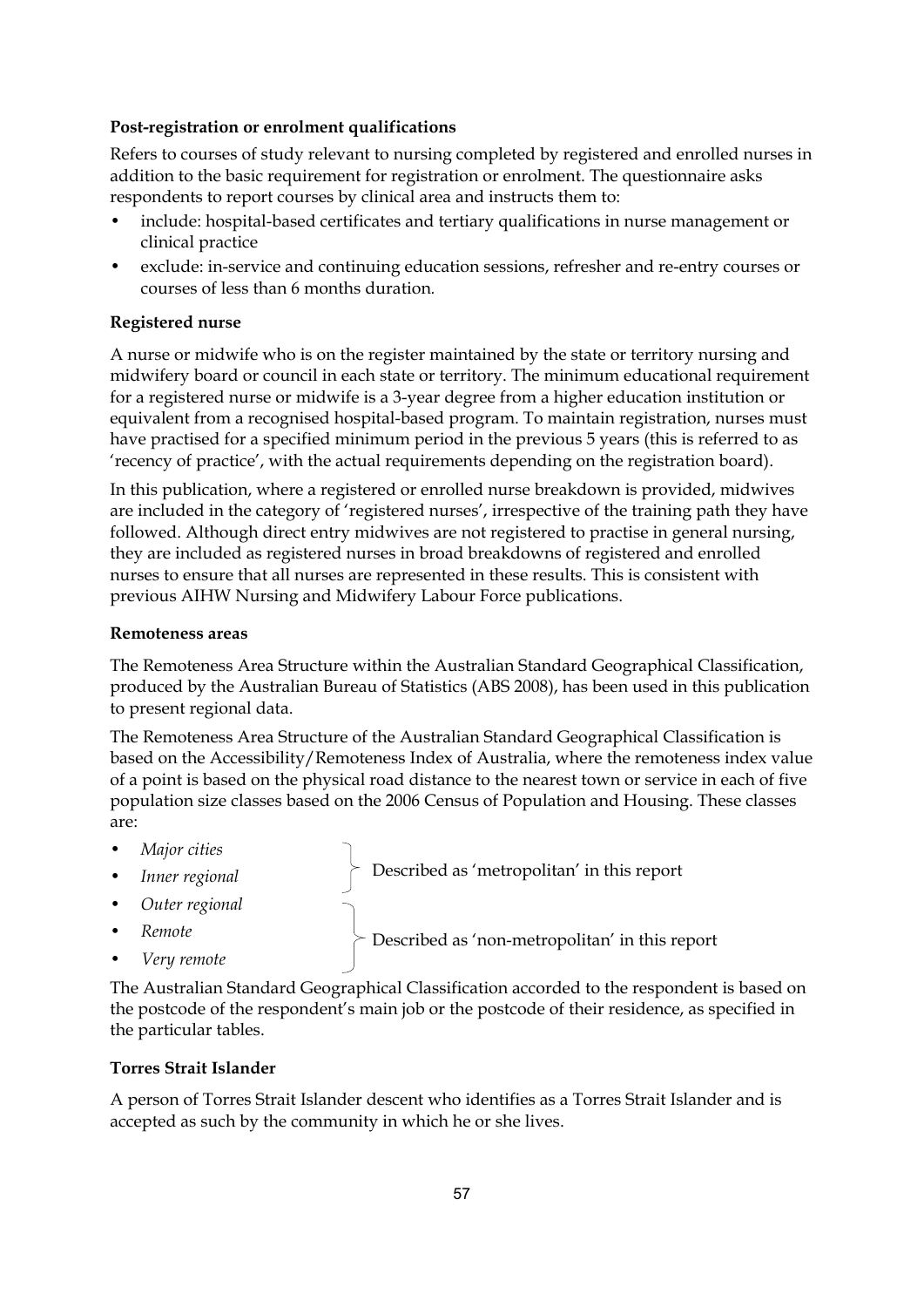# <span id="page-63-0"></span>**References**

ABS (Australian Bureau of Statistics) 2008. Australian Standard Geographic Classification (ASGC) 2008. ABS cat. no. 1216.0. Canberra: ABS.

AIHW (Australian Institute of Health and Welfare) 2004. Rural, regional and remote health: a guide to remoteness classifications. Cat. no. PHE 53. Canberra: AIHW.

AIHW 2006. Nursing and midwifery labour force 2004. National health labour force series no. 37. Cat no. HWL 38. Canberra: AIHW.

ANPA (Australian Nurse Practitioner Association) 2008. Tasmania: Conference Design Pty. Ltd. Viewed 1 June 2009, <http://www.cdesign.com.au/anpa2008>.

ANMC (Australian Nursing and Midwifery Council) 2002. National competency standards for the enrolled nurse. Canberra: Australian Nursing and Midwifery Council. Viewed 1 June 2009, <http://www.anmc.org.au/docs/Publications/Competency%20standards% 20EN.pdf>

ANMC 2006. National competency standards for the registered nurse. Canberra: Australian Nursing and Midwifery Council. Viewed 1 June 2009, [<http://www.anmc.org.au/](http://www.anmc.org.au/ docs/Competency_standards_RN.pdf)  [docs/Competency\\_standards\\_RN.pdf>](http://www.anmc.org.au/ docs/Competency_standards_RN.pdf)

Australian Nurse Practitioner Project (AUSPRAC) 2008. Australian Nurse Practitioner Project Progress Report. Paper presented at nurse practitioner project teleconference, November 2008.

National Aboriginal and Torres Strait Islander Health Council (NATSIHC) 2008. Pathways into the health workforce for Aboriginal and Torres Strait Islander people. Canberra: The Australian Indigenous Doctor's Association Ltd. Viewed 1 June 2009, <http://www.aida.org.au/pdf/Pathways.pdf>.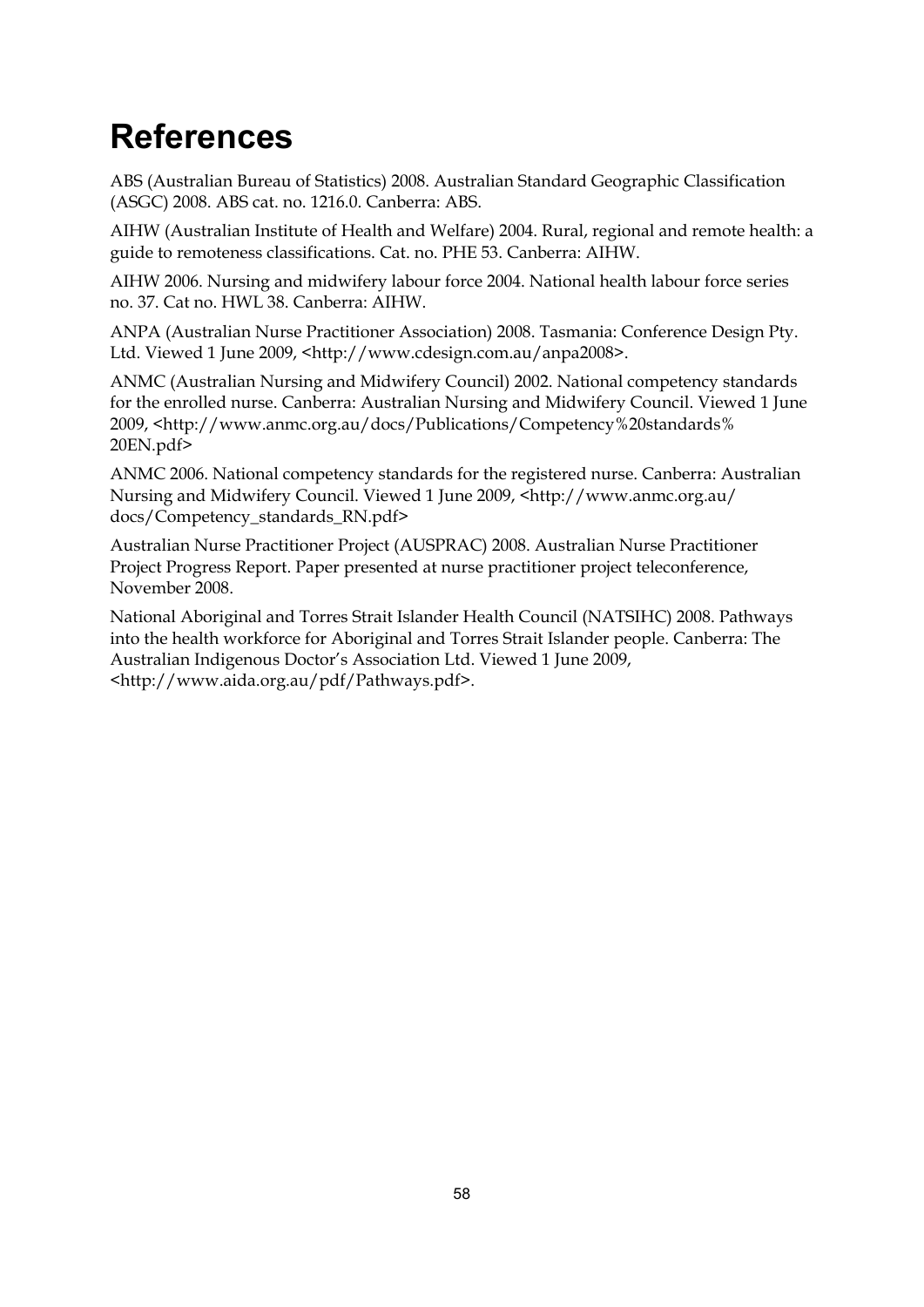# <span id="page-64-0"></span>**List of tables**

| Table 1:  |                                                                                                                                                           |  |
|-----------|-----------------------------------------------------------------------------------------------------------------------------------------------------------|--|
| Table 2:  |                                                                                                                                                           |  |
| Table 3:  | Registered and enrolled nurses: labour force status and state and territory, 2007 7                                                                       |  |
| Table 4:  |                                                                                                                                                           |  |
| Table 5:  |                                                                                                                                                           |  |
| Table 6:  | Employed registered and enrolled nurses: Indigenous status, states and territories,                                                                       |  |
| Table 7:  | Employed registered and enrolled nurses: country of first qualification, states and                                                                       |  |
| Table 8:  | Employed registered and enrolled nurses: average total weekly hours worked,<br>proportion working part-time and 50 hours or more per week, 2003 to 200712 |  |
| Table 9:  | Employed registered and enrolled nurses: distribution of total weekly hours worked                                                                        |  |
| Table 10: | Employed registered and enrolled nurses: average total weekly hours worked, states                                                                        |  |
| Table 11: | Employed registered and enrolled nurses: average total weekly hours worked,                                                                               |  |
| Table 12: | Employed nurses: selected characteristics, employment sector of main job, 2003 to                                                                         |  |
| Table 13: | Employed nurses: number and average weekly hours worked in main and second                                                                                |  |
| Table 14: | Employed nurses: number and average weekly hours worked in main and second                                                                                |  |
| Table 15: | Employed nurses: number and average weekly hours worked in main and second                                                                                |  |
| Table 16: | Employed nurses: distribution of weekly hours worked in main and second nursing                                                                           |  |
| Table 17: | Employed nurses: number, average hours, FTE nurses and FTE rate, 2003 to 200720                                                                           |  |
| Table 18: | Employed registered and enrolled nurses: FTE rate, based on a 35-hour standard                                                                            |  |
| Table 19: | Employed registered and enrolled nurses: FTE rate based on a 38-hour standard                                                                             |  |
| Table 20: | Employed registered and enrolled nurses: FTE rate based on a 35-hour standard                                                                             |  |
| Table 21: | Employed registered and enrolled nurses: FTE rate based on a 38-hour standard                                                                             |  |
| Table 22: | Employed registered and enrolled nurses: selected characteristics, states and                                                                             |  |
| Table 23: | Employed registered and enrolled nurses: selected characteristics, region of main                                                                         |  |
| Table 24: | Employed nurses by clinical area: selected characteristics, New South Wales, 200728                                                                       |  |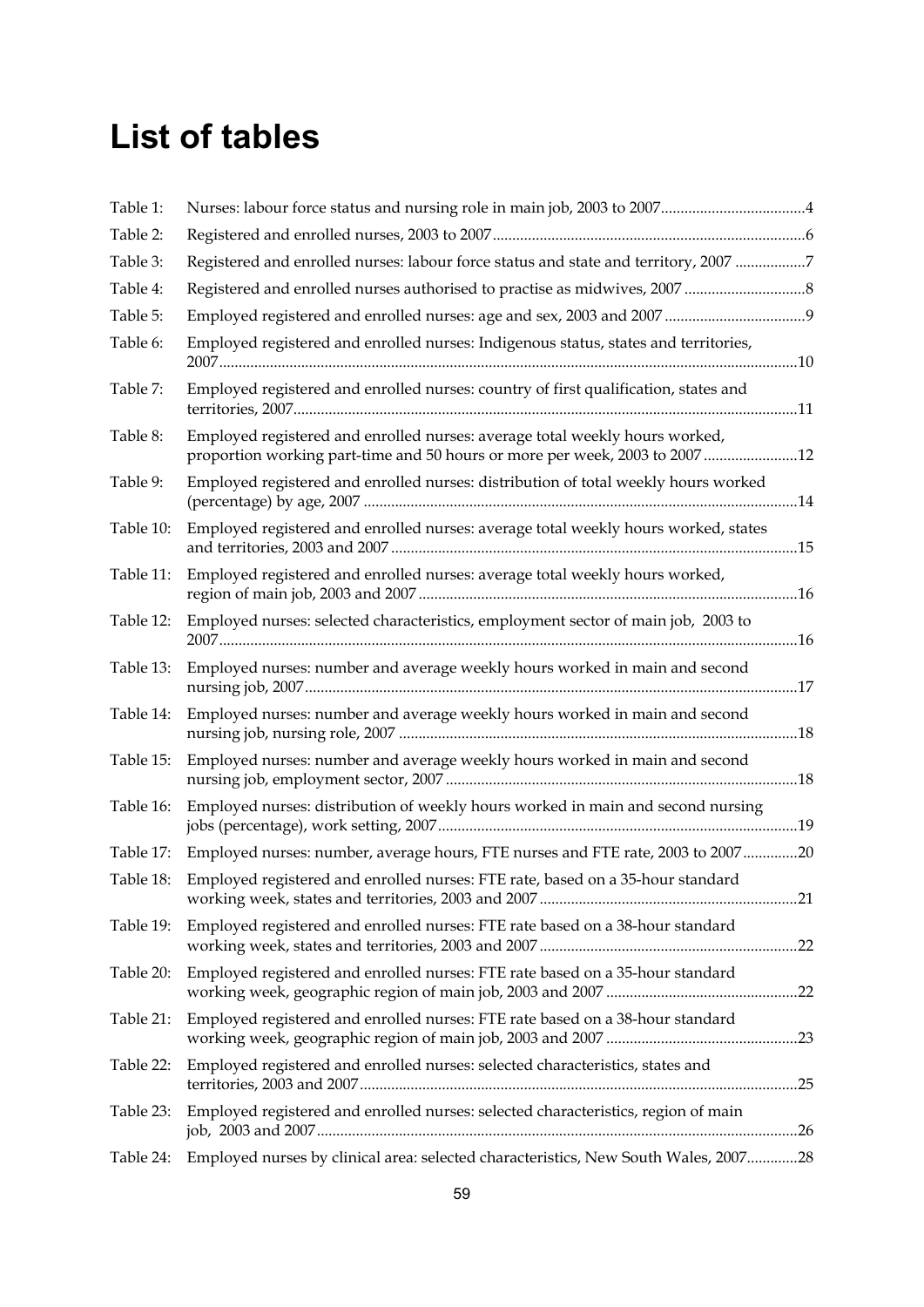|           | Table 25: Employed nurses by clinical area: selected characteristics, Victoria, 200730           |  |
|-----------|--------------------------------------------------------------------------------------------------|--|
| Table 26: | Employed nurses by clinical area: selected characteristics, Queensland, 200732                   |  |
| Table 27: | Employed nurses by clinical area: selected characteristics, Western Australia, 200734            |  |
| Table 28: | Employed nurses by clinical area: selected characteristics, South Australia, 2007 36             |  |
| Table 29: | Employed nurses by clinical area: selected characteristics, Tasmania, 200738                     |  |
| Table 30: | Employed nurses by clinical area: selected characteristics, Australian Capital                   |  |
|           | Table 31: Employed nurses by clinical area: selected characteristics, Northern Territory, 200742 |  |
|           | Table 32: Movement of nurses: overseas arrivals and departures, 2003–04 and 2006–07 46           |  |
|           | Table 33: Registered and enrolled nurses: labour force status: selected characteristics, 200747  |  |
|           | Table A1: Nursing and Midwifery Labour Force Survey: estimated response rates, registered        |  |